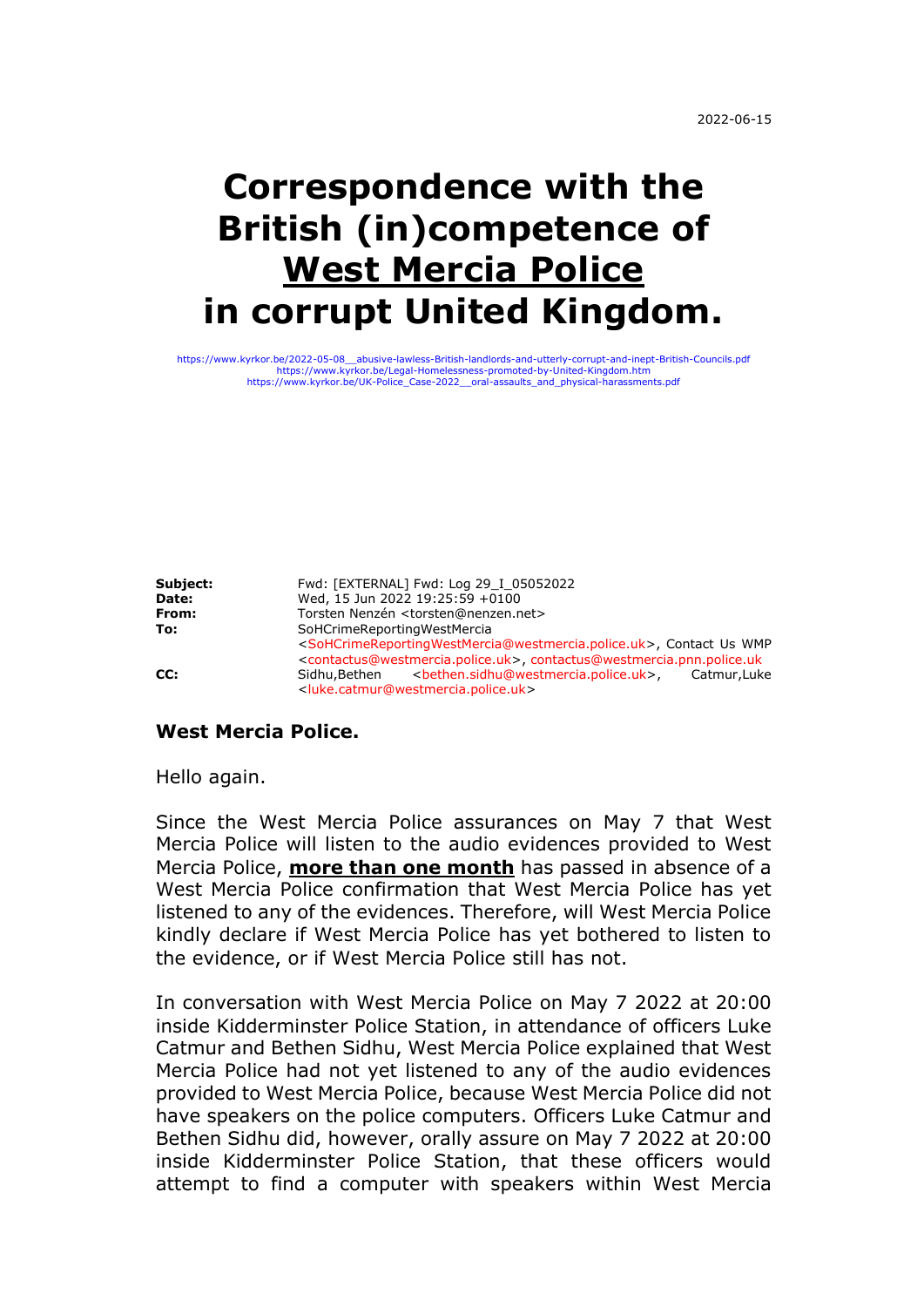Police and assured that the officers would listen to the audio evidences.

The relevant audio files as evidence of the hostile and abusive Brits are downloadable here: <https://rushfiles.one/client/publiclink.aspx?id=OPqI68EL1F>

May I please again inquire with West Mercia Police, if West Mercia Police has yet found a computer with speakers within the West Mercia Police, so that West Mercia Police can listen to the audio recordings of the **verbal assaults, harassments, physical intimidations for physical assaults and violence, and threats** made by the British property Licensor Diane Dwyers and

the property Lodger Kevin Wood**?**

Best regards,

Torsten Nenzén Email: torsten@nenzen.net Mobile: 0739 60 99 729

(Lodger Kevin Wood. Mobile: 07922119435. Email: [kevwood2007@yahoo.co.uk\)](mailto:kevwood2007@yahoo.co.uk) (Licensor Diane J. Dwyers. Mobile: 07737816216. Email: [diane-little@live.co.uk\)](mailto:diane-little@live.co.uk)

The benevolence by acquaintances of the non-religious Farsi-speaking communities, rescued Torsten from typically abusive/British tyrants and from the corrupt and inept British councils.: [https://www.kyrkor.be/2022-05-08\\_\\_abusive-lawless-British-landlords-and-utterly-corrupt-and](https://www.kyrkor.be/2022-05-08__abusive-lawless-British-landlords-and-utterly-corrupt-and-inept-British-Councils.pdf)[inept-British-Councils.pdf](https://www.kyrkor.be/2022-05-08__abusive-lawless-British-landlords-and-utterly-corrupt-and-inept-British-Councils.pdf) <https://www.kyrkor.be/Legal-Homelessness-promoted-by-United-Kingdom.htm> [https://www.kyrkor.be/UK-Police\\_Case-2022\\_\\_oral-assaults\\_and\\_physical-harassments.pdf](https://www.kyrkor.be/UK-Police_Case-2022__oral-assaults_and_physical-harassments.pdf)

**Subject:** Fwd: Fwd: [EXTERNAL] Fwd: Log 29 I 05052022 **Date:** Thu, 9 Jun 2022 10:52:56 +0100 **From:** Torsten Nenzén <torsten@nenzen.net> To: **Sidhu,Bethen <br />
Sidhu,Bethen <br />
Sidhu,Bethen.sidhu@westmercia.police.uk>, Catmur,Luke** <luke.catmur@westmercia.police.uk> **CC:** SoHCrimeReportingWestMercia <SoHCrimeReportingWestMercia@westmercia.police.uk>, Contact Us WMP <contactus@westmercia.police.uk>, contactus@westmercia.pnn.police.uk

#### **West Mercia Police.**

Hello again.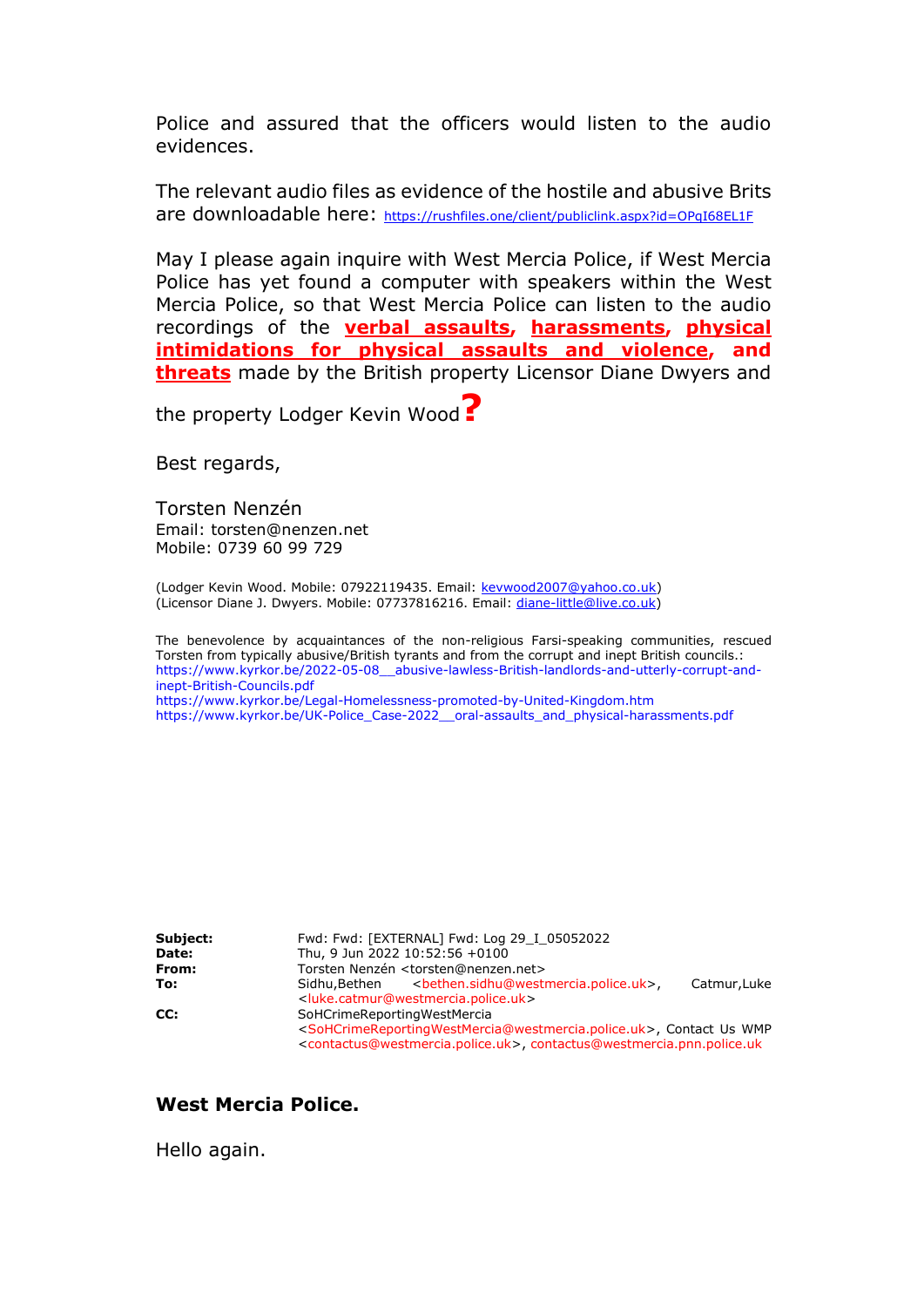Since the West Mercia Police assurances on May 7 that West Mercia Police will listen to the audio evidences provided to West Mercia Police, **more than one month** has passed in absence of a West Mercia Police confirmation that West Mercia Police has yet listened to any of the evidences. Therefore, will West Mercia Police kindly declare if West Mercia Police has yet bothered to listen to the evidence, or if West Mercia Police still has not.

In conversation with West Mercia Police on May 7 2022 at 20:00 inside Kidderminster Police Station, in attendance of officers Luke Catmur and Bethen Sidhu, West Mercia Police explained that West Mercia Police had not yet listened to any of the audio evidences provided to West Mercia Police, because West Mercia Police did not have speakers on the police computers. Officers Luke Catmur and Bethen Sidhu did, however, orally assure on May 7 2022 at 20:00 inside Kidderminster Police Station, that these officers would attempt to find a computer with speakers within West Mercia Police and assured that the officers would listen to the audio evidences.

The relevant audio files as evidence of the hostile and abusive Brits are downloadable here: <https://rushfiles.one/client/publiclink.aspx?id=OPqI68EL1F>

May I please again inquire with West Mercia Police, if West Mercia Police has yet found a computer with speakers within the West Mercia Police, so that West Mercia Police can listen to the audio recordings of the **verbal assaults, harassments, physical intimidations for physical assaults and violence, and threats** made by the British property Licensor Diane Dwyers and the property Lodger Kevin Wood?

Best regards,

Torsten Nenzén Email: torsten@nenzen.net Mobile: 0739 60 99 729

(Lodger Kevin Wood. Mobile: 07922119435. Email: [kevwood2007@yahoo.co.uk\)](mailto:kevwood2007@yahoo.co.uk) (Licensor Diane J. Dwyers. Mobile: 07737816216. Email: [diane-little@live.co.uk\)](mailto:diane-little@live.co.uk)

The benevolence by acquaintances of the non-religious Farsi-speaking communities, rescued Torsten from typically abusive/British tyrants and from the corrupt and inept British councils.: [https://www.kyrkor.be/2022-05-08\\_\\_abusive-lawless-British-landlords-and-utterly-corrupt-and](https://www.kyrkor.be/2022-05-08__abusive-lawless-British-landlords-and-utterly-corrupt-and-inept-British-Councils.pdf)[inept-British-Councils.pdf](https://www.kyrkor.be/2022-05-08__abusive-lawless-British-landlords-and-utterly-corrupt-and-inept-British-Councils.pdf) <https://www.kyrkor.be/Legal-Homelessness-promoted-by-United-Kingdom.htm>

[https://www.kyrkor.be/UK-Police\\_Case-2022\\_\\_oral-assaults\\_and\\_physical-harassments.pdf](https://www.kyrkor.be/UK-Police_Case-2022__oral-assaults_and_physical-harassments.pdf)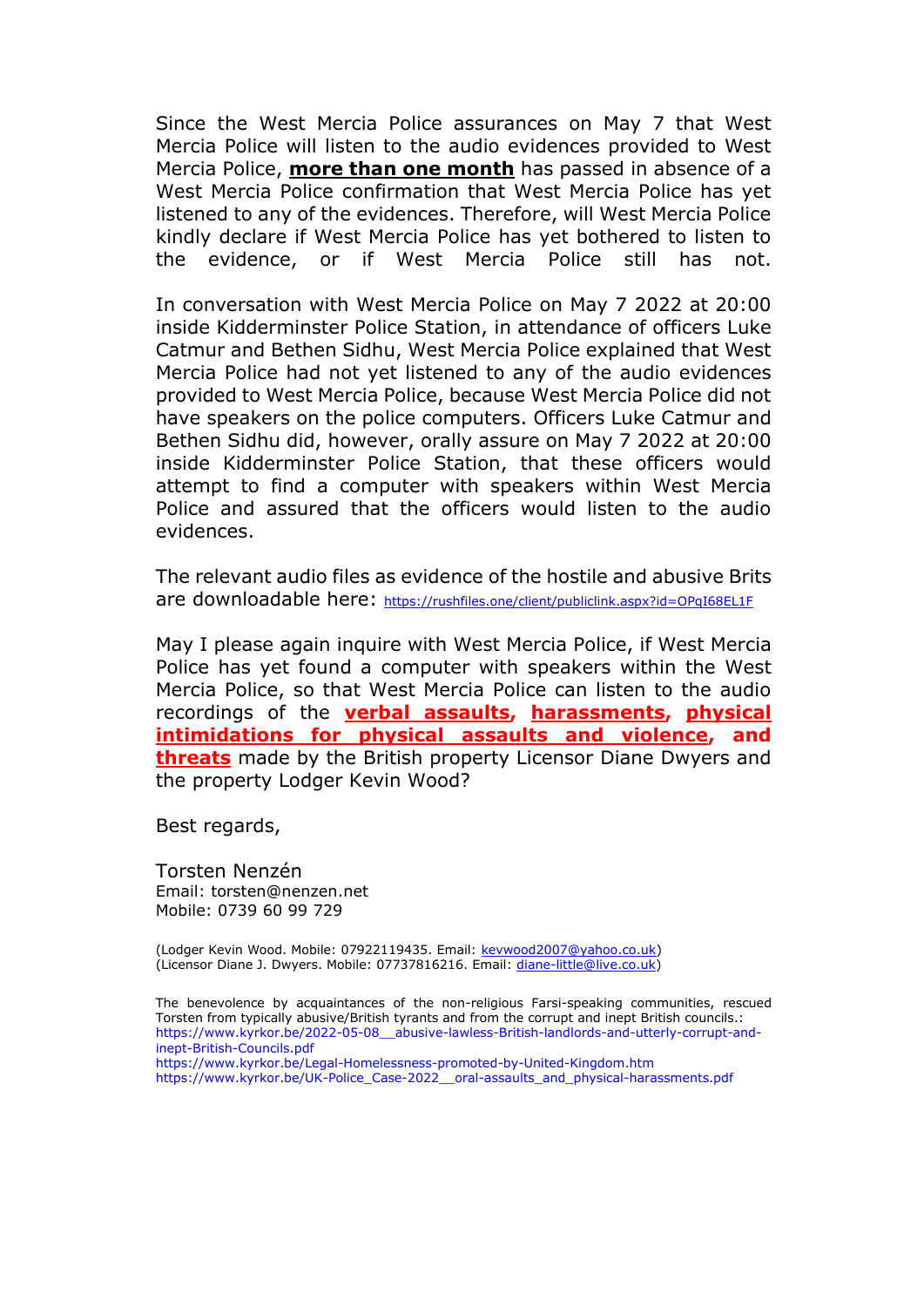**Subject:** Fwd: [EXTERNAL] Fwd: Log 29\_I\_05052022 **Date:** Tue, 7 Jun 2022 23:47:30 +0100<br>**From:** Torsten Nenzén <torsten@nenzer **From:** Torsten Nenzén <torsten@nenzen.net> **To: Sidhu,Bethen** <bethen.sidhu@westmercia.police.uk>, Catmur,Luke <luke.catmur@westmercia.police.uk> **CC:** SoHCrimeReportingWestMercia <SoHCrimeReportingWestMercia@westmercia.police.uk>, Contact Us WMP <contactus@westmercia.police.uk>, contactus@westmercia.pnn.police.uk

### **West Mercia Police.**

Hello again.

Since your assurances on May 7 that West Mercia Police will listen to the audio evidences provided to West Mercia Police until today June 7, **one month** has passed in absence of a West Mercia Police confirmation that West Mercia Police has yet listened to all the evidences. Therefore, will West Mercia Polive kindly declare if West Mercia Police has bothered to listen to the evidence, or not.

In conversation with West Mercia Police on May 7 2022 at 20:00 inside Kidderminster Police Station, in attendance of officers Luke Catmur and Bethen Sidhu, West Mercia Police explained that West Mercia Police had not yet listened to any of the audio evidences provided to West Mercia Police, because West Mercia Police did not have speakers on the police computers. Officers Luke Catmur and Bethen Sidhu did, however, orally assure on May 7 2022 at 20:00 inside Kidderminster Police Station, that these officers would attempt to find a computer with speakers within West Mercia Police and assured that the officers would listen to the audio evidences.

The relevant audio files as evidence of the hostile and abusive Brits are downloadable here: <https://rushfiles.one/client/publiclink.aspx?id=OPqI68EL1F>

May I please again inquire with West Mercia Police, if West Mercia Police has yet found a computer with speakers within the West Mercia Police, so that West Mercia Police can listen to the audio recordings of the **verbal assaults, harassments, physical intimidations for physical assaults and violence, and threats** made by the British property Licensor Diane Dwyers and the property Lodger Kevin Wood?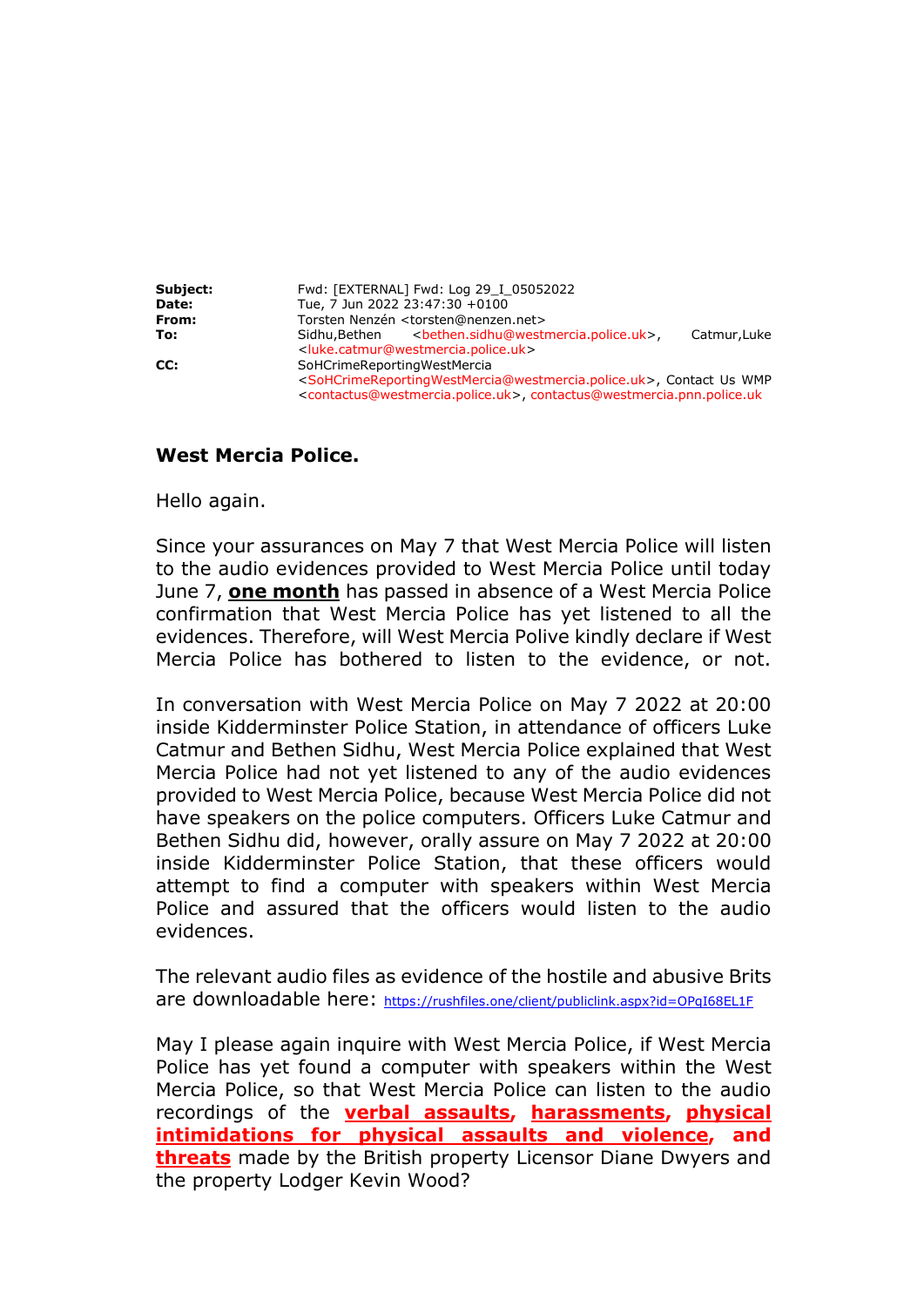#### Best regards,

Torsten Nenzén Email: torsten@nenzen.net Mobile: 0739 60 99 729

(Lodger Kevin Wood. Mobile: 07922119435. Email: [kevwood2007@yahoo.co.uk\)](mailto:kevwood2007@yahoo.co.uk) (Licensor Diane J. Dwyers. Mobile: 07737816216. Email: [diane-little@live.co.uk\)](mailto:diane-little@live.co.uk)

The benevolence by acquaintances of the non-religious Farsi-speaking communities, rescued Torsten from typically abusive/British tyrants and from the corrupt and inept British councils.: [https://www.kyrkor.be/2022-05-08\\_\\_abusive-lawless-British-landlords-and-utterly-corrupt-and](https://www.kyrkor.be/2022-05-08__abusive-lawless-British-landlords-and-utterly-corrupt-and-inept-British-Councils.pdf)[inept-British-Councils.pdf](https://www.kyrkor.be/2022-05-08__abusive-lawless-British-landlords-and-utterly-corrupt-and-inept-British-Councils.pdf) <https://www.kyrkor.be/Legal-Homelessness-promoted-by-United-Kingdom.htm> [https://www.kyrkor.be/UK-Police\\_Case-2022\\_\\_oral-assaults\\_and\\_physical-harassments.pdf](https://www.kyrkor.be/UK-Police_Case-2022__oral-assaults_and_physical-harassments.pdf)

| Subject: | RE: [EXTERNAL] Fwd: Log 29 I 05052022                                                                                                                                                                                                                          |
|----------|----------------------------------------------------------------------------------------------------------------------------------------------------------------------------------------------------------------------------------------------------------------|
| Date:    | Tue, 31 May 2022 19:16:25 +0100                                                                                                                                                                                                                                |
| From:    | Torsten Nenzén <torsten@nenzen.net></torsten@nenzen.net>                                                                                                                                                                                                       |
| To:      | Catmur, Luke<br><luke.catmur@westmercia.police.uk></luke.catmur@westmercia.police.uk>                                                                                                                                                                          |
| CC:      | SoHCrimeReportingWestMercia<br><sohcrimereportingwestmercia@westmercia.police.uk>, Contact Us WMP<br/><contactus@westmercia.police.uk>, contactus@westmercia.pnn.police.uk</contactus@westmercia.police.uk></sohcrimereportingwestmercia@westmercia.police.uk> |

#### **West Mercia Police.**

Hello.

In conversation with West Mercia Police on May 7 2022 at 20:00 inside Kidderminster Police Station, in attendance of officers Luke Catmur and Bethen Sidhu, West Mercia Police explained that West Mercia Police had not yet listened to any of the audio evidences provided to West Mercia Police, because West Mercia Police did not have speakers on the police computers. Officers Luke Catmur and Bethen Sidhu did, however, orally assure on May 7 2022 at 20:00 inside Kidderminster Police Station, that these officers would attempt to find a computer with speakers within West Mercia Police and assured that the officers would listen to the audio evidences.

The relevant audio files as evidence of the hostile and abusive Brits are downloadable here: <https://rushfiles.one/client/publiclink.aspx?id=OPqI68EL1F>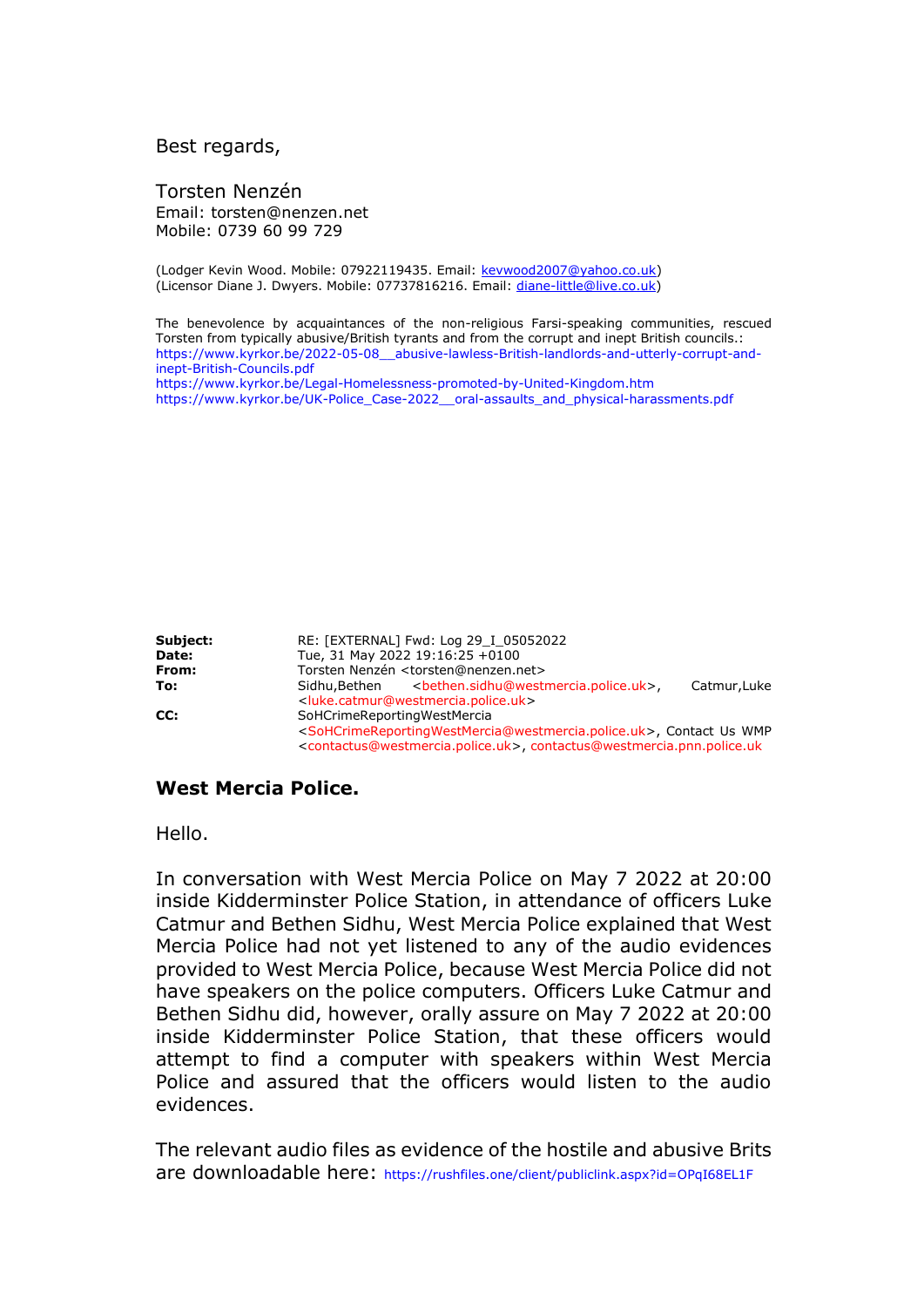May I please again inquire with West Mercia Police, if West Mercia Police has yet found a computer with speakers within the West Mercia Police, so that West Mercia Police can listen to the audio recordings of the **verbal assaults, harassments, physical intimidations for physical assaults and violence, and threats** made by the British property Licensor Diane Dwyers and the property Lodger Kevin Wood?

Best regards,

Torsten Nenzén Email: torsten@nenzen.net Mobile: 0739 60 99 729

(Lodger Kevin Wood. Mobile: 07922119435. Email: [kevwood2007@yahoo.co.uk\)](mailto:kevwood2007@yahoo.co.uk) (Licensor Diane J. Dwyers. Mobile: 07737816216. Email: [diane-little@live.co.uk\)](mailto:diane-little@live.co.uk)

The benevolence by acquaintances of the non-religious Farsi-speaking communities, rescued Torsten from typically abusive/British tyrants and from the corrupt and inept British councils.: [https://www.kyrkor.be/2022-05-08\\_\\_abusive-lawless-British-landlords-and-utterly-corrupt-and](https://www.kyrkor.be/2022-05-08__abusive-lawless-British-landlords-and-utterly-corrupt-and-inept-British-Councils.pdf)[inept-British-Councils.pdf](https://www.kyrkor.be/2022-05-08__abusive-lawless-British-landlords-and-utterly-corrupt-and-inept-British-Councils.pdf) <https://www.kyrkor.be/Legal-Homelessness-promoted-by-United-Kingdom.htm> [https://www.kyrkor.be/UK-Police\\_Case-2022\\_\\_oral-assaults\\_and\\_physical-harassments.pdf](https://www.kyrkor.be/UK-Police_Case-2022__oral-assaults_and_physical-harassments.pdf)

**Subject:** RE: [EXTERNAL] Fwd: Log 29 I 05052022 **Date:** Tue, 31 May 2022 13:46:42 +0000 **From:** SoHCrimeReportingWestMercia <SoHCrimeReportingWestMercia@westmercia.police.uk> **To:** 'torsten@nenzen.net' <torsten@nenzen.net> **CC:** Sidhu,Bethen <bethen.sidhu@westmercia.police.uk>

Mr Jensen,

In relation to your query the matter appears to have been concluded by the officer you met with (PC 21848 Sidhu). If you wish to discuss this further with the officer I have copied them into this reply.

Phil Purcell

Crime Bureau Supervisor

West Mercia Police Headquarters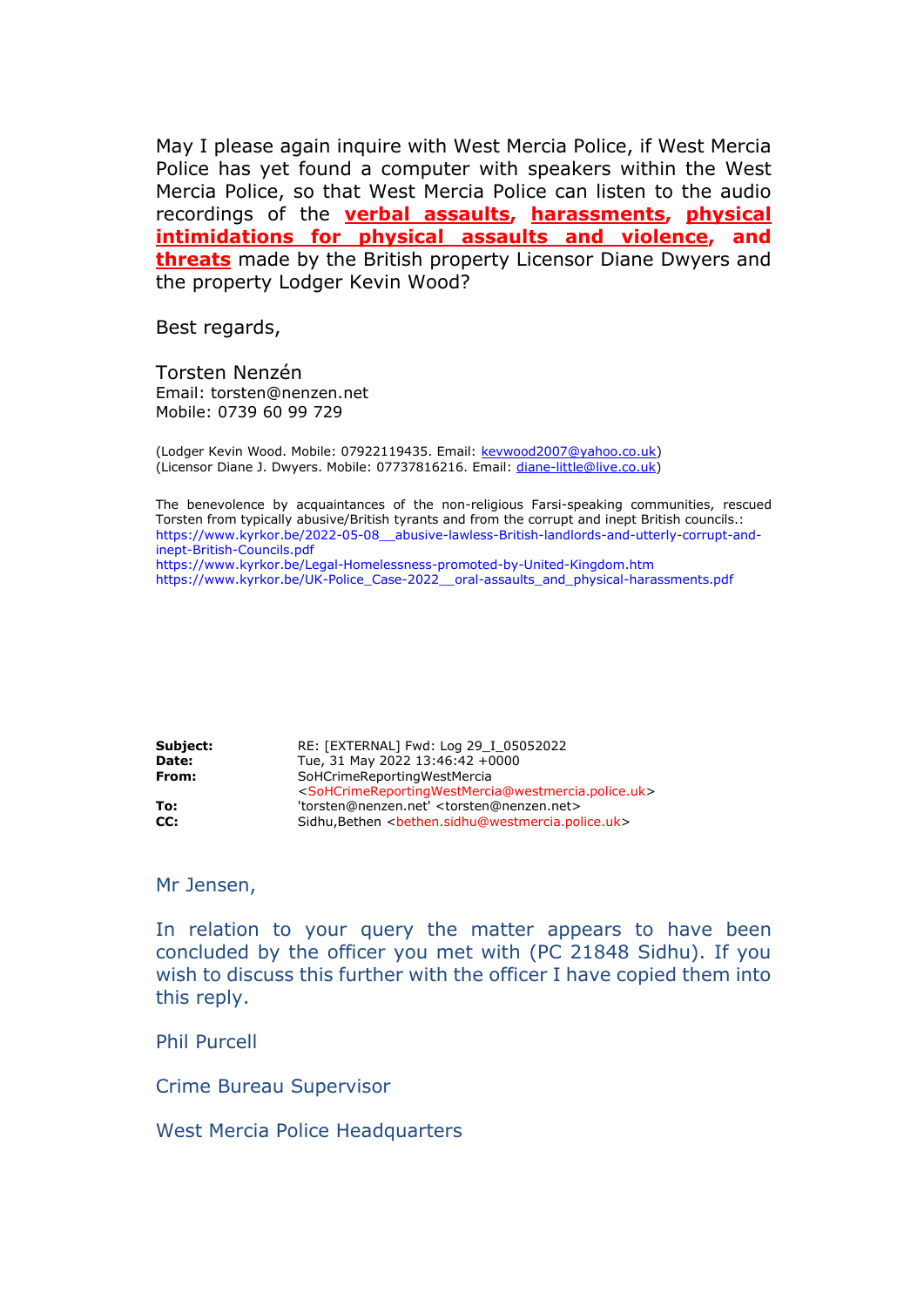| Subject:     | RE: [EXTERNAL] Fwd: Log 29 I 05052022                                            |
|--------------|----------------------------------------------------------------------------------|
| <b>Date:</b> | Tue, 31 May 2022 12:53:28 +0000                                                  |
| From:        | Contact Us WMP <contactus@westmercia.police.uk></contactus@westmercia.police.uk> |
| To:          | 'torsten@nenzen.net' <torsten@nenzen.net></torsten@nenzen.net>                   |

Good afternoon

The Officer was emailed and they are next on duty on Saturday 04/06/22 1700 – 0400

I will pass you their contact number to liase directly with them in order to receive an update. 07929783714

Kind regards

Contact us WMP

62380

| Subject:             | Fwd: Log 29 I 05052022                                                                                |
|----------------------|-------------------------------------------------------------------------------------------------------|
| Date:                | Tue, 31 May 2022 13:33:58 +0100                                                                       |
| From:                | Torsten Nenzén <torsten@nenzen.net></torsten@nenzen.net>                                              |
| <b>Reply-To:</b>     | torsten@nenzen.net                                                                                    |
| <b>Organisation:</b> | <b>Torsten Nenzen</b>                                                                                 |
| To:                  | SoHCrimeReportingWestMercia                                                                           |
|                      | <sohcrimereportingwestmercia@westmercia.police.uk></sohcrimereportingwestmercia@westmercia.police.uk> |
|                      | Catmur, Luke <luke.catmur@westmercia.police.uk>, Contact Us WMP</luke.catmur@westmercia.police.uk>    |
|                      | <contactus@westmercia.police.uk>,</contactus@westmercia.police.uk>                                    |
|                      | contactus@westmercia.pnn.police.uk                                                                    |

#### **West Mercia Police.**

Hello again.

May I please again inquire with West Mercia Police, if West Mercia Police has yet listened to the audio recording of the verbal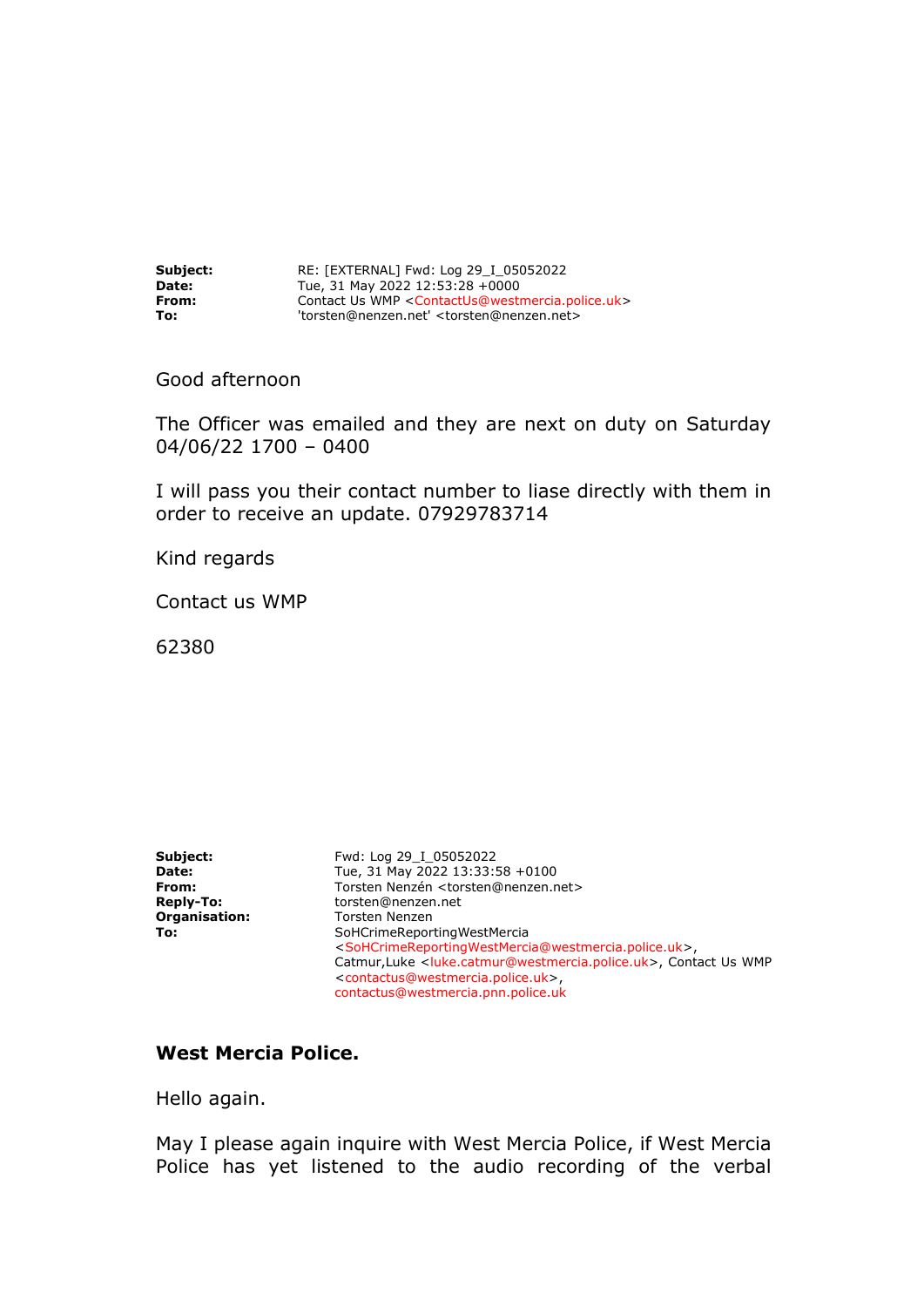assaults, harassments, physical intimidations for physical assaults and violence, and threats by the British property Licensor Diane Dwyers and property Lodger Kevin Wood? In conversation with West Mercia Police, West Mercia Police explained that West Mercia Police had not yet listened to the audio evidence, because West Mercia Police does not have speakers on the police computers.

Best regards,

Torsten Nenzén Email: [torsten@nenzen.net](mailto:torsten@nenzen.net) Mobile: 0739 60 99 729

(Lodger Kevin Wood. Mobile: 07922119435. Email: [kevwood2007@yahoo.co.uk\)](mailto:kevwood2007@yahoo.co.uk) (Licensor Diane J. Dwyers. Mobile: 07737816216. Email: [diane-little@live.co.uk\)](mailto:diane-little@live.co.uk)

The benevolence by acquaintances of the non-religious Farsi-speaking communities, rescued Torsten from typically abusive/British tyrants and from the corrupt and inept British councils.: [https://blimey.pm/2022-05-08\\_\\_abusive-lawless-British-landlords-and](https://blimey.pm/2022-05-08__abusive-lawless-British-landlords-and-utterly-corrupt-and-inept-British-Councils.pdf)[utterly-corrupt-and-inept-British-Councils.pdf](https://blimey.pm/2022-05-08__abusive-lawless-British-landlords-and-utterly-corrupt-and-inept-British-Councils.pdf) <https://blimey.pm/Legal-Homelessness-promoted-by-United-Kingdom.htm>

**Subject:** RE: [EXTERNAL] Fwd: Fwd: Fwd: FW: [EXTERNAL] Fwd: Log 29\_I\_05052022 **Date: Fri, 27 May 2022 08:15:03 +0000<br><b>From:** Contact Us WMP <ContactUs@wes **From:** Contact Us WMP <ContactUs@westmercia.police.uk> **To:** 'torsten@nenzen.net' <torsten@nenzen.net>

Good Morning,

I have sent this on to the officer in charge who will review and get back to you when they are back on shift.

Many thanks,

Contact US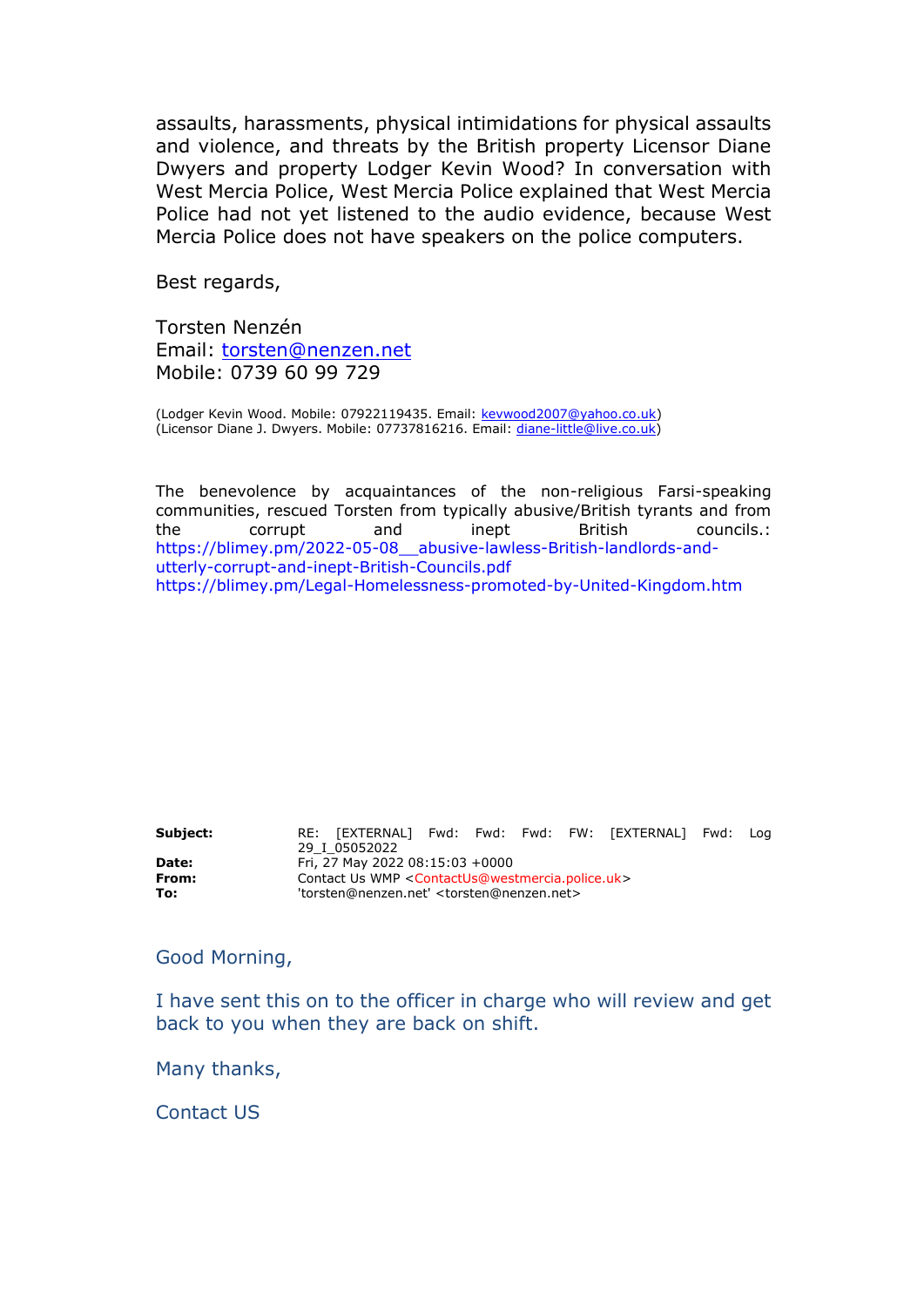**Subject:** Fwd: Fwd: Fwd: FW: [EXTERNAL] Fwd: Log 29\_I\_05052022 **Date:** Fri, 27 May 2022 08:50:56 +0100 From: Torsten Nenzén <torsten@nenzen.net> **Reply-To:** torsten@nenzen.net **Organisation: Torsten Nenzen** To: SoHCrimeReportingWestMercia <SoHCrimeReportingWestMercia@westmercia.police.uk>, Catmur,Luke <luke.catmur@westmercia.police.uk>, Contact Us WMP <contactus@westmercia.police.uk>, contactus@westmercia.pnn.police.uk

### **West Mercia Police.**

Hello.

May I please inquire with West Mercia Police, if West Mercia Police has yet listened to the audio recording of the verbal assaults, harassments, physical intimidations for physical assaults and violence, and threats by the British property Licensor Diane Dwyers and property Lodger Kevin Wood? In conversation with West Mercia Police, West Mercia Police explained that West Mercia Police had not yet listened to the audio evidence, because West Mercia Police does not have speakers on the police computers.

Best regards,

Torsten Nenzén Email: [torsten@nenzen.net](mailto:torsten@nenzen.net) Mobile: 0739 60 99 729

(Lodger Kevin Wood. Mobile: 07922119435. Email: [kevwood2007@yahoo.co.uk\)](mailto:kevwood2007@yahoo.co.uk) (Licensor Diane J. Dwyers. Mobile: 07737816216. Email: [diane-little@live.co.uk\)](mailto:diane-little@live.co.uk)

The benevolence by acquaintances of the Farsi-speaking community, rescued Torsten from typically abusive-British tyrants and from the corrupt and inept British councils.: [https://blimey.pm/2022-05-08\\_\\_abusive-lawless-British](https://blimey.pm/2022-05-08__abusive-lawless-British-landlords-and-utterly-corrupt-and-inept-British-Councils.pdf)[landlords-and-utterly-corrupt-and-inept-British-Councils.pdf](https://blimey.pm/2022-05-08__abusive-lawless-British-landlords-and-utterly-corrupt-and-inept-British-Councils.pdf) <https://blimey.pm/Legal-Homelessness-promoted-by-United-Kingdom.htm>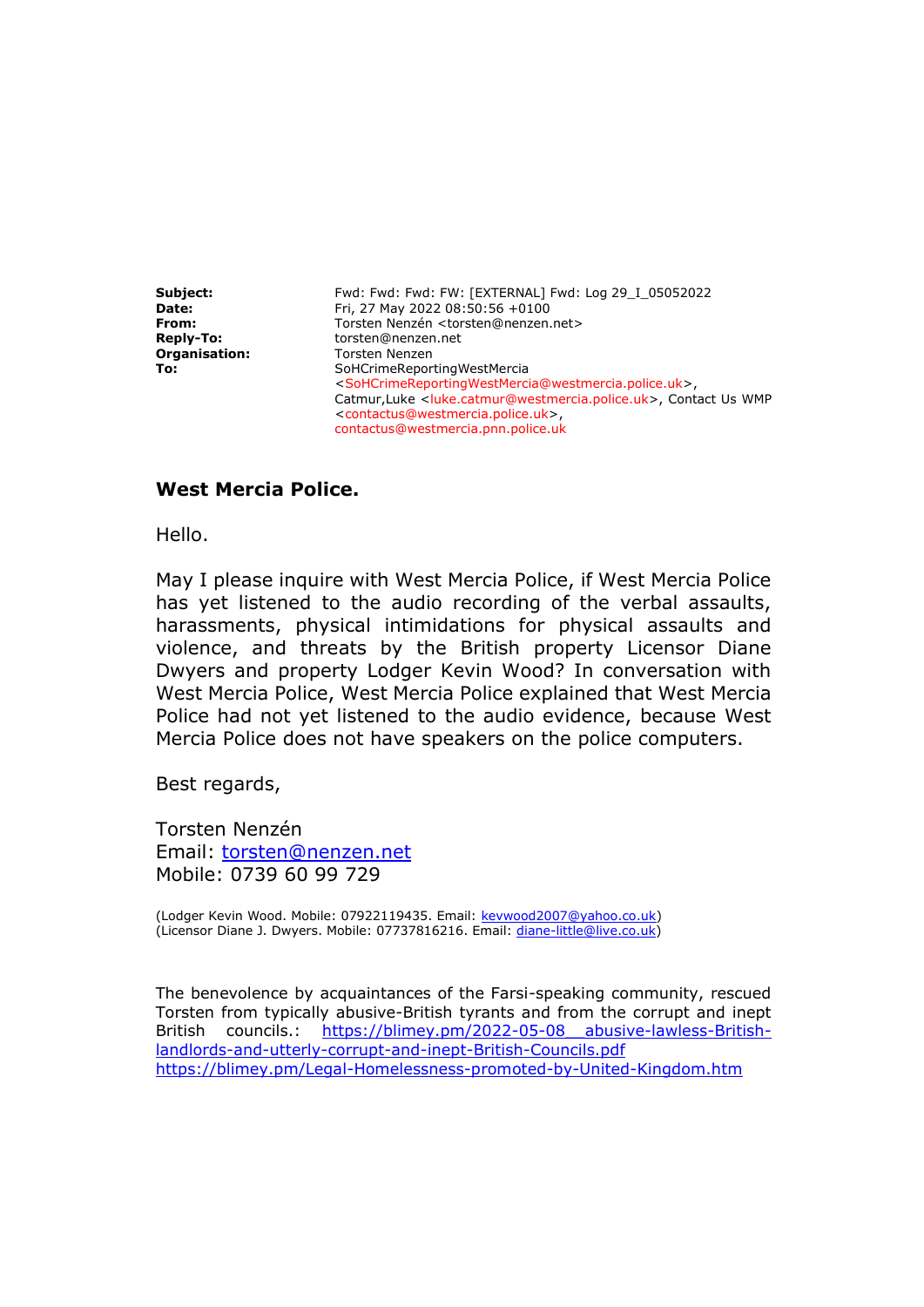**Subject:** Fwd: Fwd: FW: [EXTERNAL] Fwd: Log 29\_I\_05052022 **Date:** Fri, 6 May 2022 20:07:31 +0100 From: Torsten Nenzén <torsten@nenzen.net> **Reply-To:** torsten@nenzen.net **Organisation: Torsten Nenzen** To: **To:** SoHCrimeReportingWestMercia <SoHCrimeReportingWestMercia@westmercia.police.uk>, Catmur,Luke <luke.catmur@westmercia.police.uk>, Contact Us WMP <contactus@westmercia.police.uk>, contactus@westmercia.pnn.police.uk

### **West Mercia Police.**

Good evening.

Firstly, I want to thank West Mercia Police for responding to my emergency alert via 112 earlier this morning, May 6 2022. Thanks.

Secondly, I want accuracy in my records with the West Mercia Police and with other services involved, and therefore, I provide my honest narrative with evidence of today's events, beneath.

On May 6 2022 at around 10:55 AM, while Torsten was preparing a late breakfast cereal in the common kitchen of 18 Crescent Road of Kidderminster, the lodger Kevin Wood entered the kitchen with the apparent sole purpose to harass Torsten. Kevin Wood presented a handwritten small piece of paper and placed it on the counter in front of Torsten, claiming the note was proof that Torsten publishes pornography on Torsten's website. Torsten ignored Kevin Wood's harassment, and Torsten ignored to read the small piece of paper. When Torsten wanted to exit the kitchen, lodger Kevin Wood physically blocked Torsten's path out from the kitchen, and Kevin Wood called Torsten a "Spineless Creep" due to the fact that Torsten consistently evaded to physically fight Kevin Wood. Torsten repeatedly requested that Kevin Wood must stop blocking Torsten's ability to exit the kitchen, and Torsten requested that Kevin Wood must move aside. Kevin Wood refused to move aside, and continued to physically block Torsten. Torsten then said to Kevin Wood, that if Kevin Wood will refuse to move aside, then Torsten might have to push Kevin Wood aside to exit the kitchen. This enraged Kevin Wood further, and the enraged Kevin Wood then replied "You lay one finger on me and I will strike you back.", and Kevin Wood prepared himself for a violent fight by removing his glasses onto the side. Torsten then warned Kevin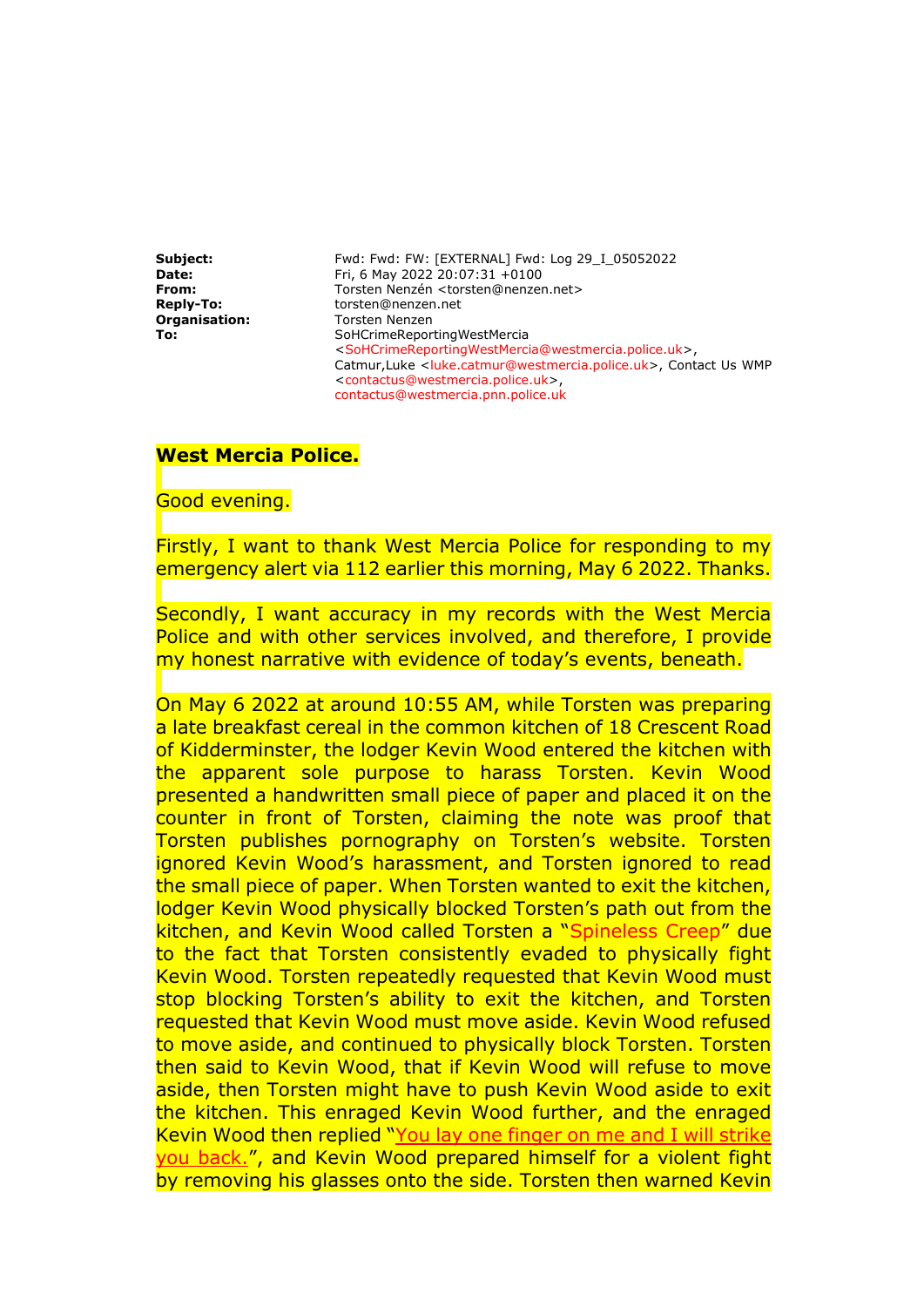Wood that Torsten might call the police for assistance. Kevin Wood wanted Torsten to call the Police. For Torsten's physical safety, Torsten retreated into the bathroom at the opposite end of the kitchen, and locked the bathroom door. Torsten called Emergency Services with international number 112.

(**Audio file:** 220506\_\_1\_Kevin-Wood-physically-blocked-andthreatened-T-with-violent-assault.mp3 via

<https://rushfiles.one/client/publiclink.aspx?id=OPqI68EL1F>)

TORSTEN CALLED Emergency Number 112 at some time around 10:59 AM on May 6 2022.

On May 6 2022 at some time past 11:00 AM, two police officers from West Mercia Police arrived into the common kitchen at 18 Crescent Road of Kidderminster. The police had a quick chat with Torsten, and then a quick chat with Kevin Wood. The police officers then departed from the premises of 18 Crescent Road in Kidderminster. Promptly after the police had departed from the premises, lodger Kevin Wood walked back into the kitchen where Torsten was seated with a bowl of Weetabix cereal breakfast. As Kevin Wood entered the kitchen, Kevin Wood silently gestured with his entire body before Torsten a happy triumphant victory gesture, while suppressing a taunting laughter over the situation. Kevin Wood then continued where he left off prior to the police officers' visit, and Kevin Wood continued his oral harassment against Torsten. Kevin Wood then stalked Torsten in the kitchen with his electronic tablet device; with his device loudspeaker playing a recording of a previous eviction against Torsten by Woodgreen Evangelical Church in Worcester

([https://www.kyrkor.be/Woodgreen-Evangelical-Church\\_Worcester\\_UK\\_eviction\\_2017.htm](https://www.kyrkor.be/Woodgreen-Evangelical-Church_Worcester_UK_eviction_2017.htm)).

Torsten therefore departed from the kitchen, to finish eating his cereal in his rented private room in peace. Torsten later walked back down into the kitchen to wash his cereal bowl and to heat a cup of coffee, and as Torsten entered the kitchen, Kevin Wood continued to stalk Torsten with Kevin's electronic tablet device's loudspeaker playing the recording of the eviction from Woodgreen Evangelical Church ([http://www.kyrkor.be/Woodgreen-Evangelical-Church-](http://www.kyrkor.be/Woodgreen-Evangelical-Church-Worcester_UK_eviction_170924.mp3)Worcester UK eviction 170924.mp3). Torsten departed from the kitchen to drink a coffee within his rented private room upstairs.

(**Audio file:** 220506\_\_2\_West-Mercia-Police-arrived-after-Tcalled-emergency-112.mp3 via

<https://rushfiles.one/client/publiclink.aspx?id=OPqI68EL1F>)

On May 6 2022 around 11:30 AM, Torsten had finished drinking a cup of coffee in his rented private room, and Torsten then exited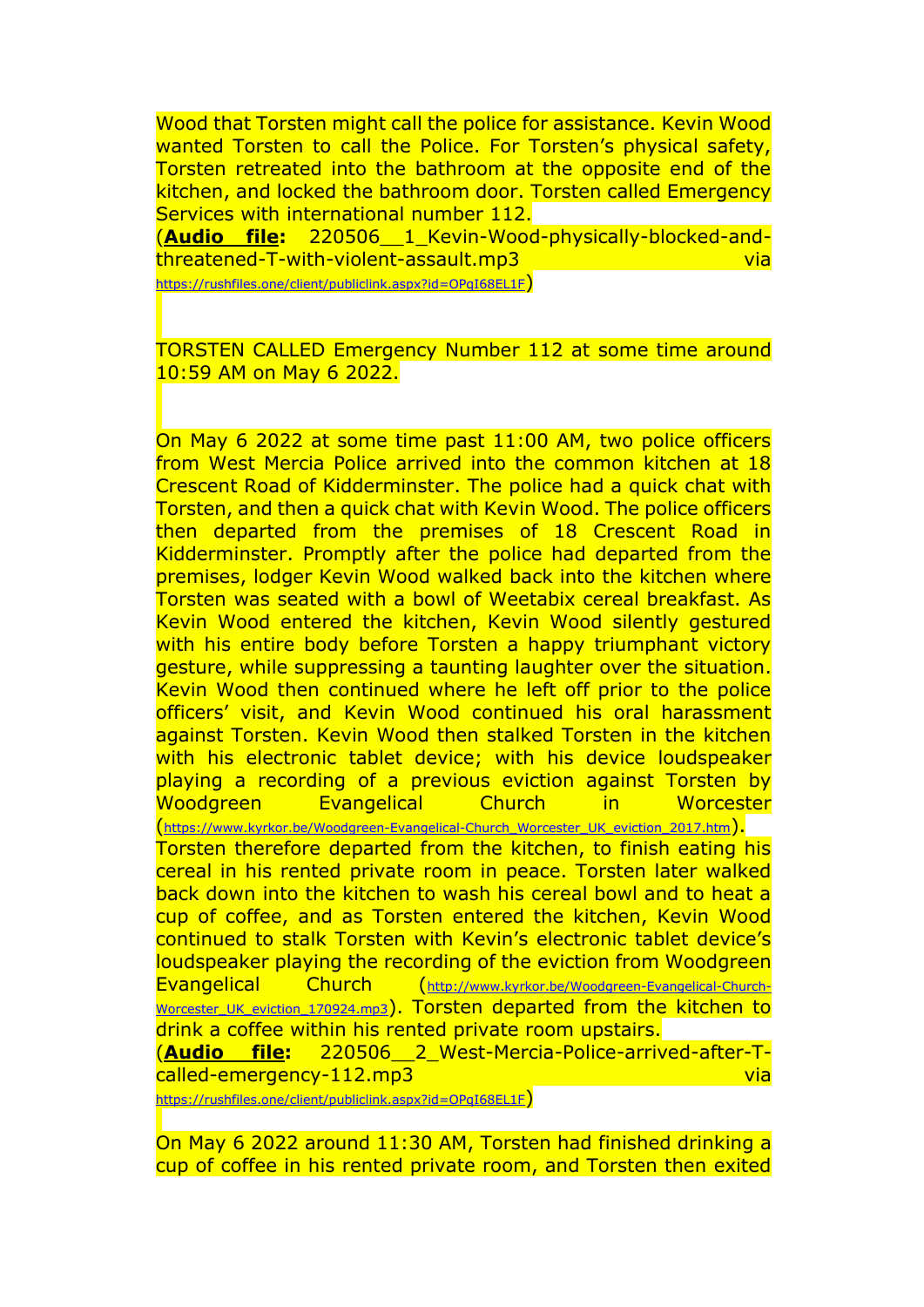his rented private room with purpose to wash the coffee mug. As Torsten entered the downstairs common kitchen, lodger Kevin Wood continued to harass Torsten with a harassing monologue against Torsten.

(**Audio file:** 220506\_\_3\_Kevin-Wood-immediately-harassed-Tafter-Police-departure.mp3 via via via via via

<https://rushfiles.one/client/publiclink.aspx?id=OPqI68EL1F>)

On May 6 2022 around 16:35 PM, lodger Kevin Wood spoke outside Torsten's rented private room of and then knocked on Torsten's door. Torsten therefore immediately initiated an audio recording. Torsten opened the door. The purpose by Kevin Wood for knocking on Torsten's door was to inform Torsten with a threat, that Kevin Wood shall cut Torsten's clothes, if Torsten ever were to use the laundry airer in the basement.

(**Audio file:** 220506\_\_4\_Kevin-Wood-knocked-on-doorconditionally-threatening-to-cut-T-clothes.mp3 via <https://rushfiles.one/client/publiclink.aspx?id=OPqI68EL1F>)

Torsten does not seek dialogue with Kevin Wood. Torsten seeks to avoid Kevin Wood. Kevin Wood is obsessively pursuant at seeking communication and interaction with Torsten.

Best regards,

Torsten Nenzén Email: [torsten@nenzen.net](mailto:torsten@nenzen.net) Mobile: 0739 60 99 729

(Lodger Kevin Wood. Mobile: 07922119435. Email: [kevwood2007@yahoo.co.uk\)](mailto:kevwood2007@yahoo.co.uk) (Licensor Diane J. Dwyers. Mobile: 07737816216. Email: [diane-little@live.co.uk\)](mailto:diane-little@live.co.uk)

**Subject:** FW: [EXTERNAL] Fwd: FW: [EXTERNAL] Fwd: Log 29\_I\_05052022 **Date:** Thu, 5 May 2022 07:41:34 +0000<br>**From:** Contact Us WMP <ContactUs@wes **From:** Contact Us WMP <ContactUs@westmercia.police.uk> **To:** 'torsten@nenzen.net' <torsten@nenzen.net>

Good Morning,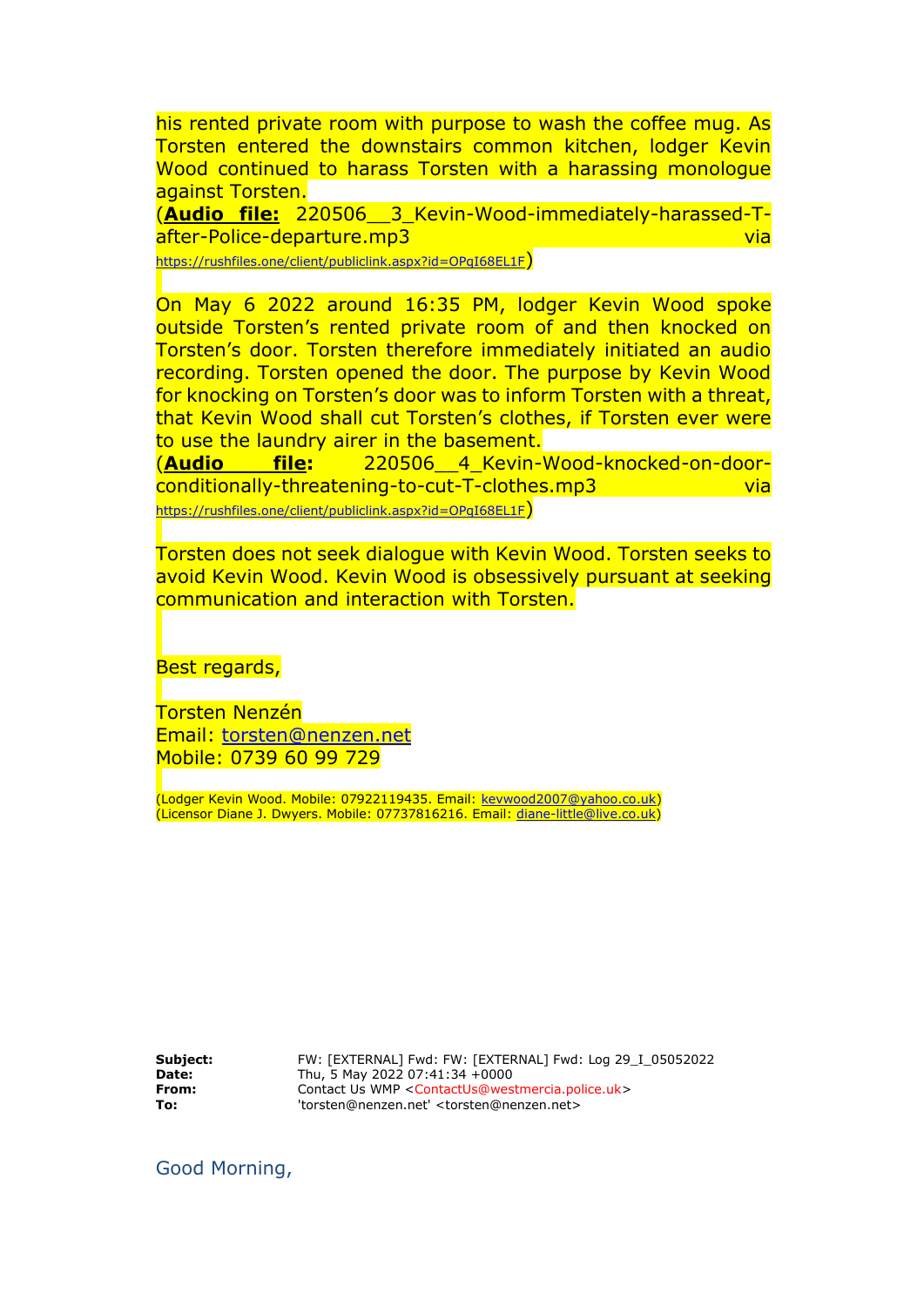Thank you for your reply. This appointment has been made for you.

Saturday 7<sup>th</sup> May at 20:00 at Kidderminster station,

## **Regards**

**Contact Us – 61776**

## **West Mercia Police**

[www.westmercia.police.uk](http://www.westmercia.police.uk/)

**Subject:** Fwd: FW: [EXTERNAL] Fwd: Log 29\_I\_05052022 **Date:** Thu, 5 May 2022 08:36:25 +0100 **From:** Torsten Nenzén <torsten@nenzen.net> **Reply-To:** torsten@nenzen.net **Organisation:** Torsten Nenzen To: **To:** Contact Us WMP <ContactUs@westmercia.police.uk>

West Mercia Police.

Good morning,

Yes, I intend to present myself at the Kidderminster Police Station this Saturday 7th of May, at 20:00hrs.

Thank you.

Best regards,

Torsten Nenzen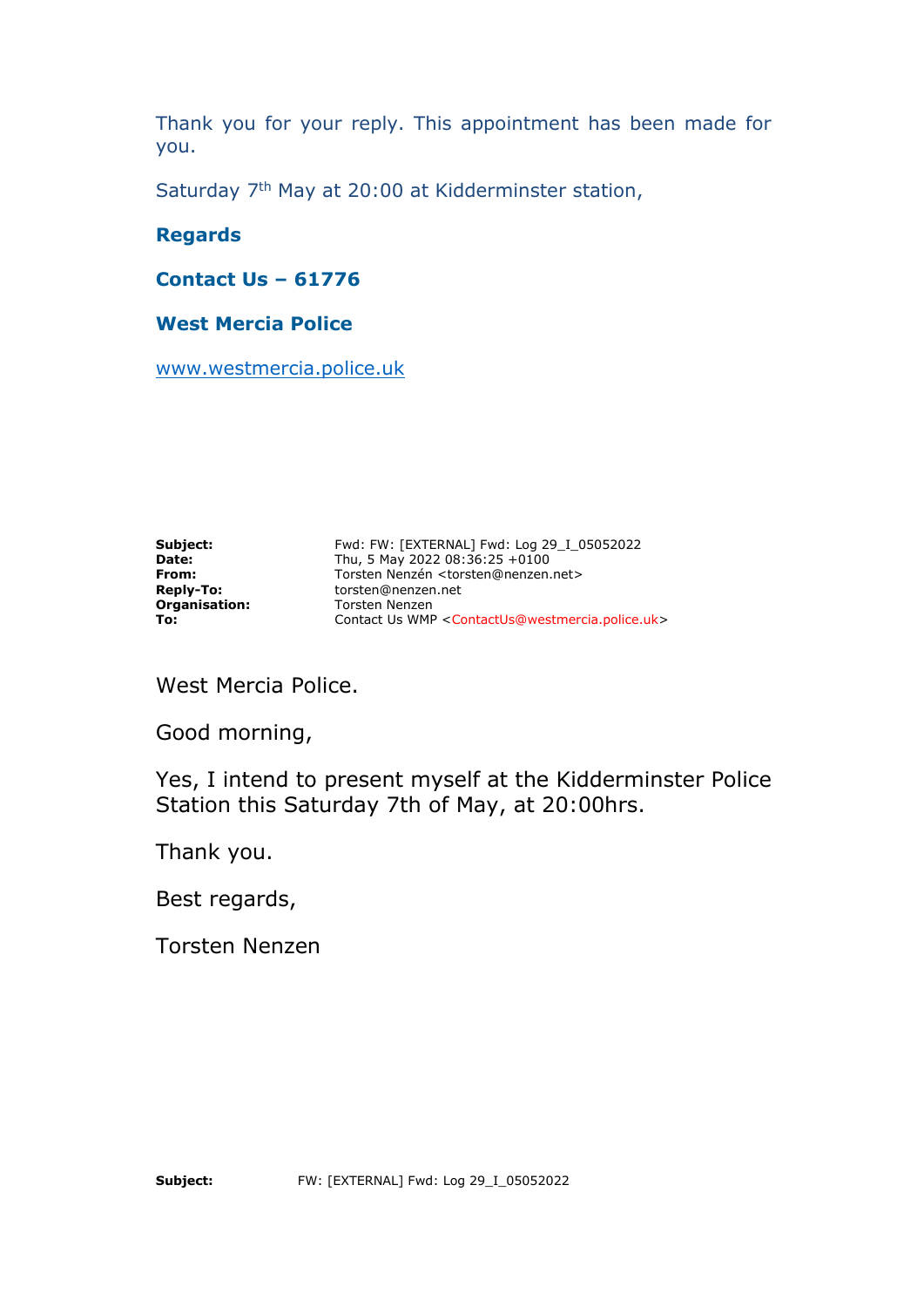| Date: | Thu, 5 May 2022 07:16:45 +0000                                                   |
|-------|----------------------------------------------------------------------------------|
| From: | Contact Us WMP <contactus@westmercia.police.uk></contactus@westmercia.police.uk> |
| To:   | 'torsten@nenzen.net' <torsten@nenzen.net></torsten@nenzen.net>                   |

#### Good Morning,

Thank you for your reply. We don't have any free appointments tomorrow, we have one at 20:00 on Saturday, will that suit you?

#### **Regards**

#### **Contact Us – 61776**

### **West Mercia Police**

[www.westmercia.police.uk](http://www.westmercia.police.uk/)

| Subject:         | Fwd: I |
|------------------|--------|
| Date:            | Thu, 5 |
| From:            | Torste |
| <b>Reply-To:</b> | torste |
| Organisation:    | Torste |
| To:              | Conta  |

**Subject:** Fwd: Log 29\_I\_05052022 **Date:** Thu, 5 May 2022 07:59:56 +0100 **From:** Torsten Nenzén <torsten@nenzen.net> **Reply-To:** torsten@nenzen.net en Nenzen **To:** Contact Us WMP <ContactUs@westmercia.police.uk>

West Mercia Police.

Hello.

I am available for an appointment on Saturday 7th May at at 19:00 hrs.

I am also available for an appointment earlier on Friday 6th May at any hour.

I suggest rebooking the current appointment to either of the above of my availabilities, preferably tomorrow Friday.

Best regards,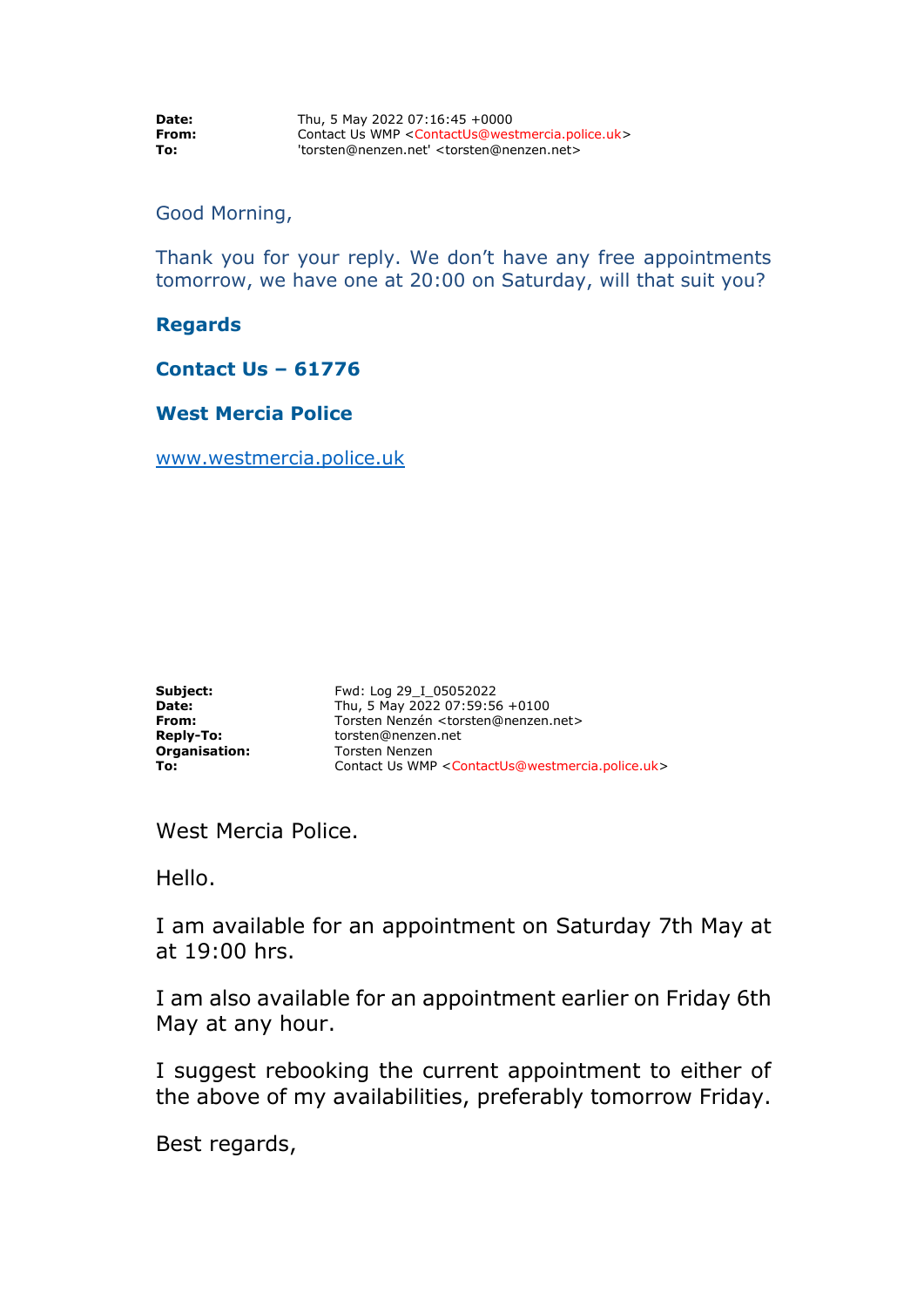## Torsten Nenzen

**Subject:** Log 29\_I\_05052022 **Date:** Thu, 5 May 2022 01:07:05 +0000 **From: Contact Us WMP <ContactUs@westmercia.police.uk> To:** 'torsten@nenzen.net' <torsten@nenzen.net>

#### Hello

Thank you for the information below. I have booked a diary appointment at Kidderminster Police Station for you on Saturday, 7th May 2022 @ 1100hrs. Please phone 101 to rearrange if you are not available to attend at this time.

If you feel at risk or threatened and things are escalating please phone 999.

Regards

**Contact Us – 61721 West Mercia Police**

[www.westmercia.police.uk](http://www.westmercia.police.uk/)

Subject: Fwd: FW: [EXTERNAL] Fwd: Reference 00093\_I\_25042022 [everyday oral harassments, oral assaults, physical intimidations, physical threats] **Date:** Thu, 5 May 2022 01:20:44 +0100 From: Torsten Nenzén <torsten@nenzen.net> **Reply-To:** torsten@nenzen.net **Organisation:** Torsten Nenzen **To:** SoHCrimeReportingWestMercia <SoHCrimeReportingWestMercia@westmercia.police.uk>, Catmur,Luke <luke.catmur@westmercia.police.uk>, Contact Us WMP <contactus@westmercia.police.uk>, contactus@westmercia.pnn.police.uk

**West Mercia Police.**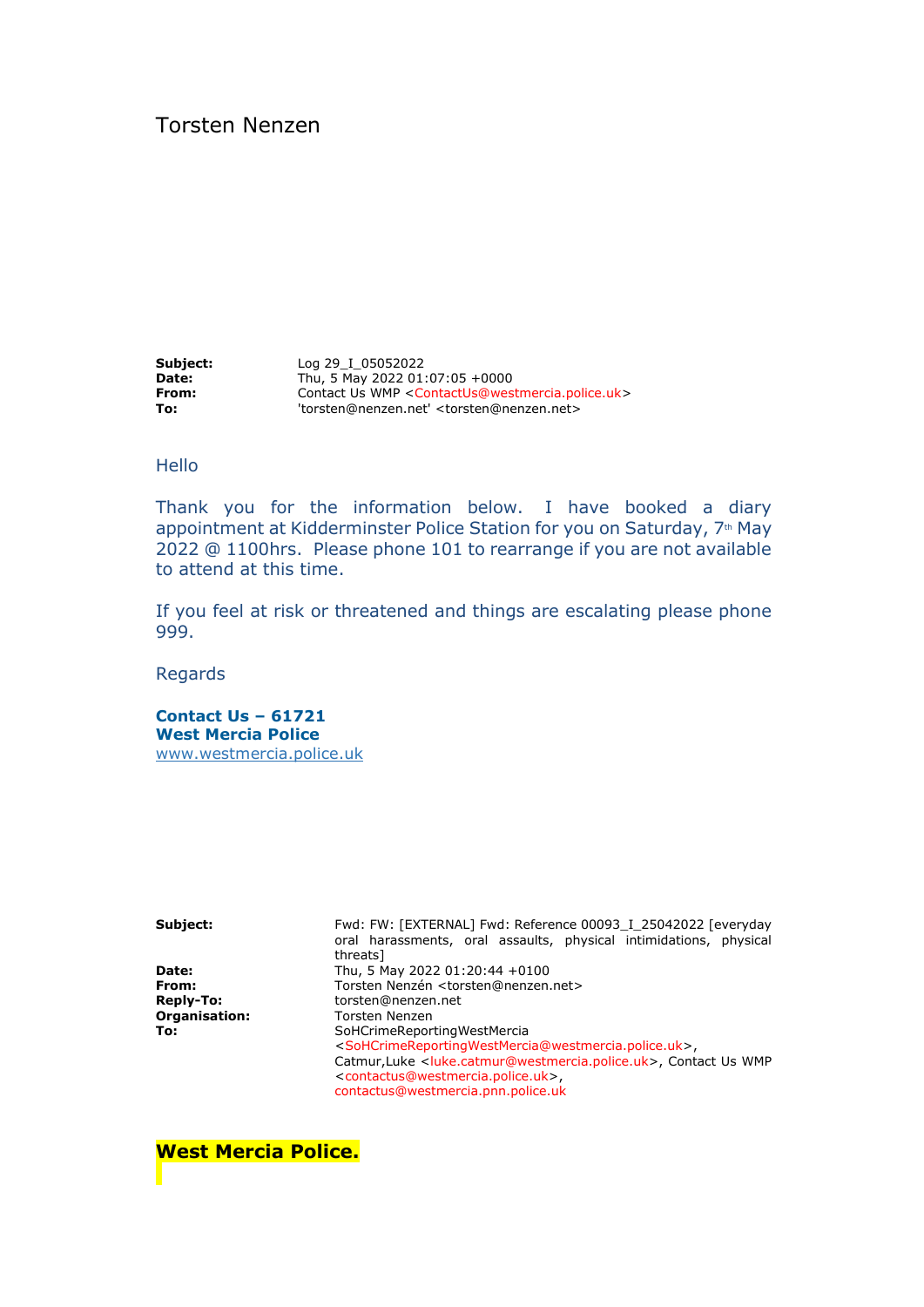#### Reference 00093\_I\_25042022

#### Hello again,

This evening on May 4 2022 at around 19:45, when I entered the front door of 18 Crescent Road in Kidderminster, the Landlady Diane Dwyers immediately commenced to orally harass me, again. Daily, this very-British Landlady orally harasses me. The specifics this time was a complaint that my locked suitcase next to my bed in my rented room was secured safely from burglary or domestic malice. Diane Dwyers ordered that I must unchain my suitcase within 5 minutes, or otherwise she would evict me the same evening. I therefore promptly unsecured my locked suitcase in my rented room. However, the other vocabulary and the oral statements by Diane Dwyers was nothing short of ABUSIVE HARASSMENTS; referring to the banishments against my person by all professional clergy/pastors of churches in Worcester and globally ([https://www.kyrkor.be/Inhumane\\_Swedish\\_Pastors.pdf](https://www.kyrkor.be/Inhumane_Swedish_Pastors.pdf)). The very-British Landlady Diane Dwyers also orally stated that I should be reminded 6 million times, which I interpret as an insinuation of the very-British Landlady's anti-Semitism (6 million Jews murdered in the Holocaust).

Twice during my tenancy, the front door of the house had been unlocked. Once of these two occasions, the Landlady Diane Dwyers had instructed me to NOT lock the front door of the house as I happened to exit the house at the same moment as Diane Dwyers on April 27, because Diane Dwyers said that she was only going for a short drive, and the house was consequently unlocked while unoccupied. Additionally, Diane Dwyers does snoop through and rearrange my belongings in my private room.

(**Attached audio file:** 220504\_\_Diane-Dwyers-oral-harassmentas-T-enters-house-door-19.45.mp3)

(**Photo:** [https://blimey.pm/2022-05-04\\_\\_locked-secured-suitcase.jpg](https://blimey.pm/2022-05-04__locked-secured-suitcase.jpg))

Approximately two minutes after the Landlady Diane Dwyers sounded to have exited my bedroom and departed from the staircase, a knock was heard on my private bedroom door. I opened my bedroom door, and the other lodger Kevin Wood wanted to speak with me. Kevin Wood insisted to sit on my chair next to my door, and I courteously therefore welcomed Kevin Wood to sit on my chair in my room on my condition that the conversation would be civil. Kevin Wood then began to complain, again, that I would have published pornography on my website. I requested that Kevin Wood must leave my bedroom. Kevin Wood refused to leave my bedroom. Kevin Wood insisted to harass me. Eventually, Kevin Wood departed from my bedroom. I then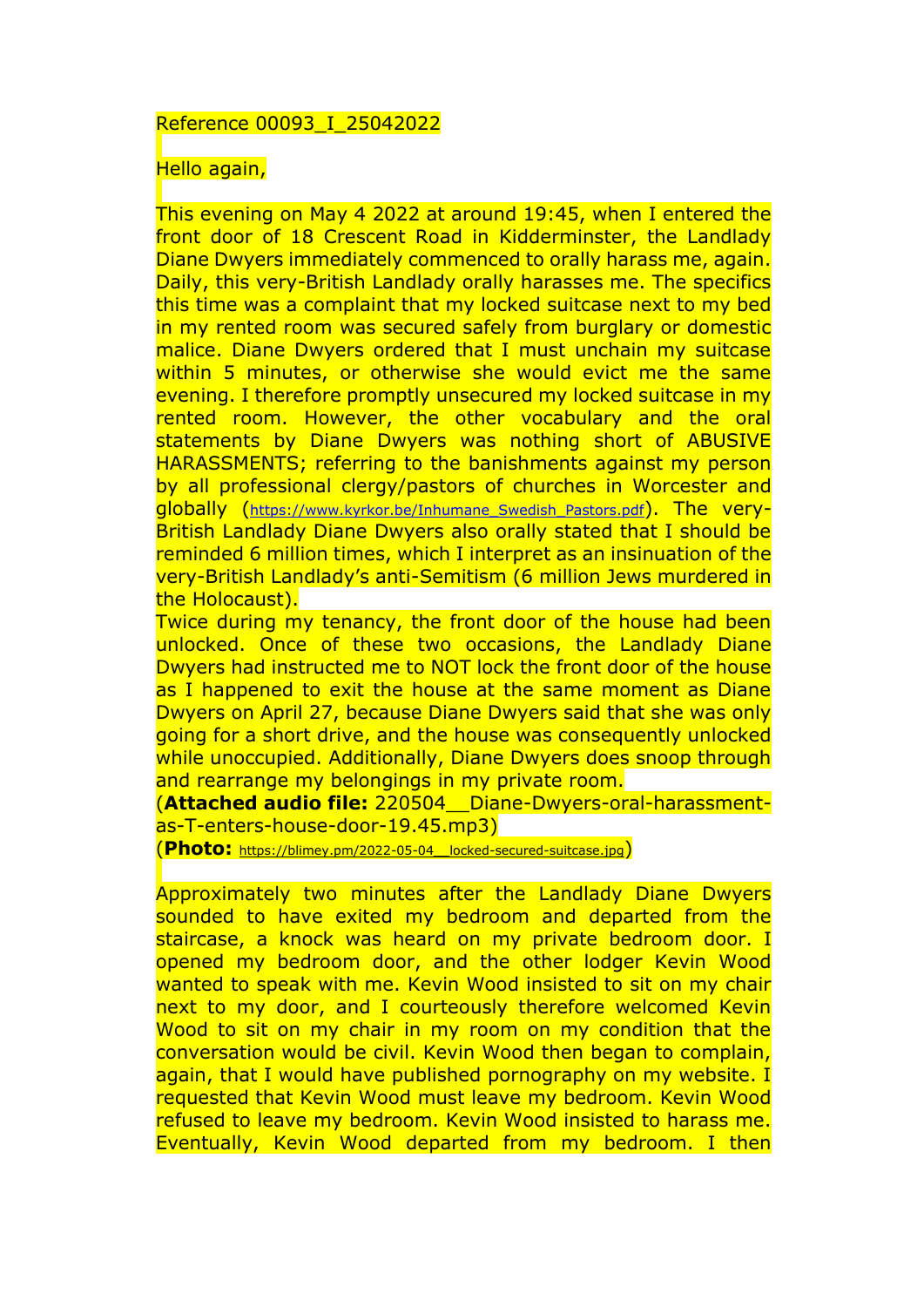immediately closed my bedroom door after Kevin Wood had exited.

(**Attached audio file:** 220504\_\_Kevin-Wood-harassment-andrefusal-to-leave-T-private-room.mp3)

Approximately 5 minutes after the lodger Kevin Wood had exited my bedroom, Kevin Wood tried to re-enter my private bedroom. Once I saw that the doorhandle and door was opening, I instructed Kevin Wood "Do not enter!" And "No. Do not come in!". In spite of my clear instruction that Kevin Wood must not enter my bedroom again, Kevin Wood insisted to enter, and Kevin Wood pushed continuously against my bedroom door. On my side of my bedroom door, I had firmly set my foot onto the base of my door, so that opening of my door any further would be difficult. Kevin Wood refused to exit, and he kept a constant force onto my door, to which I exerted a stable counterforce with my foot and shoulder against my door. The purpose of Kevin Wood uninvited opening of my door, uninvited and forced entry into my room, was to harass me with a false accusation that I publish pornography on my website. Eventually, Kevin Wood stopped forcing the door open, and I was able to close my bedroom door.

(**Attached audio file:** 220504\_\_Kevin-Wood-forced-entry-into-T-private-room-and-harass-T.mp3

Approximately 10 minutes after the lodger Kevin Wood had discontinued his forced entry into my bedroom, I exited my bedroom to microwave my dinner in the downstairs kitchen. In the kitchen, Kevin Wood endlessly orally harassed me, orally assaulted me, stalked me, physically blocked my path, and made an air punch against my face. The hostility of oral and physical assaults and harassments continued as long as I remained in the kitchen, or in the basement to where Kevin Wood stalked me and blocked me.

(**Attached audio file:** 220504\_\_Kevin-Wood-blockingthreatening-stalking-harassing-T.mp3)

The constant harassments oral assaults against me by the Landlady Diane Dwyers, her husband Lloyd Dwyers, and their lodger Kevin Wood, is unacceptable.

The physical intimidations by lodger Kevin Wood, the forced entries into my private bedroom by lodger Kevin Wood, the physical blocking of my path in common areas by lodger Kevin Wood, the threats of physical assault by lodger Kevin Wood, and the air-punch towards my face, is unacceptable.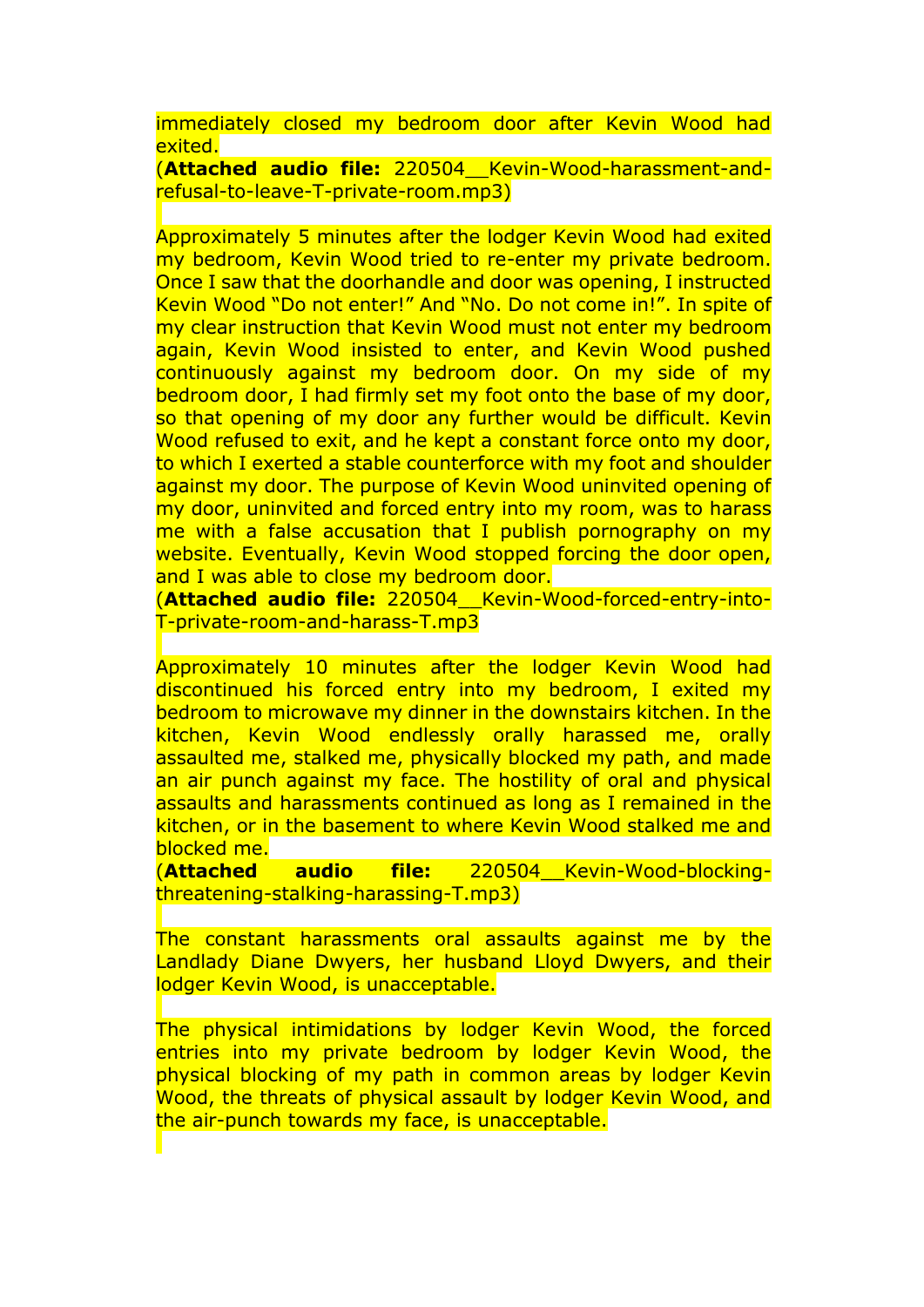The evidence disclosed to West Mercia Police should mount to a notifiable crime that would require police involvement.

I kindly request that West Mercia Police shall promptly communicate to both Diane Dwyers and to Kevin Wood, that their harassments, oral assaults, and physical harassments and physical assaults, must cease immediately.

If I were to try to force my way past a physically blocking lodger Kevin Wood, he would with certainty commence a full-scale violent fight and assault against me. In such a scenario, I would probably defend myself.

West Mercia Police, please act responsibly by communicating to Diane Dwyers and to Kevin Wood, that they must immediately stop.

The relevant audio files are downloadable here: **<https://rushfiles.one/client/publiclink.aspx?id=OPqI68EL1F>**

Thank you.

Best regards,

**Torsten Nenzén** Email: [torsten@nenzen.net](mailto:torsten@nenzen.net) Mobile: 0739 60 99 729

(Licensor Diane J. Dwyers. Mobile: 07737816216. Email: [diane](mailto:diane-little@live.co.uk)[little@live.co.uk\)](mailto:diane-little@live.co.uk) (Lodger Kevin Wood. Mobile: 07922119435. Email: [kevwood2007@yahoo.co.uk\)](mailto:kevwood2007@yahoo.co.uk)

**Subject:** Homelessness possible, and domestic violent assault possible: SAFE affordable accommodation needed. Emergency-accommodation on same day might be required. **Date:** Mon, 2 May 2022 08:04:43 +0100 **From: Blimey ! <blimey@blimey.pm>**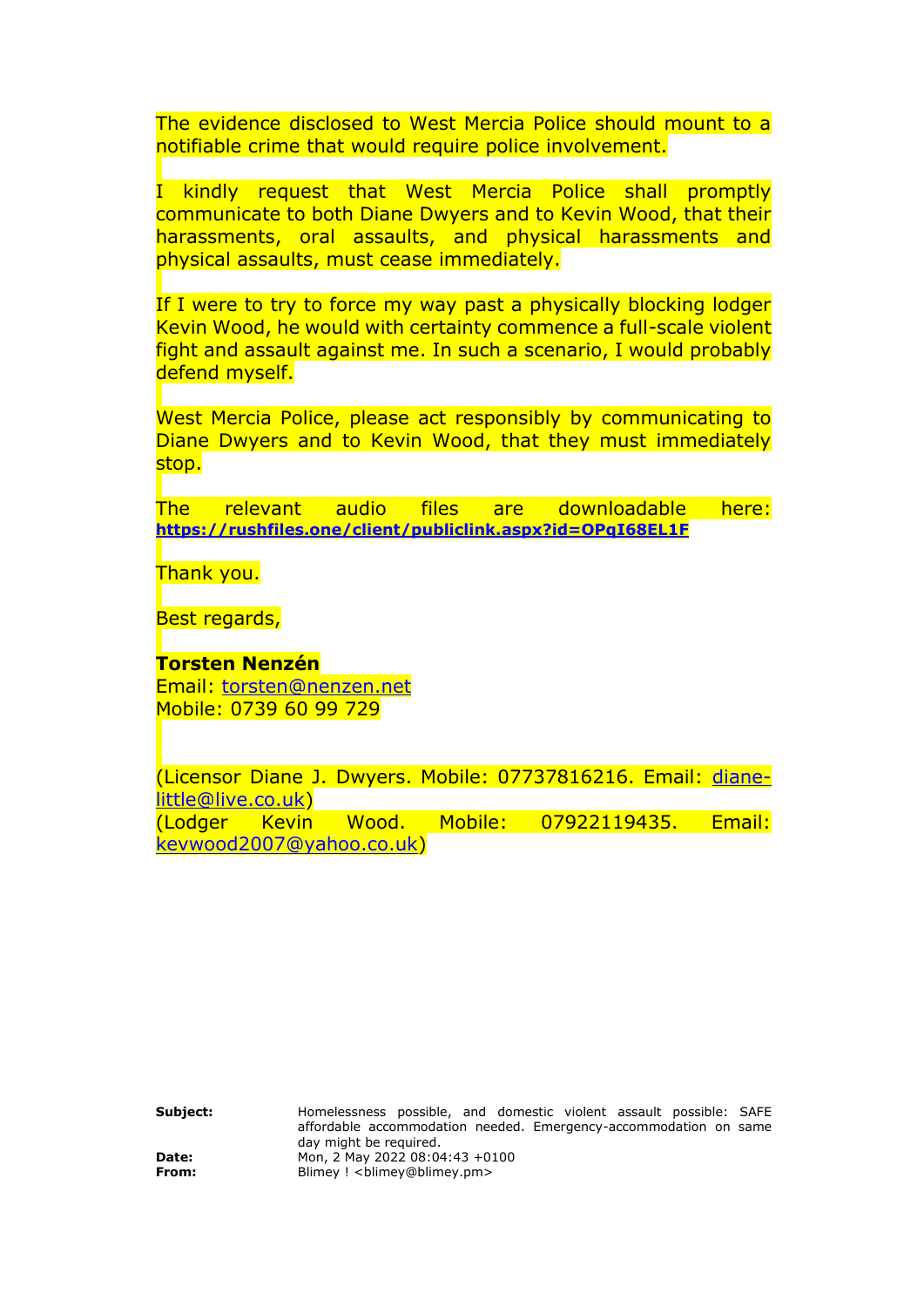**To:** housing.needs@wychavon.gov.uk, Housing.Triage@wychavon.gov.uk, HousingAdviceTeam@wyreforestdc.gov.uk, housing@worcester.gov.uk **CC:** housingstrategyandenabling@wychavon.gov.uk, personnel@wychavon.gov.uk, service@wychavon.gov.uk, legal@wychavon.gov.uk, customerservice@wyreforestdc.gov.uk, worcestercitylettings@worcester.gov.uk, benefits@bromsgrove.gov.uk, strategichousingteam@bromsgroveandredditch.gov.uk, legalservices@bromsgroveandredditch.gov.uk, housingoptions@bromsgroveandredditch.gov.uk, visitworcestershire@worcestershire.gov.uk,<br>press.office@birmingham.gov.uk, regi press.office@birmingham.gov.uk, register.office@birmingham.gov.uk, contactus@westmercia.police.uk, contactus@westmercia.pnn.police.uk, enquiries.worcester.crowncourt@justice.gov.uk, informationteam@homelesslink.org.uk, info@housing-ombudsman.org.uk, salters.mp@nhs.net, InfoDesk@ohchr.org, civilsociety@ohchr.org, salters.mp@nhs.net, InfoDesk@ohchr.org, civilsociety@ohchr.org, keir.starmer.mp@parliament.uk, utrikesdepartementet.registrator@regeringskansliet.se

# **Wychavon District Council (and Worcester City Council, Bromsgrove District Council, Wyre Forest District Council).**

Hello,

This is my official report of my possible homelessness on any day, and of my possible subjection to domestic violent assault at any moment. Also, this is my official request for SAFE affordable emergency- or temporary accommodation within Wychavon District Council, alternatively within Bromsgrove District Council, Worcester City Council, or Wyre Forest District Council.

Wyre Forest District Council informs via email reply on April 29 that an assessment for temporary/emergency accommodation might require up to **3-4 weeks**, although the notice of eviction by the Landlord is set as latest to May 10, which is in less than **2 weeks**.

Wychavon District Council, as always, continues its refusal to communicate with their "*ineligible person*" (insufficiently-British) of Droitwich.

Neither Worcester City Council nor Bromsgrove District Council has replied.

I might soon be **homeless** within relation to UK, if I cannot find alternate affordable and SAFE accommodation. The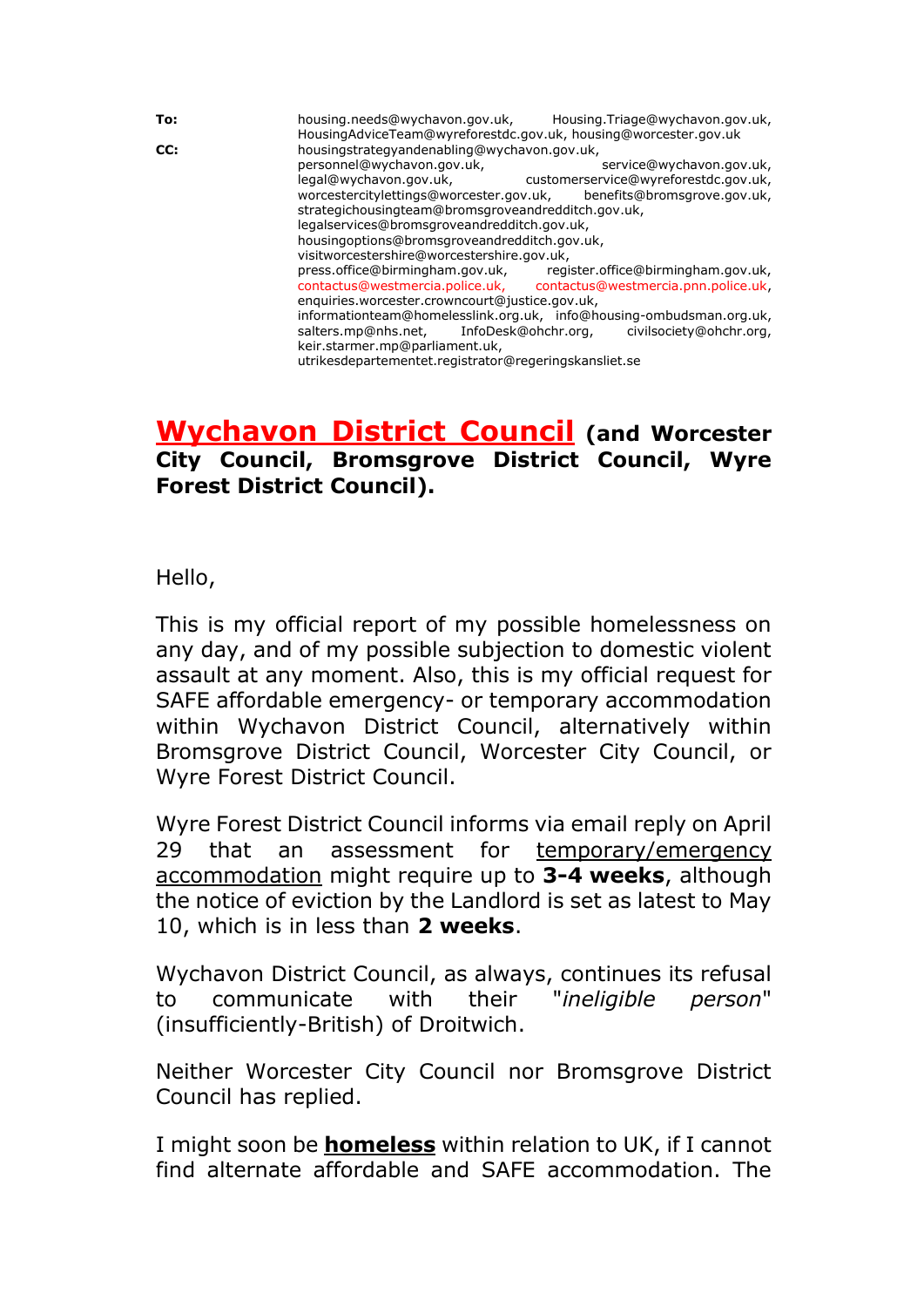very-British Landlady (ill-mannered, unreasonable, abusive, hostile) is constantly orally assaulting me. And the British lodger in the household demonstrates capacity towards violent assault.

I seek assistance with finding **safe** accommodation, preferably in Droitwich, or in Bromsgrove or in Worcester. I transport easily by train, and walking distance (not more than 30 min brisk walk) vicinity to train station is preferable.

I receive monthly Disability payments from another State. [*In reality though, I am not disabled, but I am simply in grief over the involuntary loneliness as a single, as a direct consequence of the banishments and excommunications by essentially all professional clergy of churches globally (facts and evidences provided here: [https://www.kyrkor.be/Inhumane\\_Swedish\\_Pastors.pdf\)](https://www.kyrkor.be/Inhumane_Swedish_Pastors.pdf)*]

In 2020, the landlords of 45 Coppice Way in Droitwich broke into the house and physically assaulted me. I called the emergency service, police arrived, and the police appeared confident that I as a tenant had no rights to complain over the physical assault against me committed by the landlords (with video and audio evidence of the assault). Since June 23, 2020, I have been formally homeless in relation to United Kingdom. My eviction date in United Kingdom was on June 24, 2020. The public assault and eviction incident: [https://www.kyrkor.be/2021-02-28\\_\\_UK\\_British-](https://www.kyrkor.be/2021-02-28__UK_British-Government_lies_dishonesty_inanity_corruption.pdf)Government lies dishonesty inanity corruption.pdf On March 28, 2022, I signed a rental agreement as a lodger at: 18 Crescent Road, Kidderminster, DY11 6RN. (Location: [https://goo.gl/maps/HKTPY4JBo121ikcY9\)](https://goo.gl/maps/HKTPY4JBo121ikcY9) (Licensor Diane J. Dwyers. Mobile: 07737816216. Email: [diane](mailto:diane-little@live.co.uk)[little@live.co.uk\)](mailto:diane-little@live.co.uk)

Kindly first answer with urgency the questions of my **eligibility** for SAFE temporary/emergency housing assistance. And secondarily, within a reasonable time frame long before May 10, kindly inform me of **availability** of SAFE temporary/emergency accommodation before May 10.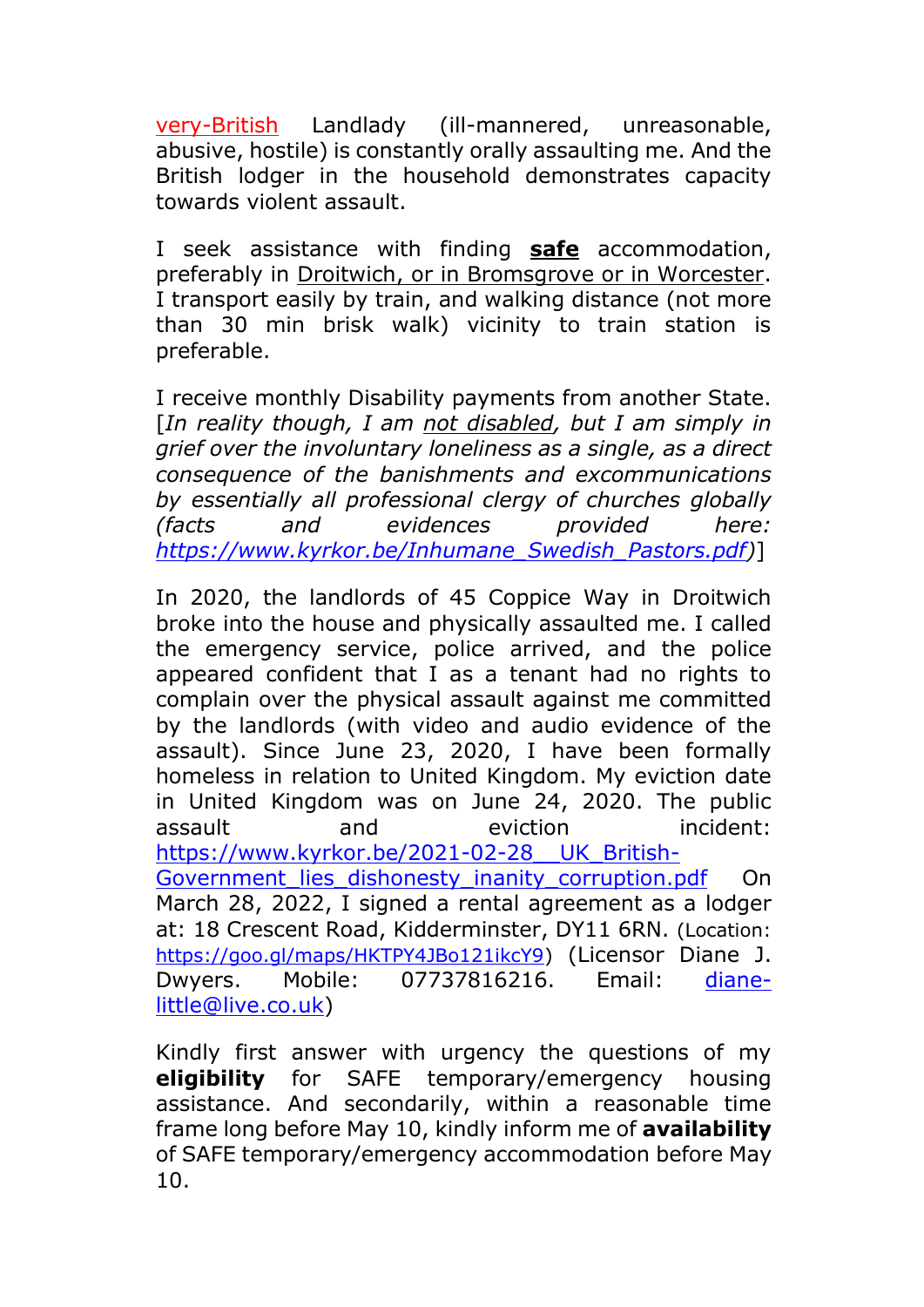**Question 1:** Am I eligible for temporary housing or emergency housing somewhere, if I cannot obtain for myself an affordable SAFE room to rent anywhere?

**Question 2:** Am I eligible to a 'support worker' to assist with the documentation that I would need towards an application for "supported housing"?

**Question 3:** If all district councils of Worcestershire deem that I am an "*ineligible person*" in relation to UK, then, would Priti Patel's Home Office instead issue an economy/cargo flight to Kigali? [\(https://bit.ly/37jcGPp\)](https://bit.ly/37jcGPp)

Kindly first answer with urgency the questions of my **eligibility** for SAFE temporary/emergency housing assistance. And secondarily, within a reasonable time frame long before May 10, kindly inform me of **availability** of SAFE temporary/emergency accommodation before May 10.

If I am homeless at 09:00 on May 10 2022, which would the last hour that I currently have certainty of accommodation (under the oral abuses and harassments and repression of sick British tyrants), am I then ineligible for homelessness assistance in **Wyre Forest** Council?

If I am homeless at 09:00 on May 10 2022, which would the last hour that I currently have certainty of accommodation (under the oral abuses and harassments and repression of sick British tyrants), am I then ineligible for homelessness assistance by **Wychavon** Council?

**A typically abusive very-British Landlady/Landlord in UK.**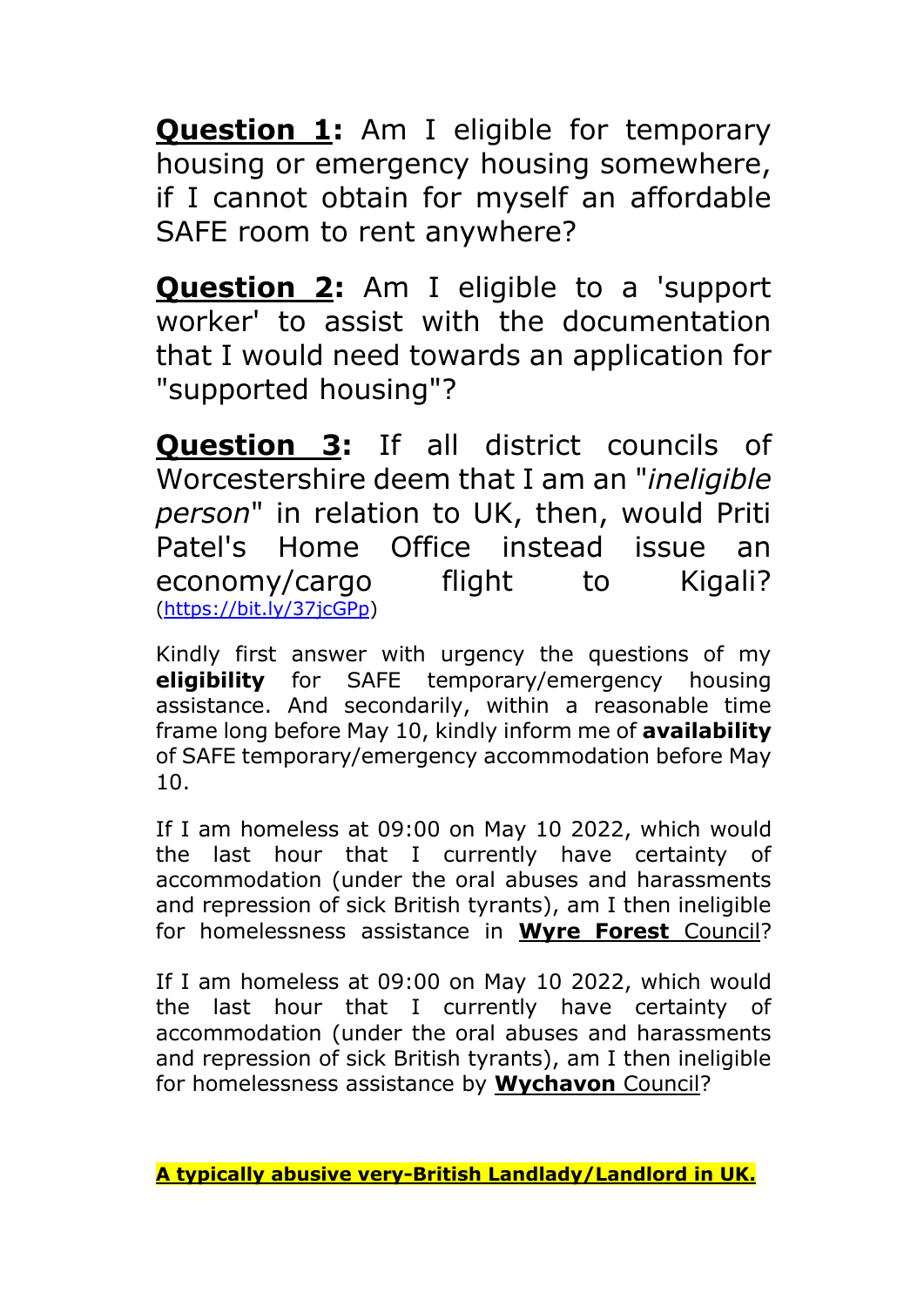On Sunday morning, May 1, 2022, while Torsten was still in his bed inside his rented private room of 18 Crescent Road in Kidderminster, the very-British Licensor/Landlady, Diane Dwyers, spoke loudly just outside the room that she had laundry, and declared intent to enter Torsten's rented room. Torsten immediately replied loudly, "*Wait! I am naked. I will open in a minute.*" Three seconds later, the very-British Landlady Diane Dwyers opened the bedroom door, and Diane Dywers immediately realized that a chair was blocking the uninvited entry into the bedroom. Torsten jumped out from his bed wearing only underwear, rushed towards the door in underwear, and physically resisted the continued intrusion from the Landlady's forcing of the door against the chair, by additionally placing his foot and shoulder against the door, which the enraged Diane Dwyers continued to force open against the blocking chair. While Diane Dwyers sought to physically barge further into Torsten's private room, Diane Dwyers loudly shouted repeatedly in rage "*Open the door!!*". Torsten repeated "*I am naked. Do not come in.*" After some time of physical door struggle, Diane Dwyers finally ceased to force herself into Torsten's private bedroom, and angrily said "*I will leave your laundry on the floor.*" Torsten then shut his bedroom door closed, put on a pair of trousers, and opened the bedroom door. On the floor outside Torsten's bedroom door, Diane Dwyers had thrown a pile of Torsten's washed damp/wet cold laundry. Torsten instantly picked up the pile of damp/wet cold laundry, walked down the stairs to the TV room where Diane Dwyers had by then seated herself, and informed Diane Dwyers that the laundered clothes were still wet. Diane Dwyers, in response to Torsten's objection against Diane Dwyer's barging intrusion into Torsten's private room while Torsten was undressed in bed, and Torsten's objection to Diane Dwyer's continual provocations and harassments, Diane Dyers responded by furthering her oral harassment against Torsten.

(Audio attached: 220501\_\_Diane-Dwyers-admits-barging-intoprivate-rented-bedroom-while-lodger-in-bed-in-morning.mp3)

(Photo: [https://blimey.pm/2022-05-01\\_\\_chair-proecting-Torsten-from-British-Landlady-](https://blimey.pm/2022-05-01__chair-proecting-Torsten-from-British-Landlady-Diane-Dwyers.jpg)[Diane-Dwyers.jpg](https://blimey.pm/2022-05-01__chair-proecting-Torsten-from-British-Landlady-Diane-Dwyers.jpg))

Torsten then proceeded to rehang his damp/wet laundry onto the laundry rack in the cold basement, where Torsten had hung the laundry some hours earlier on the previous evening. The weather forecast for Sunday morning was rain, and on Sunday morning it in fact was raining outdoors then. Once the laundry was back onto the drying rack satisfactorily in the basement, Torsten walked up the stairs and opened the door to the TV room, where Diane Dwyers was apparently watching an animated children's film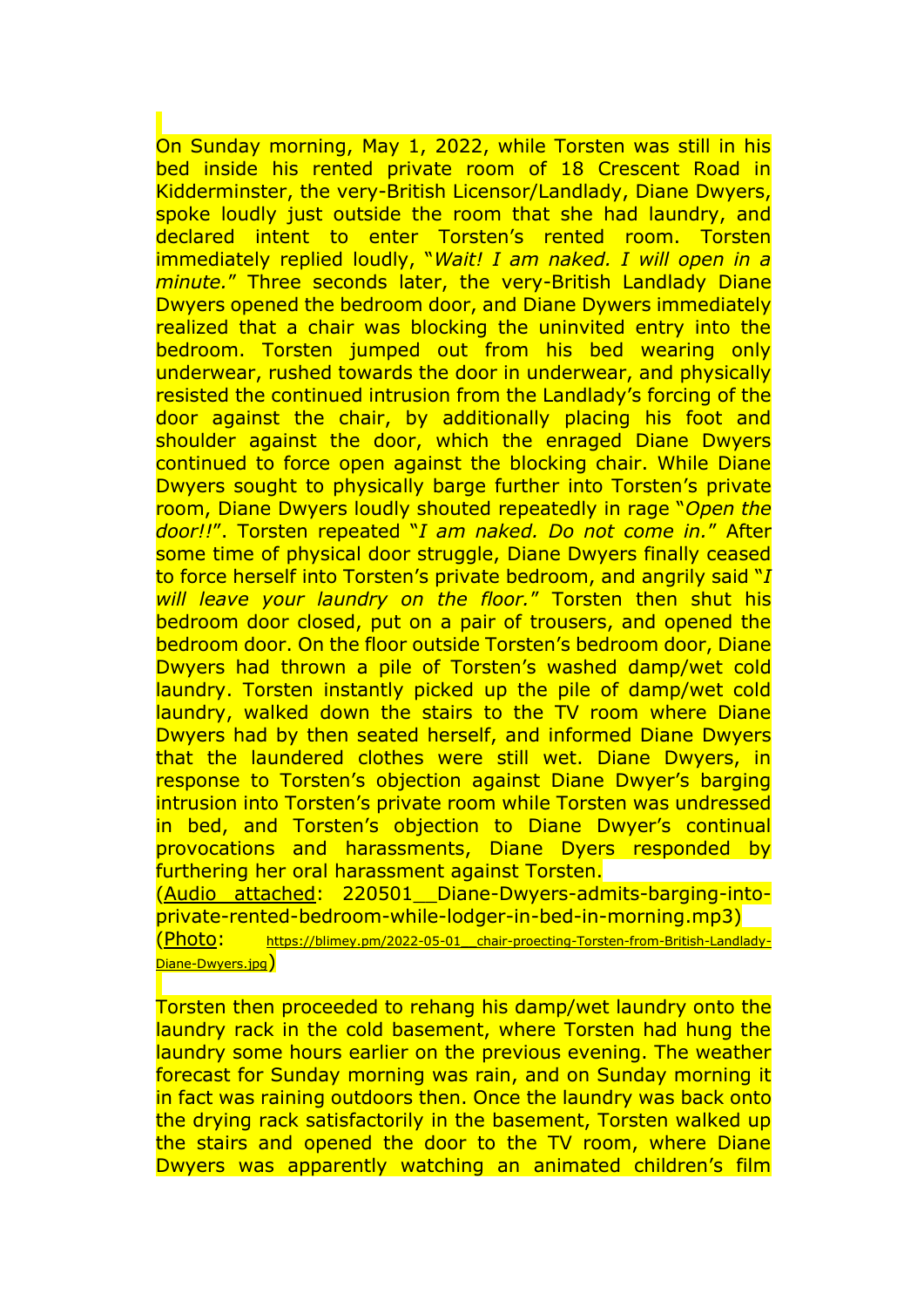alone, to communicate clearly that Diane Dwyers must never again barge uninvited into Torsten's private bedroom. (Audio attached: 220501\_\_Diane-Dwyers-rage-at-lodger-forobjection-against-Diane-barging-into-private-bedroom-inmorning.mp3)

(Photo: [https://blimey.pm/2022-05-01\\_\\_the-basement-drying-rack.jpg](https://blimey.pm/2022-05-01__the-basement-drying-rack.jpg))

These are the factual circumstances regarding the very-British Landlady's intentionally provocative behaviours against the Lodger Torsten, specifically regarding the drying of laundered clothes.:

1. In the room-rental advertisement, access to the tumbler dryer is included. 2. Once Torsten had moved into the house, the Landlady emphasized that the tumbler dryer should never be used by the Lodger. Torsten, therefore, has never once used the tumbler dryer.

3. Two weeks after Torsten had moved into the house, the Landlady invented a further restriction against the Lodger, that Torsten shall additionally never turn on the heated laundry rack for drying laundry.

4. Because of rain outdoors, and because the Landlady had prohibited Torsten from drying his laundry on the laundry rack heated, Torsten had to dry his wet laundry on the laundry rack cold, without electricity.

5. In the cold basement and without the laundry rack heated, the drying of wet laundry requires a very long time to dry.

6. On Sunday May 1, the Landlady had removed Torsten's wet/damp laundry from the cold laundry rack, and instead placed the Landlady's laundered items onto the laundry rack, and turned on the heating for that laundry rack.

7. On Sunday May 1, the Landlady used also the tumble dryer to dry her other laundered items.

Best regards,

Torsten Nenzén

(26 September, 1966)

Email: [torsten@nenzen.net](mailto:torsten@nenzen.net)

Mobile: 0739 60 99 729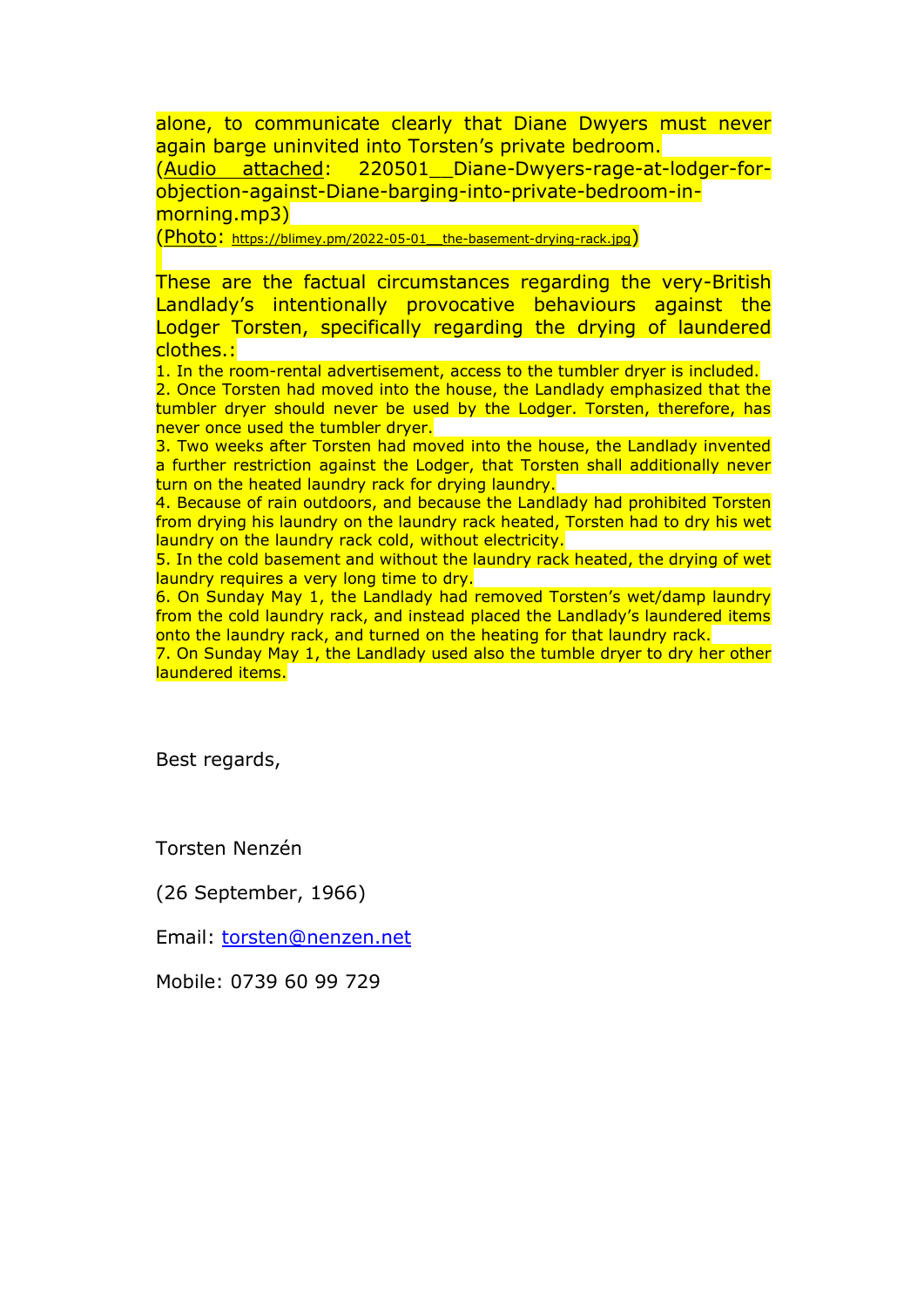| Subject: | FW: [EXTERNAL] Fwd: Reference 00093 I 25042022 [predictable<br>possibility of physical assault against me in evening of April 28]                                                                                                |
|----------|----------------------------------------------------------------------------------------------------------------------------------------------------------------------------------------------------------------------------------|
| Date:    | Thu, 28 Apr 2022 12:41:47 +0000                                                                                                                                                                                                  |
| From:    | SoHCrimeReportingWestMercia<br><sohcrimereportingwestmercia@westmercia.police.uk></sohcrimereportingwestmercia@westmercia.police.uk>                                                                                             |
| To:      | 'torsten@nenzen.net' <torsten@nenzen.net></torsten@nenzen.net>                                                                                                                                                                   |
| CC:      | SoHCrimeReportingWestMercia<br><sohcrimereportingwestmercia@westmercia.police.uk>,<br/>Catmur, Luke<br/><luke.catmur@westmercia.police.uk></luke.catmur@westmercia.police.uk></sohcrimereportingwestmercia@westmercia.police.uk> |

Mr Nenzen,

Thank you for contacting West Mercia Police the circumstances as disclosed do not mount to a notifiable crime that would require police involvement, and as per the advice provided to you by PC 21461 CATMUR yesterday (27/04/2022) you really need to visit to the Wyre Forest Housing office.

Regards

West Mercia Police

| Subject:         | Homelessness possible, and domestic violent assault possible: SAFE<br>affordable accommodation needed. Emergency-accommodation on<br>same day might be required. |
|------------------|------------------------------------------------------------------------------------------------------------------------------------------------------------------|
| Date:            | Thu, 28 Apr 2022 07:42:52 +0100                                                                                                                                  |
| From:            | torsten@nenzen.net <torsten@nenzen.org></torsten@nenzen.org>                                                                                                     |
| <b>Reply-To:</b> | torsten@nenzen.net                                                                                                                                               |
| Organisation:    | torsten@nenzen.org                                                                                                                                               |
| To:              | housing.needs@wychavon.gov.uk,                                                                                                                                   |
|                  | Housing.Triage@wychavon.gov.uk,                                                                                                                                  |
|                  | HousingAdviceTeam@wyreforestdc.gov.uk,                                                                                                                           |
|                  | housing@worcester.gov.uk                                                                                                                                         |
| CC:              | housingstrategyandenabling@wychavon.gov.uk,                                                                                                                      |
|                  | personnel@wychavon.gov.uk,<br>service@wychavon.gov.uk,                                                                                                           |
|                  | legal@wychavon.gov.uk, customerservice@wyreforestdc.gov.uk,<br>worcestercitylettings@worcester.gov.uk,                                                           |
|                  | benefits@bromsgrove.gov.uk,                                                                                                                                      |
|                  | strategichousingteam@bromsgroveandredditch.gov.uk,                                                                                                               |
|                  | legalservices@bromsgroveandredditch.gov.uk,                                                                                                                      |
|                  | housingoptions@bromsgroveandredditch.gov.uk,                                                                                                                     |
|                  | visitworcestershire@worcestershire.gov.uk,                                                                                                                       |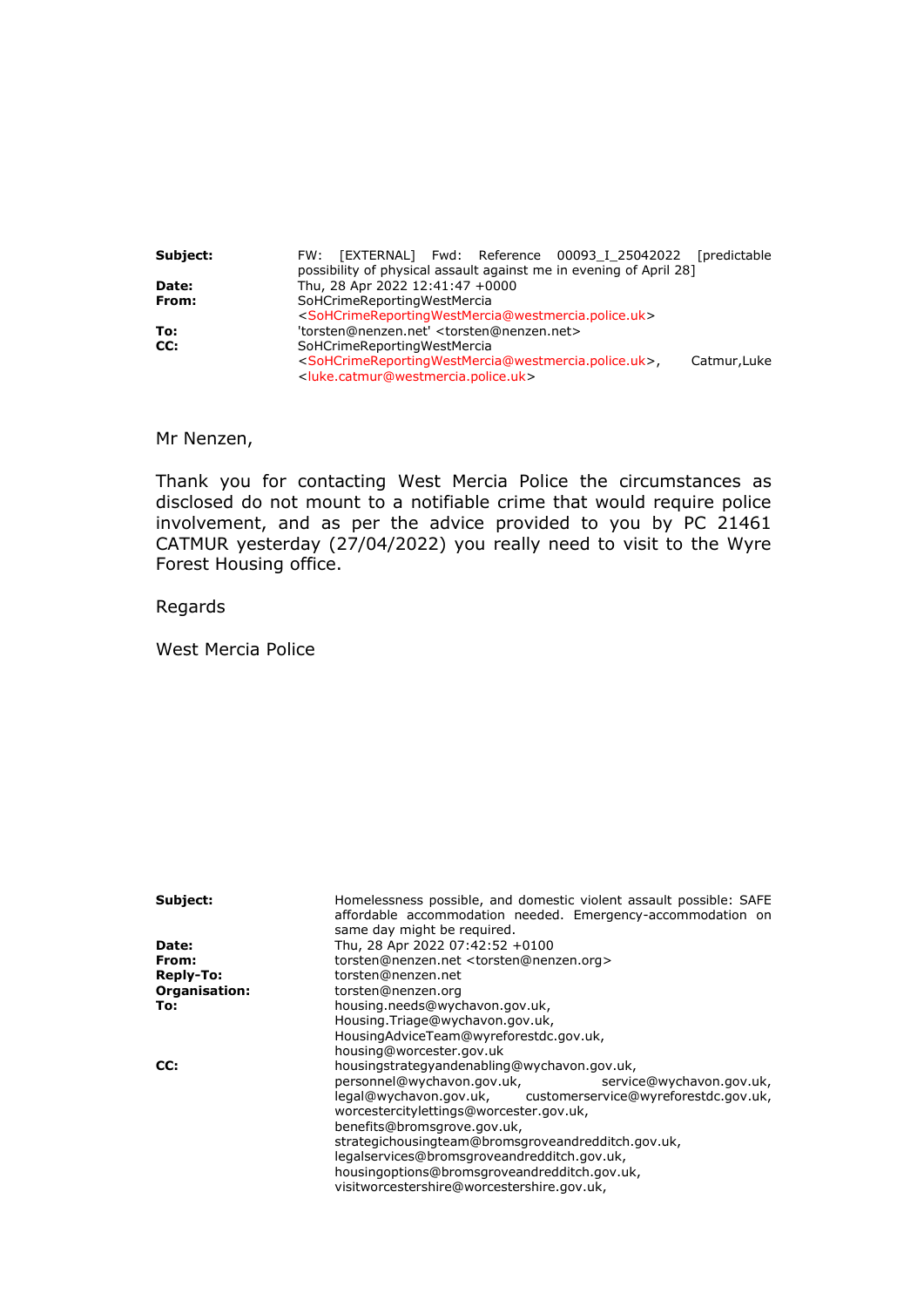

# **Wychavon District Council, Worcester City Council, Bromsgrove District Council, and Wyre Forest District Council.**

Hello,

This is my official report of my possible homelessness on any day, and of my possible subjection to domestic violent assault at any moment. Also, this is my official request for SAFE affordable emergency- or temporary accommodation within Wychavon District Council, alternatively within Bromsgrove District Council, Worcester City Council, or Wyre Forest District Council.

Wyre Forest District Council informs via email reply on April 25 that an assessment for temporary/emergency accommodation might require up to **3-4 weeks**, although the notice of eviction by the Landlord is set as latest to May 10, which is in less than **2 weeks**.

Wychavon District Council, as always, continues its refusal to communicate with their "*ineligible person*" (insufficiently-British) of Droitwich.

Neither Worcester City Council nor Bromsgrove District Council has replied.

I might soon be **homeless** within relation to UK, if I cannot find alternate affordable and SAFE accommodation. The very-British Landlady (ill-mannered, unreasonable, abusive, hostile) is constantly orally assaulting me. And the British lodger in the household demonstrates capacity towards violent assault.

I seek assistance with finding **safe** accommodation, preferably in Droitwich, or in Bromsgrove or in Worcester.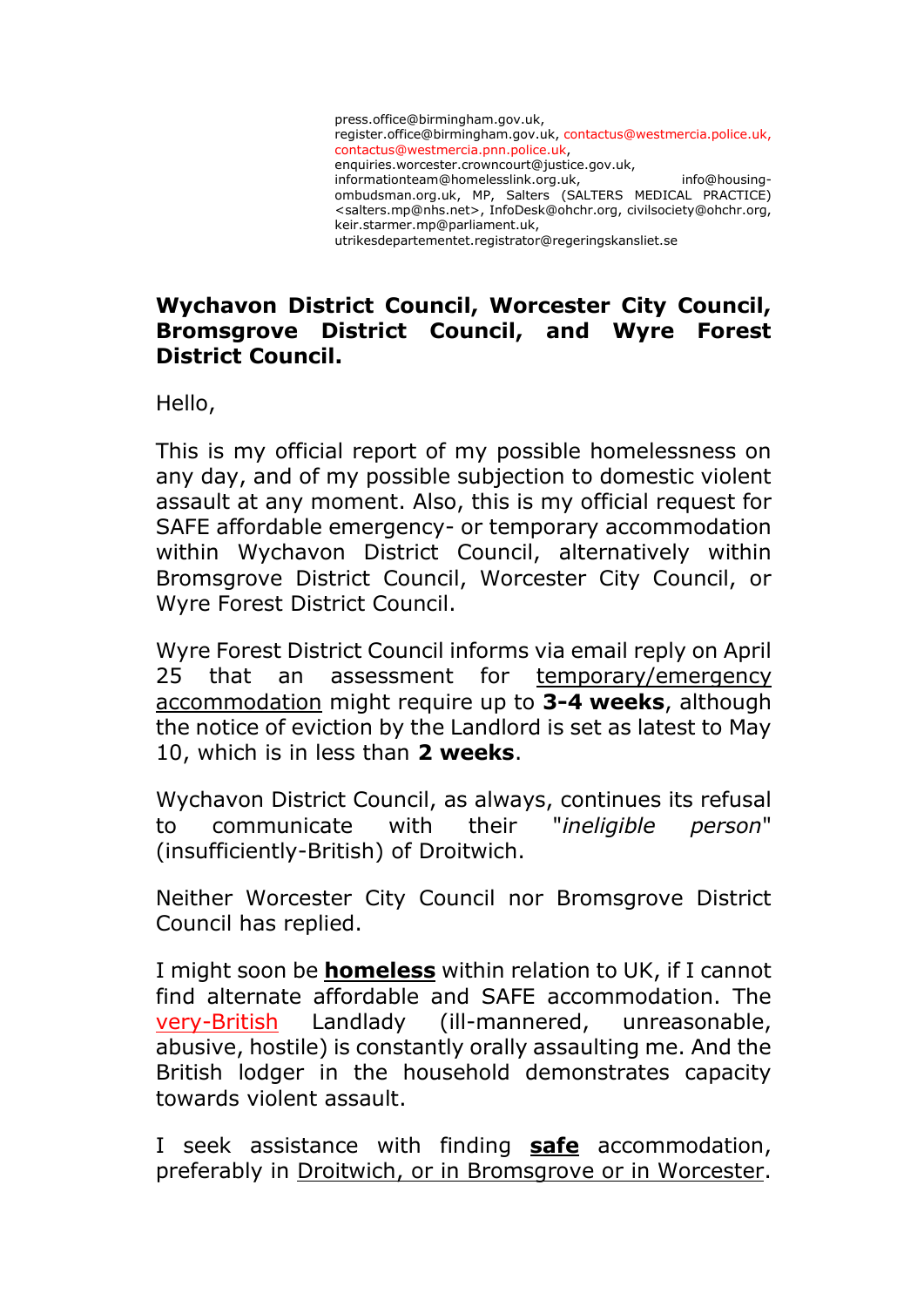I transport easily by train, and walking distance (not more than 30 min brisk walk) vicinity to train station is preferable.

I receive monthly Disability payments from another State. [*In reality though, I am not disabled, but I am simply in grief over the involuntary loneliness as a single, as a direct consequence of the banishments and excommunications by essentially all professional clergy of churches globally (facts and evidences provided here: [https://www.kyrkor.be/Inhumane\\_Swedish\\_Pastors.pdf\)](https://www.kyrkor.be/Inhumane_Swedish_Pastors.pdf)*]

In 2020, the landlords of 45 Coppice Way in Droitwich broke into the house and physically assaulted me. I called the emergency service, police arrived, and the police appeared confident that I as a tenant had no rights to complain over the physical assault against me committed by the landlords (with video and audio evidence of the assault). Since June 23, 2020, I have been formally homeless in relation to United Kingdom. My eviction date in United Kingdom was on June 24, 2020. The public assault and eviction incident: [https://www.kyrkor.be/2021-02-28\\_\\_UK\\_British-](https://www.kyrkor.be/2021-02-28__UK_British-Government_lies_dishonesty_inanity_corruption.pdf)Government lies dishonesty inanity corruption.pdf On March 28, 2022, I signed a rental agreement as a lodger at: 18 Crescent Road, Kidderminster, DY11 6RN. (Location: [https://goo.gl/maps/HKTPY4JBo121ikcY9\)](https://goo.gl/maps/HKTPY4JBo121ikcY9) (Licensor Diane J. Dwyers. Mobile: 07737816216. Email: [diane](mailto:diane-little@live.co.uk)[little@live.co.uk\)](mailto:diane-little@live.co.uk)

Kindly first answer with urgency the questions of my **eligibility** for SAFE temporary/emergency housing assistance. And secondarily, within a reasonable time frame long before May 10, kindly inform me of **availability** of SAFE temporary/emergency accommodation before May 10.

**Question 1:** Am I eligible for temporary housing or emergency housing somewhere, if I cannot obtain for myself an affordable SAFE room to rent anywhere?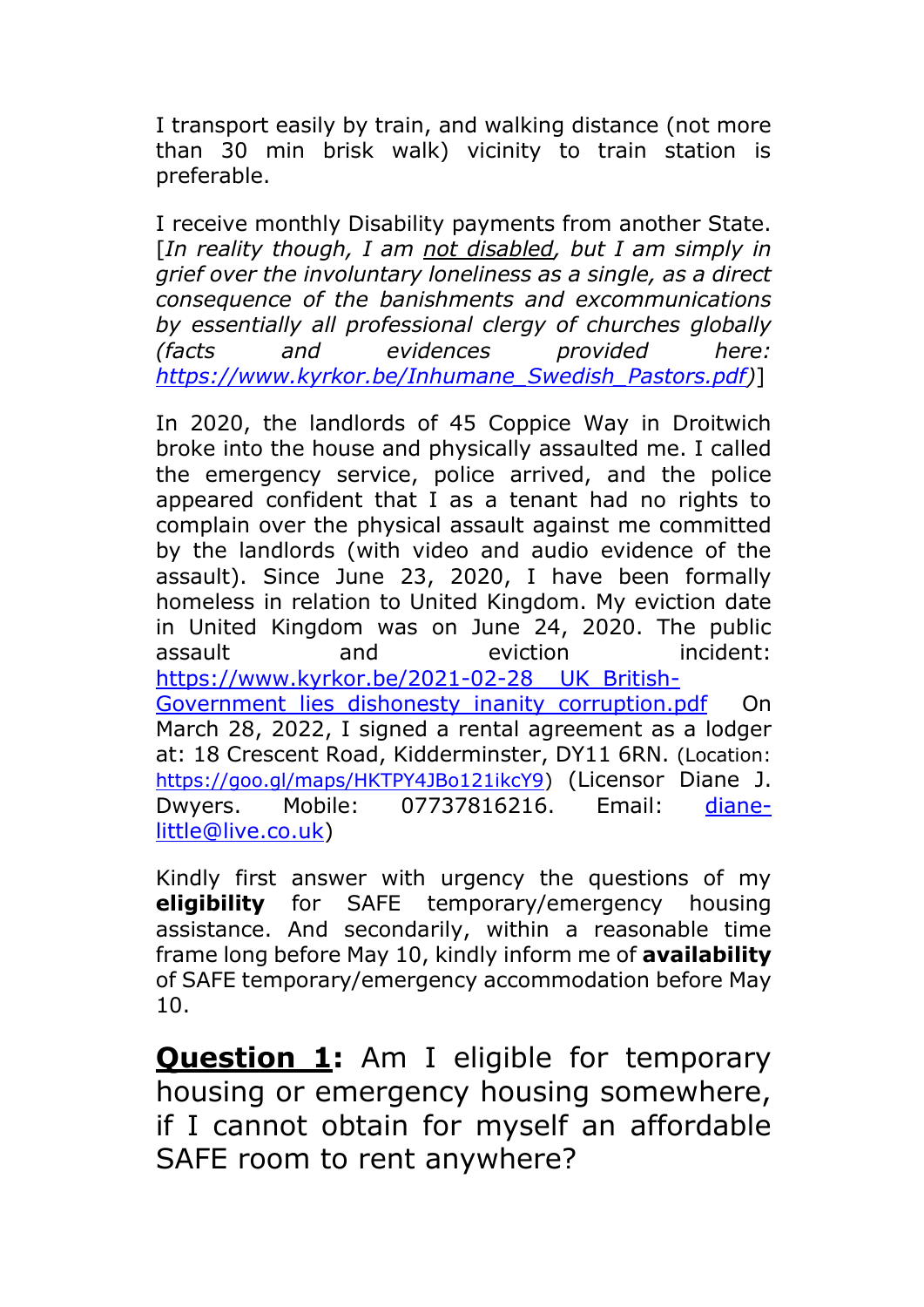**Question 2:** Am I eligible to a 'support worker' to assist with the documentation that I would need towards an application for "supported housing"?

**Question 3:** If all district councils of Worcestershire deem that I am an "*ineligible person*" in relation to UK, then, would Priti Patel's Home Office instead issue an economy/cargo flight to Kigali? [\(https://bit.ly/37jcGPp\)](https://bit.ly/37jcGPp)

Best regards,

Torsten Nenzén

(26 September, 1966)

Email: [torsten@nenzen.net](mailto:torsten@nenzen.net)

Mobile: 0739 60 99 729

**Subject:** Fwd: Reference 00093\_I\_25042022 [predictable possibility of physical assault against me in evening of April 28] **Date:** Thu, 28 Apr 2022 00:49:03 +0100<br>**From:** Torsten Nenzén <torsten@nenzen. **From: Torsten Nenzén <torsten@nenzen.net> Reply-To: CONFINENTIAL CONFINENTIAL CONFINENTIAL CONFINENTIAL CONFINENTIAL CONFINENTIAL CONFINENTIAL CONFINENTIAL CONFINENTIAL CONFINENTIAL CONFINENTIAL CONFINENTIAL CONFINE Reply-To: torsten@nenzen.net**<br> **Organisation:** Torsten Nenzen **Organisation: Torsten Nenzen**<br> **To: Contactus@west To:** contactus@westmercia.police.uk, contactus@westmercia.pnn.police.uk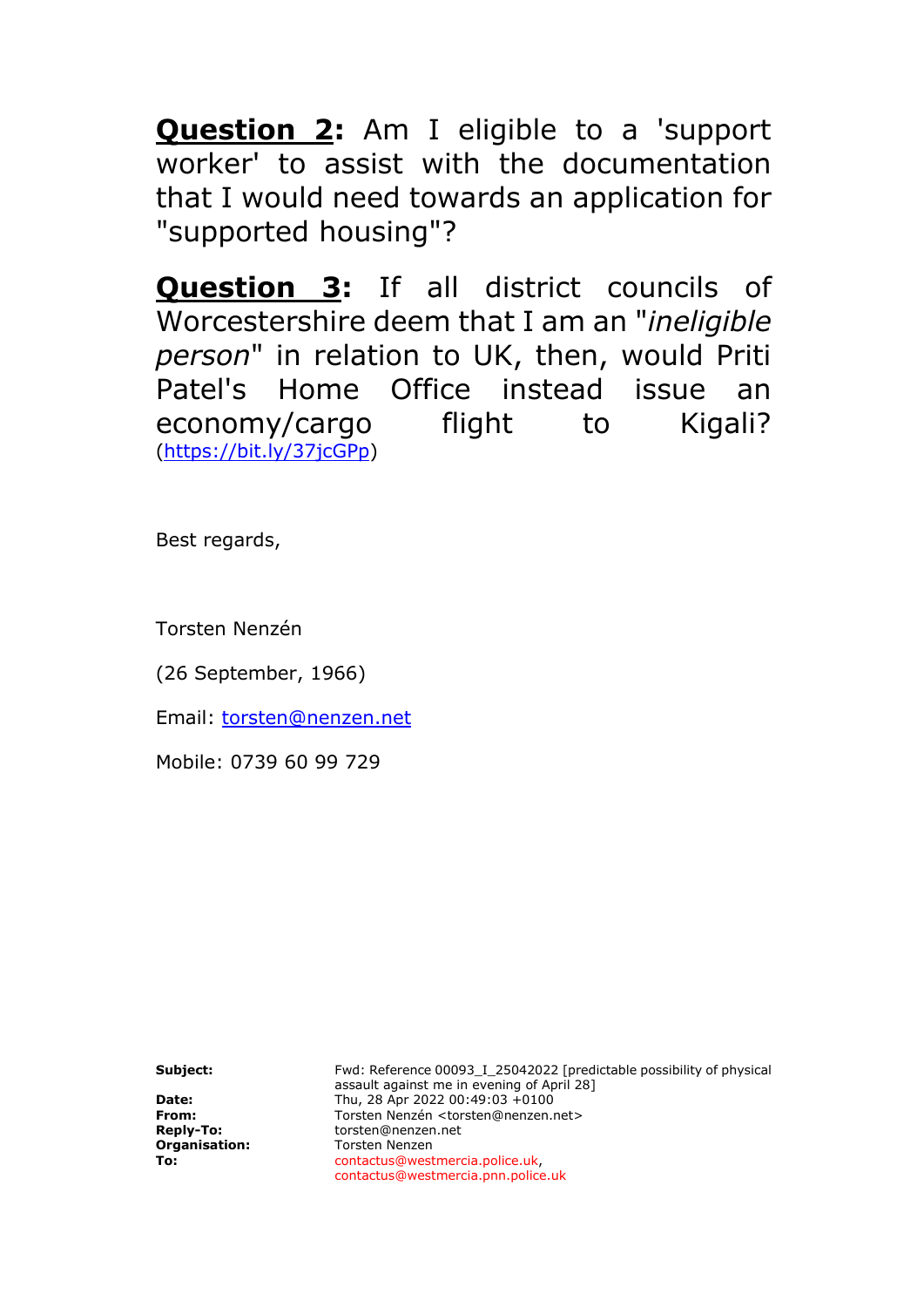## **West Mercia Police.**

Reference 00093\_I\_25042022

Hello again,

Tonight at 00:20 on April 28, 2022, the WiFi-internet connection, which is specifically included in the rental agreement with Landlady Diane Dwyers of 18 Crescent Road in Kidderminster, ceased again. The other lodger in the household, Kevin Wood, was heard walking up the stairs in conjunction with the internet outage. I walked down the stairs to the kitchen where the router is located, and observed that the power cable was intact, but the DSL cable had been unplugged. I plugged the DSL cable back in, and internet worked again.

I conclude from my observations that the lodger Kevin Wood and the Landlady Diane Dwyers demonstrate a coordinated effort to prevent me from doing my work.

West Mercia Police, I kindly ask that someone visits or urgently speaks with the Landlady Diane Dwyers during the day tomorrow April 28, to prevent further disruptions of these sorts, and most importantly to prevent a looming physical or violent assault against me by either Kevin Wood or by Lloyd Dwyers, or by Diane Dwyers herself.

I will be in Birmingham during all day tomorrow April 28 with volunteer activity there, end I expect to be back to 18 Crescent Road by around 8pm.

I need access to the internet, which the advertised rental agreement specifically must provide.

I repeat:

Π

**West Mercia Police, I predict that these British Landlords possibly could use violence against me if I tomorrow evening (April 28) turn the WiFi-Internet on again, after that the British Landlady would turn it off when she decides to turn it off tomorrow evening.**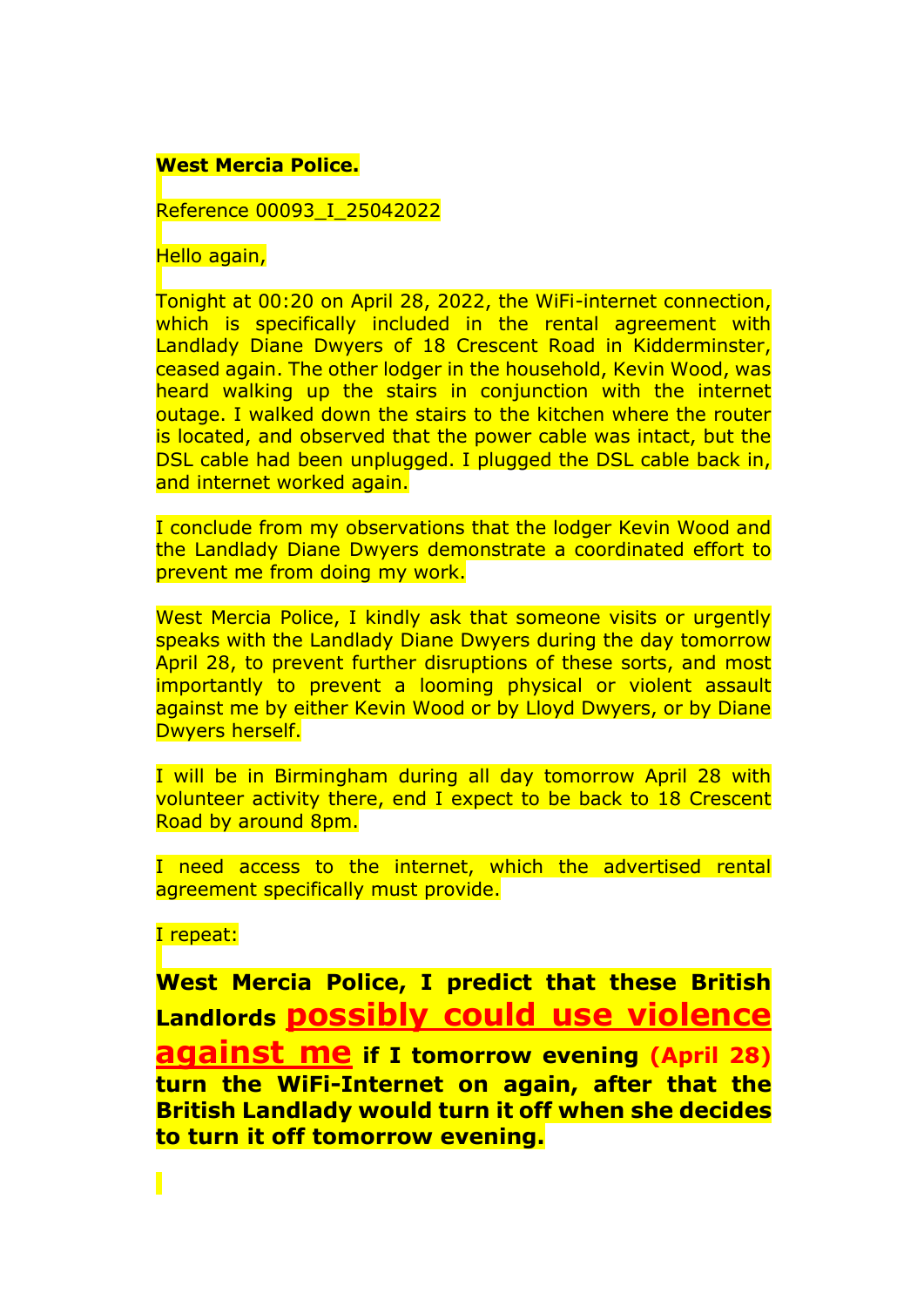Best regards,

Torsten Nenzén (26 September, 1966) Email: [torsten@nenzen.net](mailto:torsten@nenzen.net) Mobile: 0739 60 99 729

**Organisation: Torsten Nenzen** 

**Subject:** Fwd: Reference 00093\_I\_25042022 [predictable possibility of physical assault against me in evening of April 28] **Date:** Thu, 28 Apr 2022 00:11:33 +0100 **From: Torsten Nenzén <torsten@nenzen.net> Reply-To: The Constenancent Constenance Constenance Constenance Constenance Constenance Constenance Constenance Constenance Constellation Reply To Reply To Reply To Torsten Reply-To:** torsten@nenzen.net **To:** contactus@westmercia.police.uk, contactus@westmercia.pnn.police.uk

#### **West Mercia Police.**

Reference 00093\_I\_25042022

Hello,

Tonight at 22:10 on April 27, 2022, the WiFi-internet connection, which is specifically included in the rental agreement with Landlady Diane Dwyers of 18 Crescent Road in Kidderminster, ceased. After five minutes without WiFi signal, I walked down the stairs to look at the router. The router power cable had been unplugged from the power socket. I therefore plugged the power cable back into the power socket, and observed that the WiFi router again was providing internet connection. I walked back up to my rented room. Two minutes later, I heard Diane Dwyers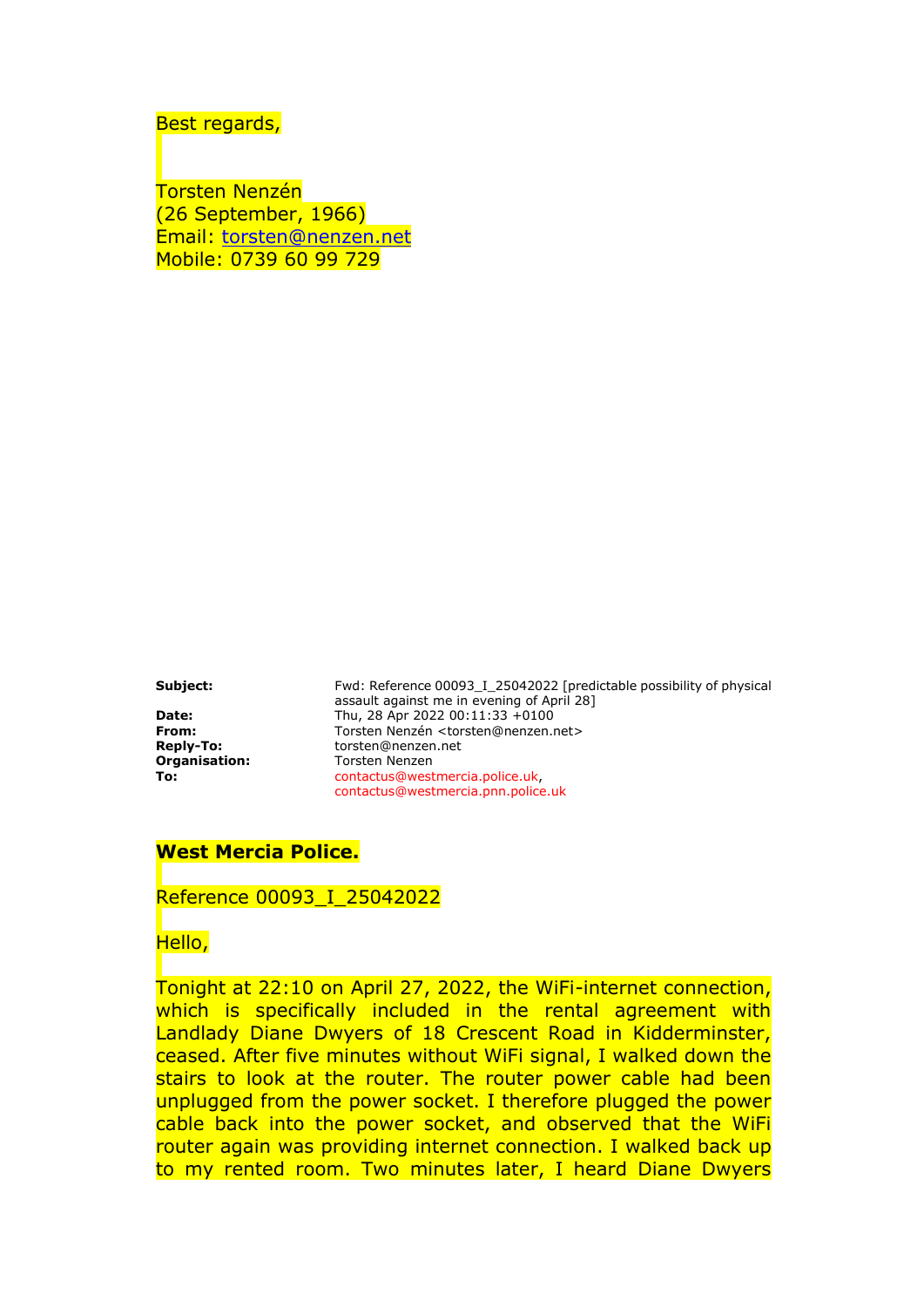speaking outside my room door, complaining that I had turned the WiFi router back on. I initiated and audio recording and opened my rented bedroom door to communicate with the Landlady Diane Dwyers. (attached audio: 220427\_\_Diane-Dwyers-unplugspowercord-to-WiFi-Router-at-10pm.mp3)

On April 27, very-British Diane Dwyers had heard/read in the news that she could save lots of money in electricity by turning off the WiFi-router, and therefore, commencing her new electricity savings scheme on April 27, the very-British Diane Dwyers turned off the WiFi-router for everyone at 22:10 by unplugging the power cord.

The very-British Landlord threatened on April 17 to turn off the WiFi-router every evening henceforth, unless I pay an extra rent of £19 GBP for WiFi usage. WiFi is specifically included in the advertised rental agreement.

West Mercia Police, I need to have access to functioning internet 24 hrs/day, seven days per week.

**West Mercia Police, I predict that these British Landlords possibly could use violence against me if I tomorrow evening (April 28) turn the WiFi-Internet on again, after that the British Landlady would turn it off when she decides to turn it off tomorrow evening.**

West Mercia Police, as bizarre a situation as these British Landlords create, may I please ask if West Mercia Police kindly could intervene by speaking with the Landlady Diane Dwyers, to discontinue her sick British tyranny. Another physical assault by yet another British Landlord, this time from Diane Dwyers by her husband Lloyd Dwyers, **must be prevented, please!**

As stated previously, in this very-British household, the abusive Landlords and their abusive lodger daily orally assault and harass me.

In the afternoon of April 19, the very-British Landlady Diane Dwyers knocked on the door of my rented room, upon which I replied loudly to "wait a minute", upon which I immediately initiated an audio recording, and within 10 seconds the British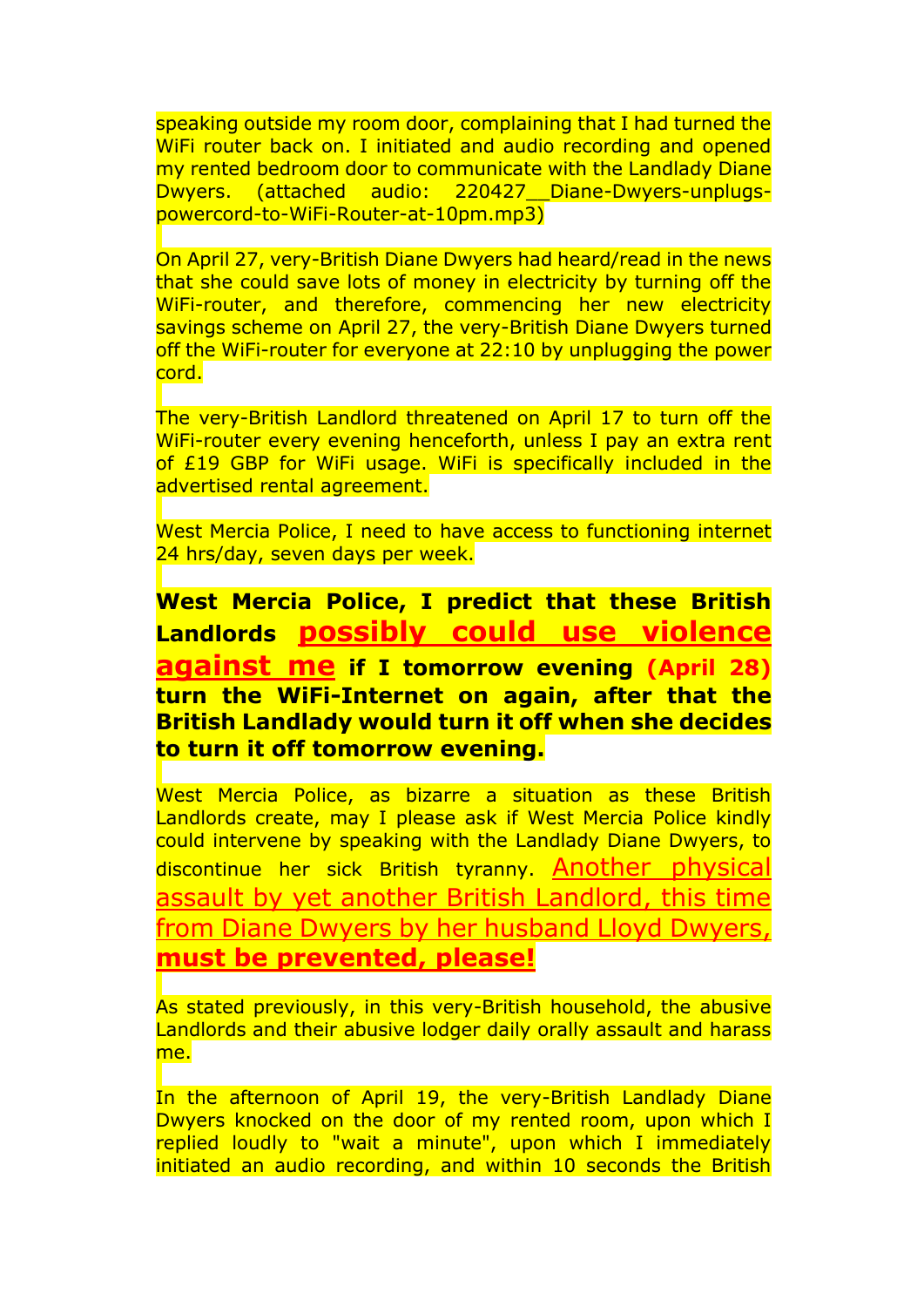Landlady had opened the door and stepped inside my rented room. The apparent purpose of the Landlady's intrusion into the 'safety' of the rented room, was to orally harass me, and to demonstrate her omnipotent power to do anything she wants. Attached is the audio recording of the breach of privacy of my rented room, and the oral harassment against me. (Attached audio file: 220419 Diane-Dwyers-enters-private-roomuninvited-to-orally-harass.mp3)

During British Landlady's oral harassment as uninvited inside my rented room on April 19, the British Landlady demanded that I not use the side table small lamp in daytime. For the sake of conversation, I therefore switched it off. However, I do need to use the side table small lamp next to my laptop, because otherwise I strain my eyes to see my laptop keyboard. I have regular consultations with ophthalmologists, and for the commencing cataract in both of my eyes, I actually need that extra side table light to see my keyboard well.

In the morning of April 18, the very-British Landlady had ordered me to not switch on the stairway light when I ascend/descend the stairway. The dark staircase is steep with shallow steps, and I need to be allowed to switch on the stairway light when I use the stairs.

For my personal health and safety, it appears that I might need assistance to quickly obtain access to SAFE temporary/emergency accommodation, until another housing solution is available.

The very-British Landlady (Diane Dwyers) repeatedly enters in my absence the room that I rent, and rearranges my personal belongings inside the drawers and the closet. I have never granted the Landlady permission (to snoop) or to rearrange my personal belongings inside the drawers and closet of my rented room.

Best regards,

Torsten Nenzén (26 September, 1966)

Email: [torsten@nenzen.net](mailto:torsten@nenzen.net) Mobile: 0739 60 99 729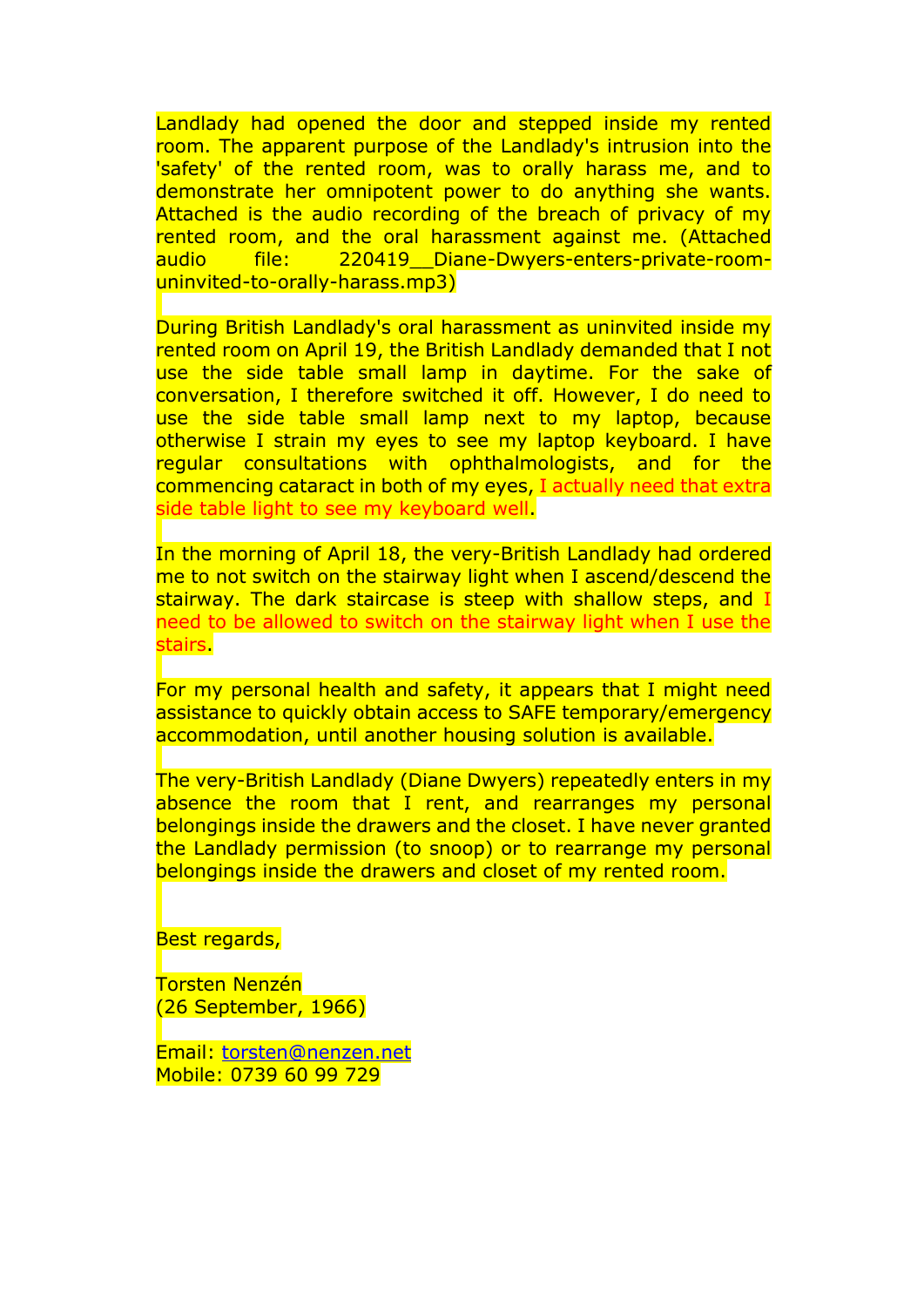**Subject:** Reference 00093\_I\_25042022 **Date:** Tue, 26 Apr 2022 07:43:15 +0000 **From:** Contact Us WMP <ContactUs@westmercia.police.uk> **To:** 'torsten@nenzen.net' <torsten@nenzen.net> **CC:** Contact Us WMP <ContactUs@westmercia.police.uk>

Good Morning Torsten,

Thank you for your reply.

I have booked that appointment for you on Wednesday 27<sup>th</sup> at 1800hrs at the Kidderminster Police station.

The address is:

Habberley Rd, Kidderminster DY11 6AN

If there are any further concerns before we see you tomorrow, please get in touch via email, 101, or in an emergency via 999.

Many Thanks

Kirstie

**Contact Us - 61420**

**West Mercia Police**

**[www.westmercia.police.uk](http://www.westmercia.police.uk/)**

**Subject:** Homelessness possible, and domestic violent assault possible: SAFE affordable accommodation needed. Emergency-accommodation on same day might be required. **Date:** Tue, 26 Apr 2022 08:28:16 +0100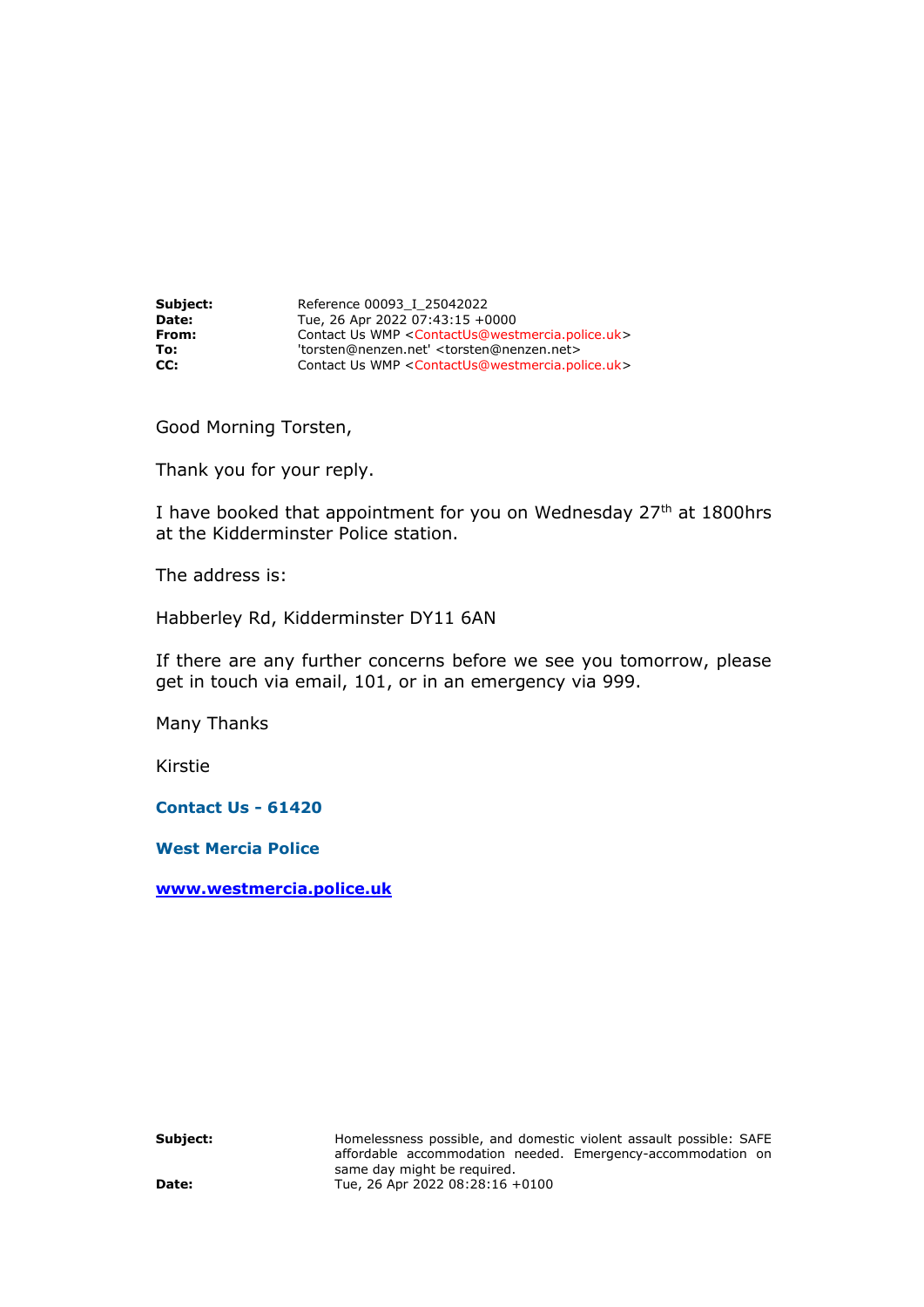| From:<br>Organisation:<br>To: | Yikes! <yikes@yikes.es><br/>Yikes!<br/>housing.needs@wychavon.gov.uk,<br/>Housing.Triage@wychavon.gov.uk,<br/>HousingAdviceTeam@wyreforestdc.gov.uk,<br/>housing@worcester.gov.uk</yikes@yikes.es>                                                                                                                                                                                                                                                                                                                                                                                                                                                                                                                                                                                                                                                                                                                                                              |
|-------------------------------|-----------------------------------------------------------------------------------------------------------------------------------------------------------------------------------------------------------------------------------------------------------------------------------------------------------------------------------------------------------------------------------------------------------------------------------------------------------------------------------------------------------------------------------------------------------------------------------------------------------------------------------------------------------------------------------------------------------------------------------------------------------------------------------------------------------------------------------------------------------------------------------------------------------------------------------------------------------------|
| CC:                           | housingstrategyandenabling@wychavon.gov.uk,<br>personnel@wychavon.gov.uk,<br>service@wychavon.gov.uk,<br>legal@wychavon.gov.uk, customerservice@wyreforestdc.gov.uk,<br>worcestercitylettings@worcester.gov.uk,<br>benefits@bromsgrove.gov.uk,<br>strategichousingteam@bromsgroveandredditch.gov.uk,<br>legalservices@bromsgroveandredditch.gov.uk,<br>housingoptions@bromsgroveandredditch.gov.uk,<br>visitworcestershire@worcestershire.gov.uk,<br>press.office@birmingham.gov.uk,<br>register.office@birmingham.gov.uk, contactus@westmercia.police.uk,<br>contactus@westmercia.pnn.police.uk,<br>enquiries.worcester.crowncourt@justice.gov.uk,<br>informationteam@homelesslink.org.uk,<br>info@housing-<br>ombudsman.org.uk, MP, Salters (SALTERS MEDICAL PRACTICE)<br><salters.mp@nhs.net>, InfoDesk@ohchr.org, civilsociety@ohchr.org,<br/>keir.starmer.mp@parliament.uk,<br/>utrikesdepartementet.registrator@regeringskansliet.se</salters.mp@nhs.net> |

# **Wychavon District Council, Worcester City Council, Bromsgrove District Council, and Wyre Forest District Council.**

Hello,

This is my official report of my possible homelessness on any day, and of my possible subjection to domestic violent assault at any moment. Also, this is my official request for SAFE affordable emergency- or temporary accommodation within Wychavon District Council, alternatively within Bromsgrove District Council, Worcester City Council, or Wyre Forest District Council.

Wyre Forest District Council informs via email reply on April 25 that an assessment for temporary/emergency accommodation might require up to **3-4 weeks**, although the notice of eviction by the Landlord is set as latest to May 10, which is in **2 weeks**.

Wychavon District Council, as always, continues its refusal to communicate with their "*ineligible person*" (insufficiently-British) of Droitwich.

Neither Worcester City Council nor Bromsgrove District Council has replied.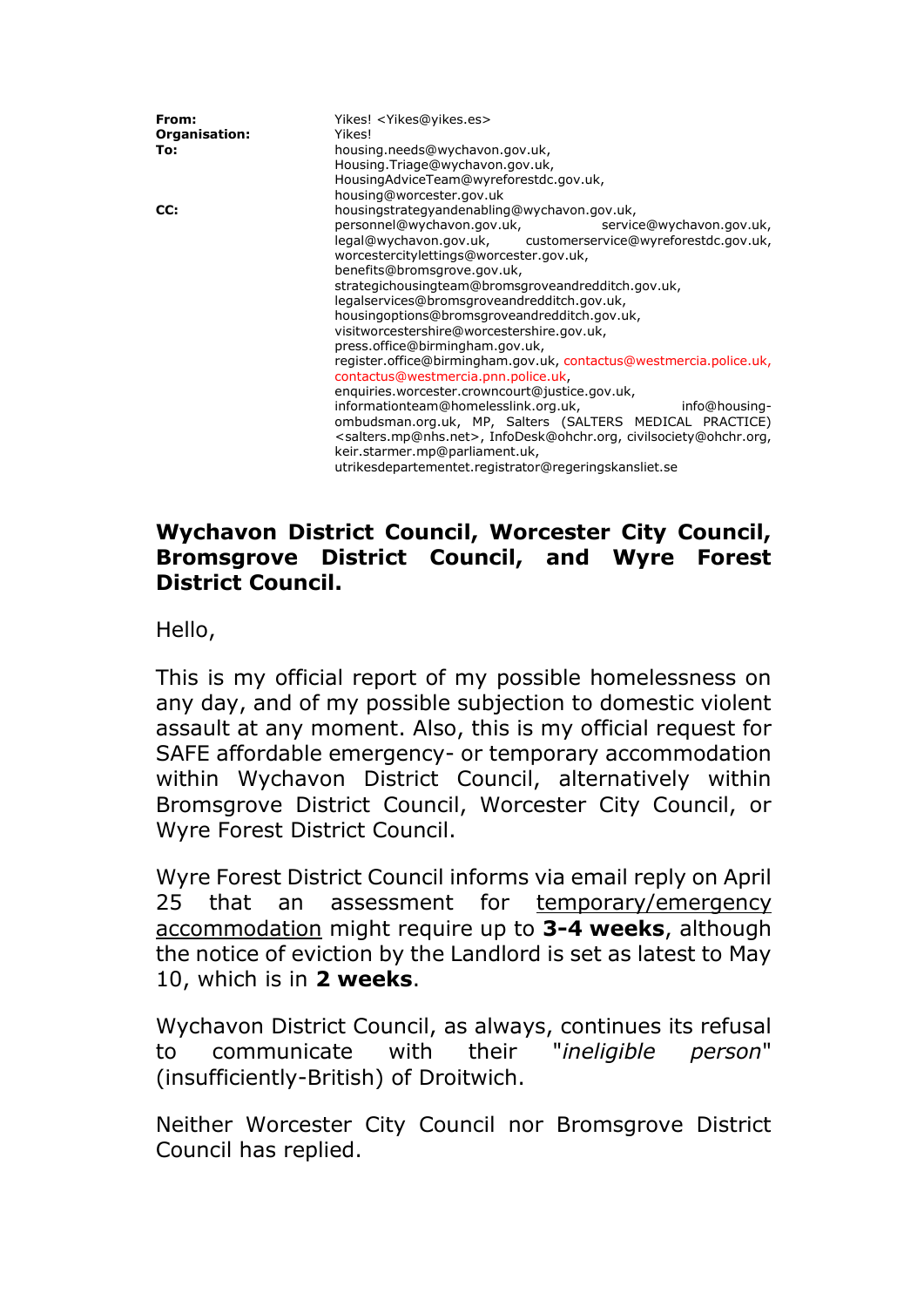I might soon be **homeless** within relation to UK, if I cannot find alternate affordable and SAFE accommodation. The very-British Landlady (ill-mannered, unreasonable, abusive, hostile) is constantly orally assaulting me. And the British lodger in the household demonstrates capacity towards violent assault.

I seek assistance with finding **safe** accommodation, preferably in Droitwich, or in Bromsgrove or in Worcester. I transport easily by train, and walking distance (not more than 30 min brisk walk) vicinity to train station is preferable.

I receive monthly Disability payments from another State. [*In reality though, I am not disabled, but I am simply in grief over the involuntary loneliness as a single, as a direct consequence of the banishments and excommunications by essentially all professional clergy of churches globally (facts and evidences provided here: [https://www.kyrkor.be/Inhumane\\_Swedish\\_Pastors.pdf\)](https://www.kyrkor.be/Inhumane_Swedish_Pastors.pdf)*]

In 2020, the landlords of 45 Coppice Way in Droitwich broke into the house and physically assaulted me. I called the emergency service, police arrived, and the police appeared confident that I as a tenant had no rights to complain over the physical assault against me committed by the landlords (with video and audio evidence of the assault). Since June 23, 2020, I have been formally homeless in relation to United Kingdom. My eviction date in United Kingdom was on June 24, 2020. The public assault and eviction incident: [https://www.kyrkor.be/2021-02-28\\_\\_UK\\_British-](https://www.kyrkor.be/2021-02-28__UK_British-Government_lies_dishonesty_inanity_corruption.pdf)Government lies dishonesty inanity corruption.pdf On March 28, 2022, I signed a rental agreement as a lodger at: 18 Crescent Road, Kidderminster, DY11 6RN. (Location: [https://goo.gl/maps/HKTPY4JBo121ikcY9\)](https://goo.gl/maps/HKTPY4JBo121ikcY9) (Licensor Diane J. Dwyers. Mobile: 07737816216. Email: [diane](mailto:diane-little@live.co.uk)[little@live.co.uk\)](mailto:diane-little@live.co.uk)

Kindly first answer with urgency the questions of my **eligibility** for SAFE temporary/emergency housing assistance. And secondarily, within a reasonable time frame long before May 10, kindly inform me of **availability**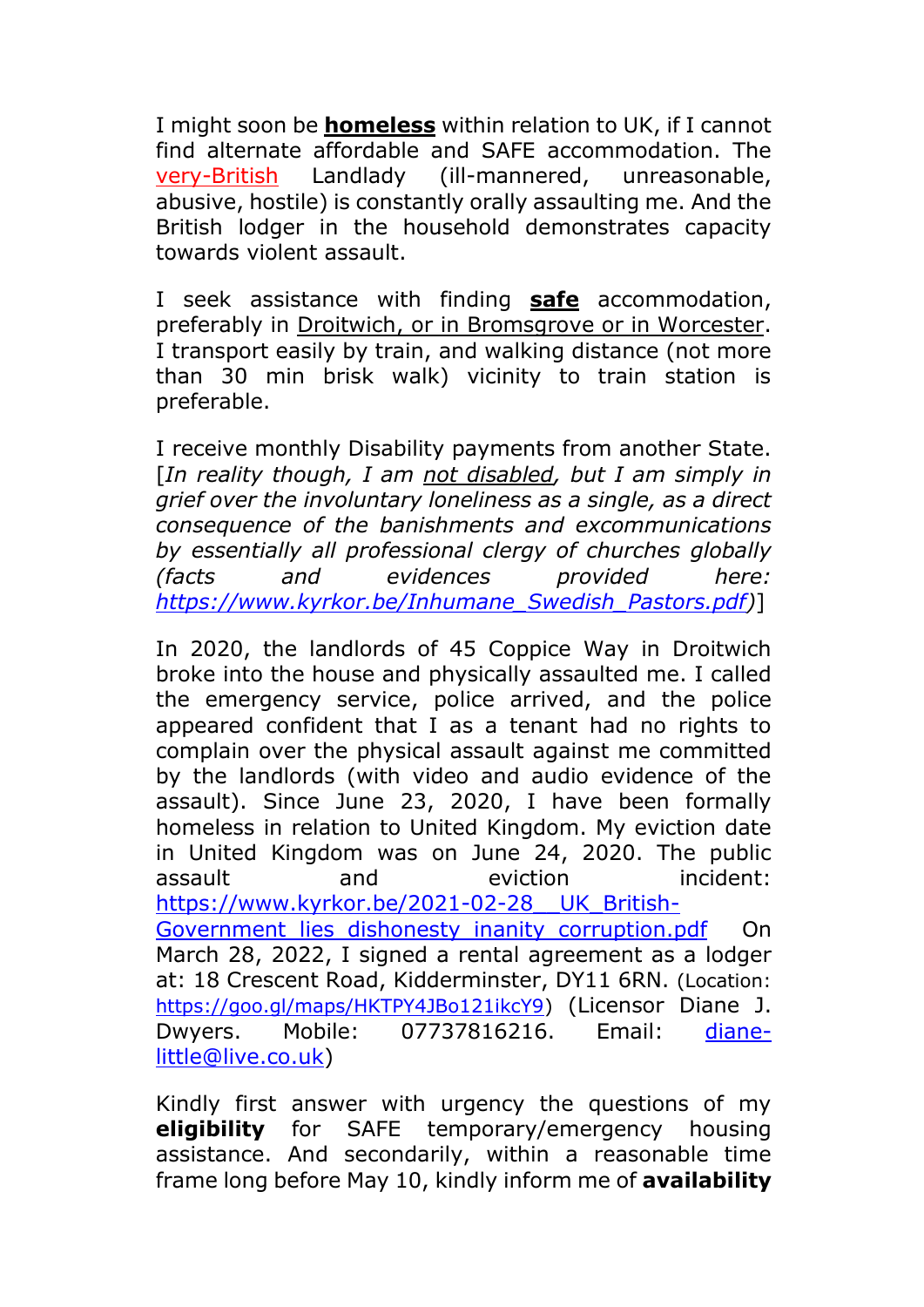of SAFE temporary/emergency accommodation before May 10.

**Question 1:** Am I eligible for temporary housing or emergency housing somewhere, if I cannot obtain for myself an affordable SAFE room to rent anywhere?

**Question 2:** Am I eligible to a 'support worker' to assist with the documentation that I would need towards an application for "supported housing"?

**Question 3:** If all district councils of Worcestershire deem that I am an "*ineligible person*" in relation to UK, then, would Priti Patel's Home Office instead issue an economy/cargo flight to Kigali? [\(https://bit.ly/37jcGPp\)](https://bit.ly/37jcGPp)

Best regards,

Torsten Nenzén

(26 September, 1966)

Email: [torsten@nenzen.net](mailto:torsten@nenzen.net) (or [yikes@yikes.es\)](mailto:yikes@yikes.es)

Mobile: 0739 60 99 729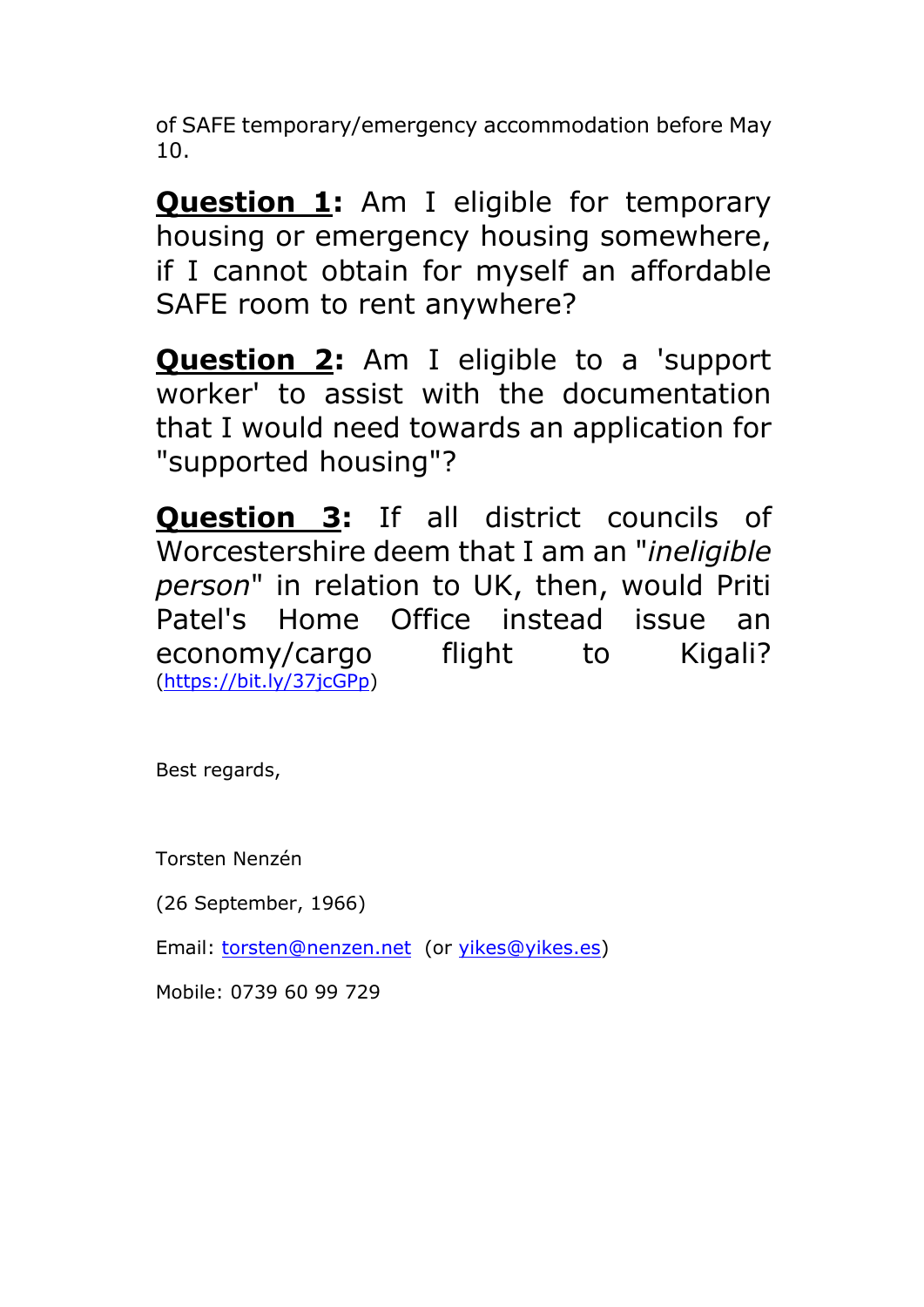**Organisation: Constended Proportion:**<br> **Organisation:** Torsten Nenzen

**Subject:** Fwd: [EXTERNAL] Fwd: Reference 00093\_I\_25042022<br> **Date:** Tue. 26 Apr 2022 08:25:40 +0100 **Date:** Tue, 26 Apr 2022 08:25:40 +0100<br> **From:** Torsten Nenzén <torsten@nenzen. **From: Torsten Nenzén <torsten@nenzen.net> Reply-To: CONFINENTIAL CONFINENTIAL CONFINENTIAL CONFINENTIAL CONFINENTIAL CONFINENTIAL CONFINENTIAL CONFINENTIAL CONFINENTIAL CONFINENTIAL CONFINENTIAL CONFINENTIAL CONFINE Reply-To:** torsten@nenzen.net **To:** Contact Us WMP <ContactUs@westmercia.police.uk>

West Mercia Police.

Good morning,

Yes, I will be at the Kidderminster Police Station tomorrow Wednesday at 18:00.

Can you kindly provide the address of your station location.

Thank you.

Best regards,

Torsten Nenzén

**Subject:** RE: [EXTERNAL] Fwd: Reference 00093\_I\_25042022 **Date:** Tue, 26 Apr 2022 02:03:24 +0000 **From:**  $\begin{array}{c} \text{Constanted} \\ \text{Constanted} \end{array}$   $\begin{array}{c} \text{Constanted} \\ \text{Constanted} \end{array}$ **To:** 'torsten@nenzen.net' <torsten@nenzen.net>

Good morning.

Further to the below, we would like to see you at Kidderminster Police Station, we can offer you an appointment on Wednesday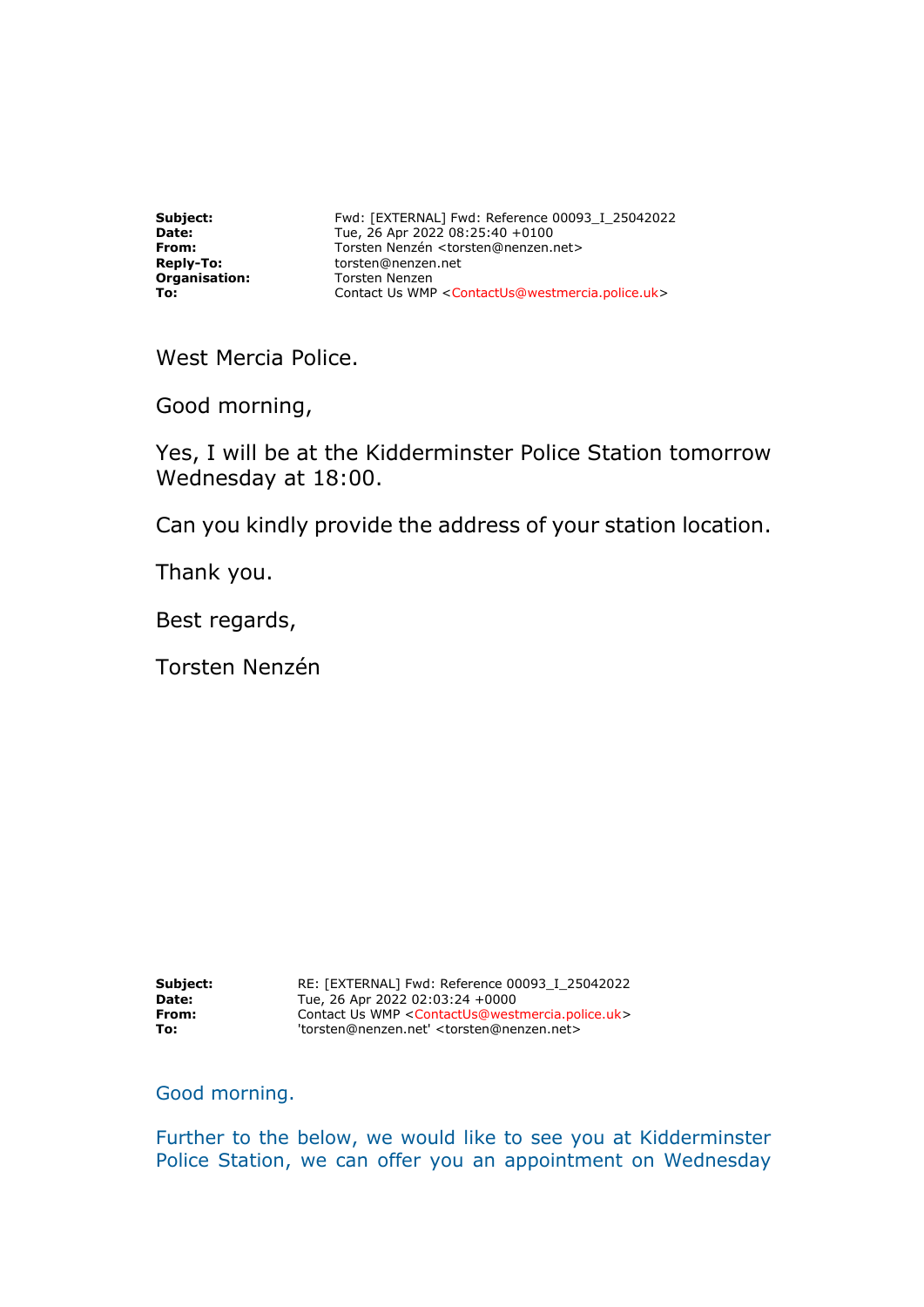27/04/2022 at 18:00hrs – please reply to this email confirming you accept the appointment.

Regards,

Contact us WMP C62378

| Subject:     | RE: [EXTERNAL] Fwd: Reference 00093 I 25042022                 |
|--------------|----------------------------------------------------------------|
| <b>Date:</b> | Tue, 26 Apr 2022 00:17:57 +0000                                |
| From:        | Contact Us WMP < ContactUs@westmercia.police.uk>               |
| To:          | 'torsten@nenzen.net' <torsten@nenzen.net></torsten@nenzen.net> |

Good morning.

The email has been added to incident 00093\_I\_25042022.

Regards,

Contact us WMP C62378

| Subject:         |
|------------------|
| Date:            |
| From:            |
| <b>Reply-To:</b> |
| Organisation:    |
| To:              |

**Subject:** Fwd: Reference 00093\_I\_25042022 **Date:** Mon, 25 Apr 2022 23:06:44 +0100 **From:** Torsten Nenzén <torsten@nenzen.net> **Reply-To:** torsten@nenzen.net **Torsten Nenzen** Contact Us WMP <ContactUs@westmercia.police.uk>

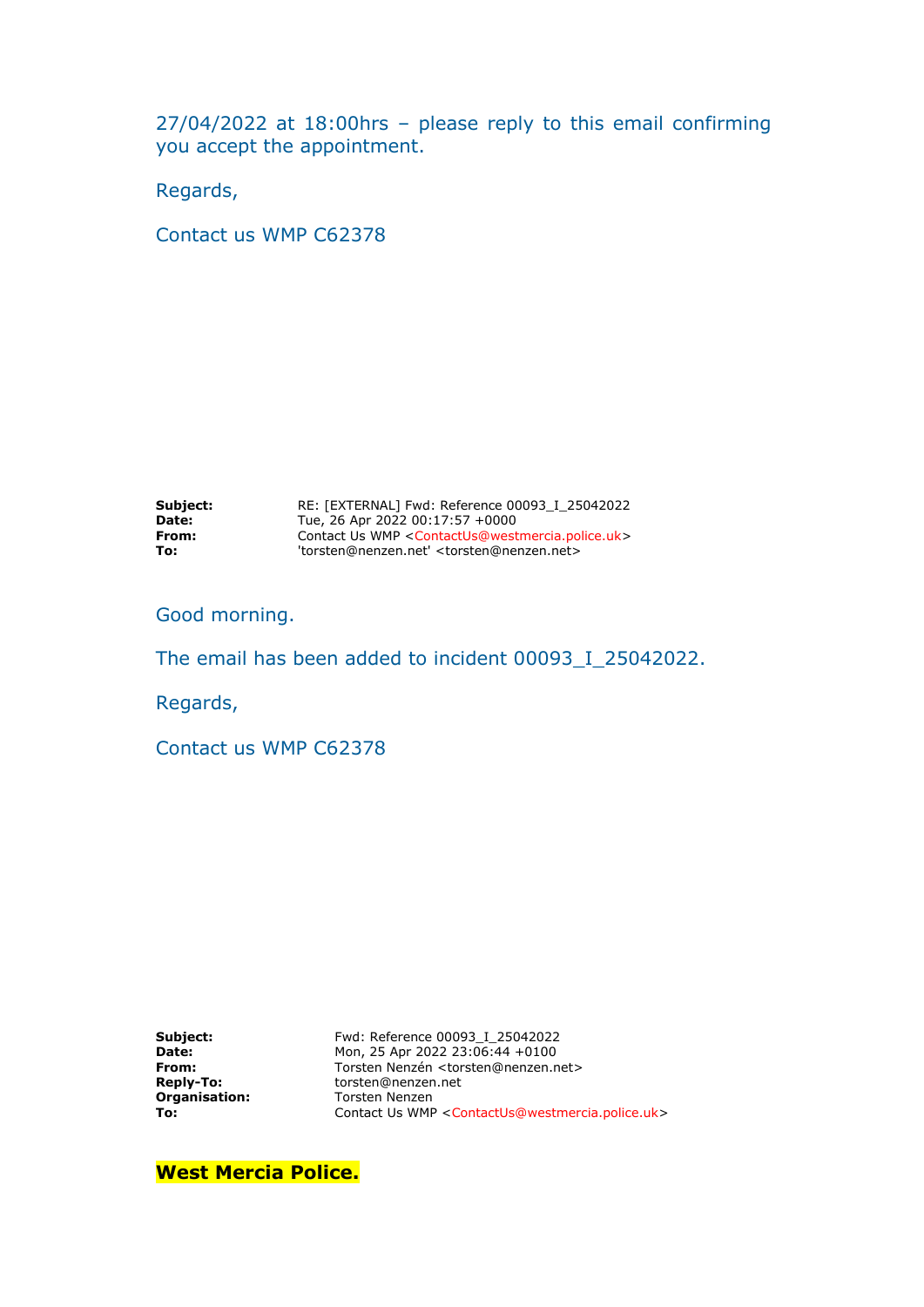Hello Kirstie,

Thank you for replying.

My **current address** is: 18 Crescent Road, Kidderminster, DY11 6RN

My previous addresses were: 45 Coppice Way, Droitwich, WR9 9JB - "Westfield" Church Lane, Tibberton, WR9 7NW

My latest time and date for eviction from 18 Crescent Road is set for 09:00 on May 10, 2022.

Regarding the question how long this has been going on, I am uncertain of the specifics of the question, and therefore I will provide multi-layered answers.

I moved into the flat 18 Crescent Road on March 28 2022 to rent a room. Within 24 hours, I had determined without disclosure that the Landlady (Diane Dwyers) was problematic. The verbal assaults and harassments by the Landlady commenced around 48 hours after I had moved in. The verbal assaults and harassments by the other Lodger (Kevin Wood) with implicit threats of physical assaults commenced a bit later. It is ongoing, but neither the Landlady nor the Lodger have verbally assaulted me during the past approx. 48 hours. For the sake of my survival, I have done everything in my personal capacity to de-escalate the tensions.

I have yet no certainty of another available accommodation after the latest eviction date May 10, but I am actively seeking flatshare advertisements, and consulting with acquaintances.

Within my relationship to United Kingdom with pre-settled status, my relation to insecure housing has been ongoing for several years. I first commenced residing part-time in Droitwich (Tibberton) 19 years ago.

I was physically assaulted and evicted by the Landlords when I previously stayed at 45 Coppice Way in Droitwich. The Covid pandemic lockdowns and restrictions prevented me from returning, until March 28.

The persecution and banishments by all the pastors/priests of churches has been ongoing since my excommunication 2001.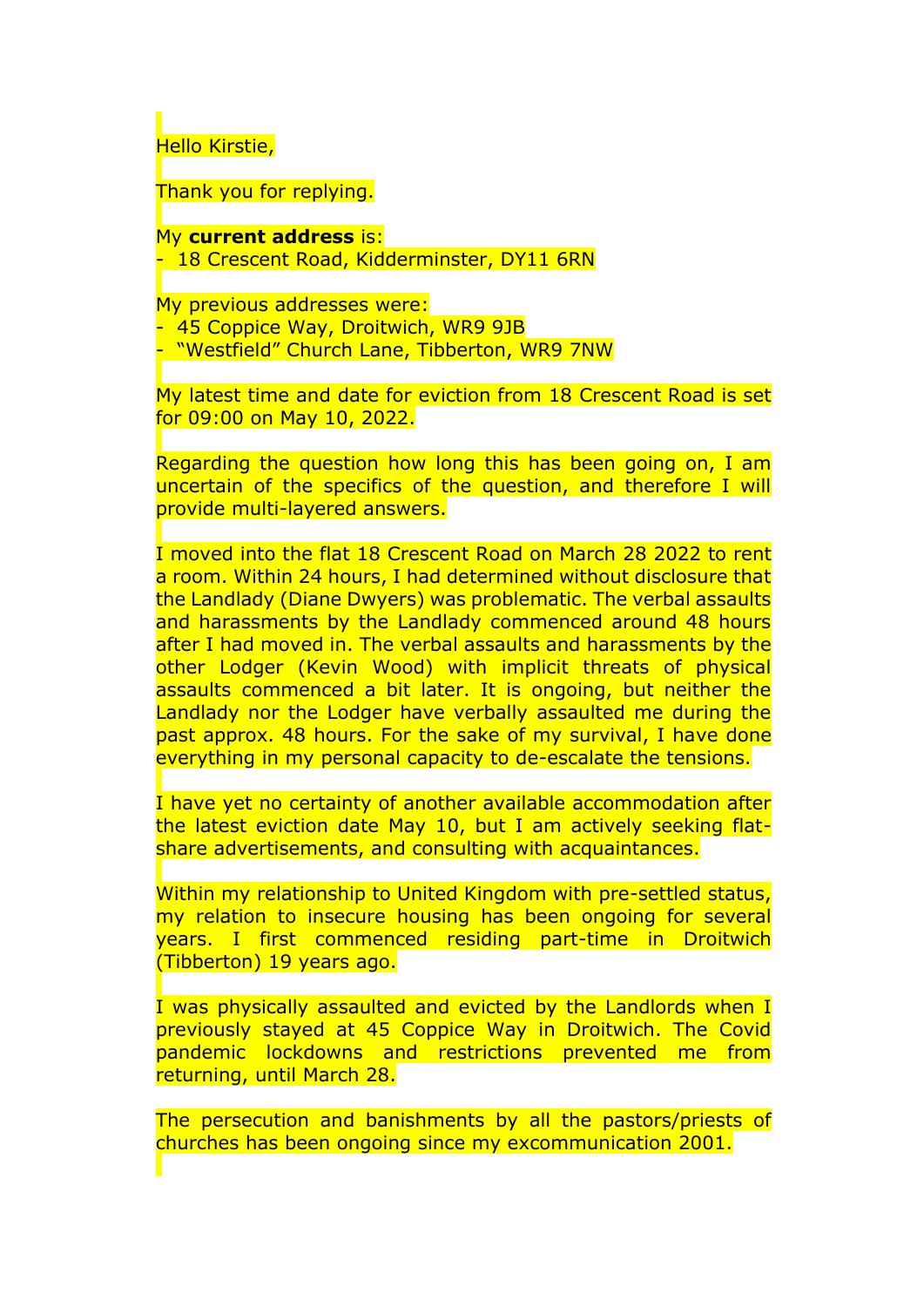The Wychavon District Council refuses to communicate with me.

Best regards,

Torsten Nenzén Email: [torsten@nenzen.net](mailto:torsten@nenzen.net) Mobile: 0739 60 99 729

| Subject:     | Reference 00093 I 25042022                                                       |
|--------------|----------------------------------------------------------------------------------|
| <b>Date:</b> | Mon, 25 Apr 2022 07:36:56 +0000                                                  |
| From:        | Contact Us WMP <contactus@westmercia.police.uk></contactus@westmercia.police.uk> |
| To:          | 'torsten@nenzen.net' <torsten@nenzen.net></torsten@nenzen.net>                   |
| CC:          | Contact Us WMP < ContactUs@westmercia.police.uk>                                 |

Good Morning Torsten,

Can you please confirm your home address please?

How long has these been going on for? Is this still happening?

Many Thanks

Kirstie

**Contact Us - 61420**

**West Mercia Police**

**[www.westmercia.police.uk](http://www.westmercia.police.uk/)**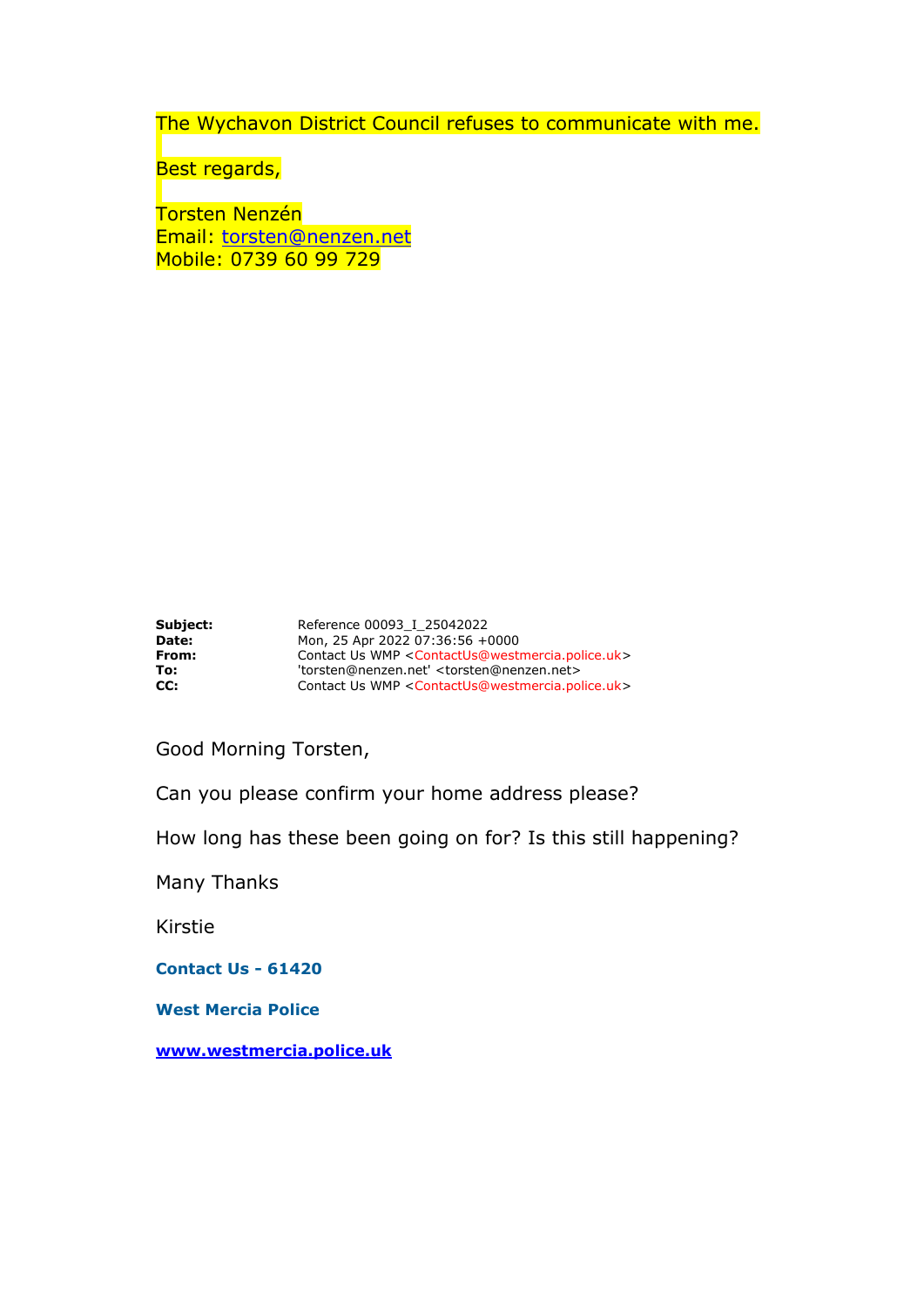| Subject: | Homelessness possible, and domestic violent assault possible: SAFE                     |
|----------|----------------------------------------------------------------------------------------|
|          | affordable accommodation needed. Emergency-accommodation on same                       |
|          | day might be required.                                                                 |
| Date:    | Mon, 25 Apr 2022 07:43:43 +0100                                                        |
| From:    | Blimey ! <blimey@blimey.pm></blimey@blimey.pm>                                         |
| To:      | housing.needs@wychavon.gov.uk, Housing.Triage@wychavon.gov.uk,                         |
|          | HousingAdviceTeam@wyreforestdc.gov.uk, housing@worcester.gov.uk                        |
| CC:      | housingstrategyandenabling@wychavon.gov.uk,                                            |
|          | personnel@wychavon.gov.uk,<br>service@wychavon.gov.uk,                                 |
|          |                                                                                        |
|          | legal@wychavon.gov.uk, customerservice@wyreforestdc.gov.uk,                            |
|          | worcestercitylettings@worcester.gov.uk, benefits@bromsgrove.gov.uk,                    |
|          | strategichousingteam@bromsgroveandredditch.gov.uk,                                     |
|          | legalservices@bromsgroveandredditch.gov.uk,                                            |
|          | housingoptions@bromsgroveandredditch.gov.uk,                                           |
|          |                                                                                        |
|          | visitworcestershire@worcestershire.gov.uk,                                             |
|          | press.office@birmingham.gov.uk, register.office@birmingham.gov.uk,                     |
|          | contactus@westmercia.police.uk, contactus@westmercia.pnn.police.uk,                    |
|          | enquiries.worcester.crowncourt@justice.gov.uk,                                         |
|          | informationteam@homelesslink.org.uk, info@shelter.org.uk, info@housing-                |
|          | ombudsman.org.uk, MP, Salters (SALTERS MEDICAL PRACTICE)                               |
|          |                                                                                        |
|          | <salters.mp@nhs.net>, InfoDesk@ohchr.org, civilsociety@ohchr.org,</salters.mp@nhs.net> |
|          | keir.starmer.mp@parliament.uk,                                                         |
|          | utrikesdepartementet.registrator@regeringskansliet.se                                  |

## **Wychavon District Council, Worcester City Council, Bromsgrove District Council, and Wyre Forest District Council.**

Hello,

This is my official report of my possible homelessness on any day, and of my possible subjection to domestic violent assault at any moment. Also, this is my official request for SAFE affordable emergency- or temporary accommodation within Wychavon District Council, alternatively within Bromsgrove District Council, Worcester City Council, or Wyre Forest District Council.

Wyre Forest District Council informs via email reply on April 22 that an assessment for temporary/emergency accommodation might require up to **3-4 weeks**, although the notice of eviction by the Landlord is set as latest to May 10, which is less than **3 weeks**.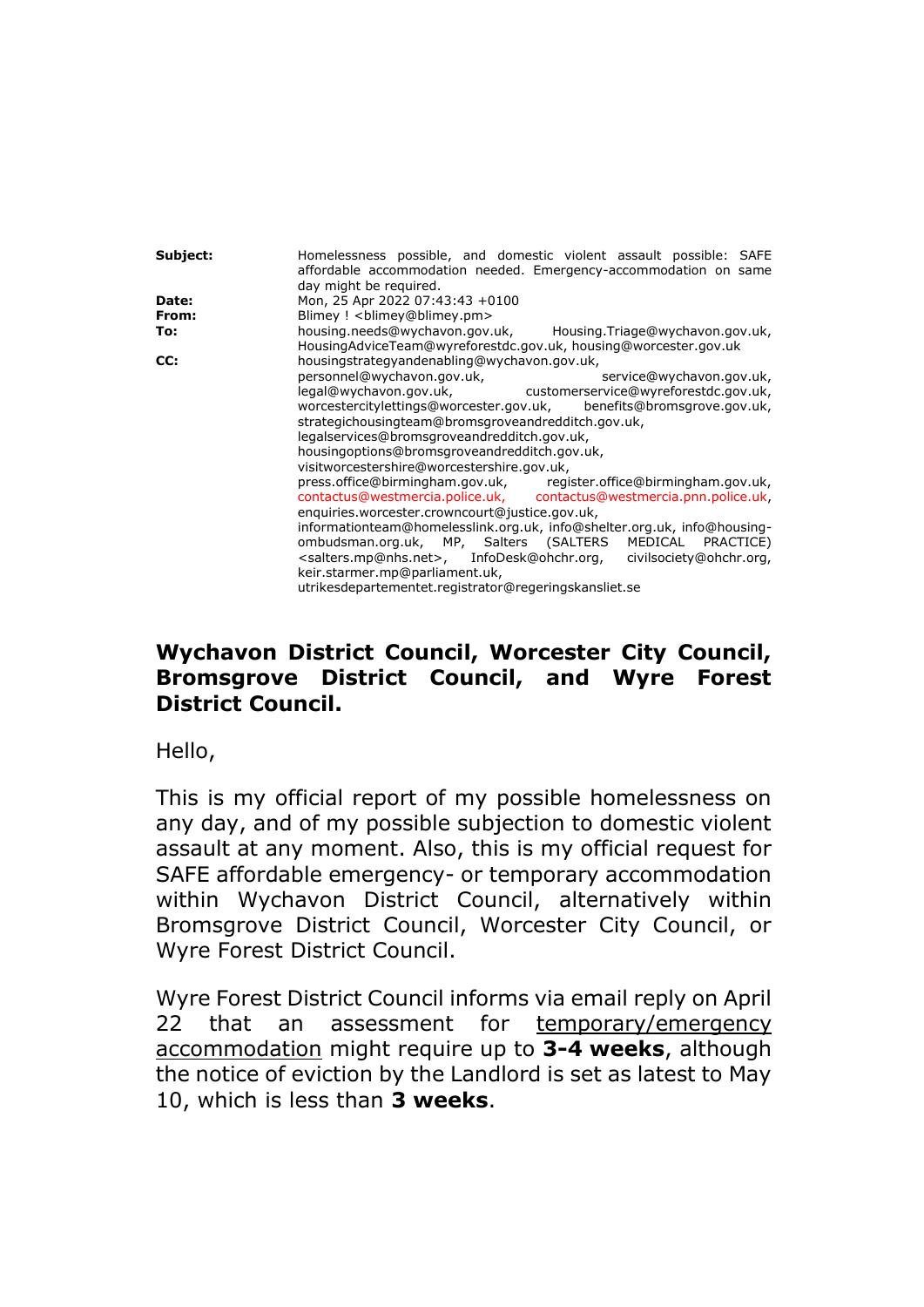Wychavon District Council, as always, continues its refusal to communicate with their "*ineligible person*" (insufficiently-British) of Droitwich.

Neither Worcester City Council nor Bromsgrove District Council has replied.

I might soon be **homeless** within relation to UK, if I cannot find alternate affordable and SAFE accommodation. The very-British Landlady (ill-mannered, unreasonable, abusive, hostile) is constantly orally assaulting me. And the British lodger in the household demonstrates capacity towards violent assault.

I seek assistance with finding **safe** accommodation, preferably in Droitwich, or in Bromsgrove or in Worcester. I transport easily by train, and walking distance (not more than 30 min brisk walk) vicinity to train station is preferable.

I receive monthly Disability payments from another State. [*In reality though, I am not disabled, but I am simply in grief over the involuntary loneliness as a single, as a direct consequence of the banishments and excommunications by essentially all professional clergy of churches globally (facts and evidences provided here: [https://www.kyrkor.be/Inhumane\\_Swedish\\_Pastors.pdf\)](https://www.kyrkor.be/Inhumane_Swedish_Pastors.pdf)*]

In 2020, the landlords of 45 Coppice Way in Droitwich broke into the house and physically assaulted me. I called the emergency service, police arrived, and the police appeared confident that I as a tenant had no rights to complain over the physical assault against me committed by the landlords (with video and audio evidence of the assault). Since June 23, 2020, I have been formally homeless in relation to United Kingdom. My eviction date in United Kingdom was on June 24, 2020. The public assault and eviction incident: [https://www.kyrkor.be/2021-02-28\\_\\_UK\\_British-](https://www.kyrkor.be/2021-02-28__UK_British-Government_lies_dishonesty_inanity_corruption.pdf)Government lies dishonesty inanity corruption.pdf On March 28, 2022, I signed a rental agreement as a lodger at: 18 Crescent Road, Kidderminster, DY11 6RN. (Location: [https://goo.gl/maps/HKTPY4JBo121ikcY9\)](https://goo.gl/maps/HKTPY4JBo121ikcY9) (Licensor Diane J.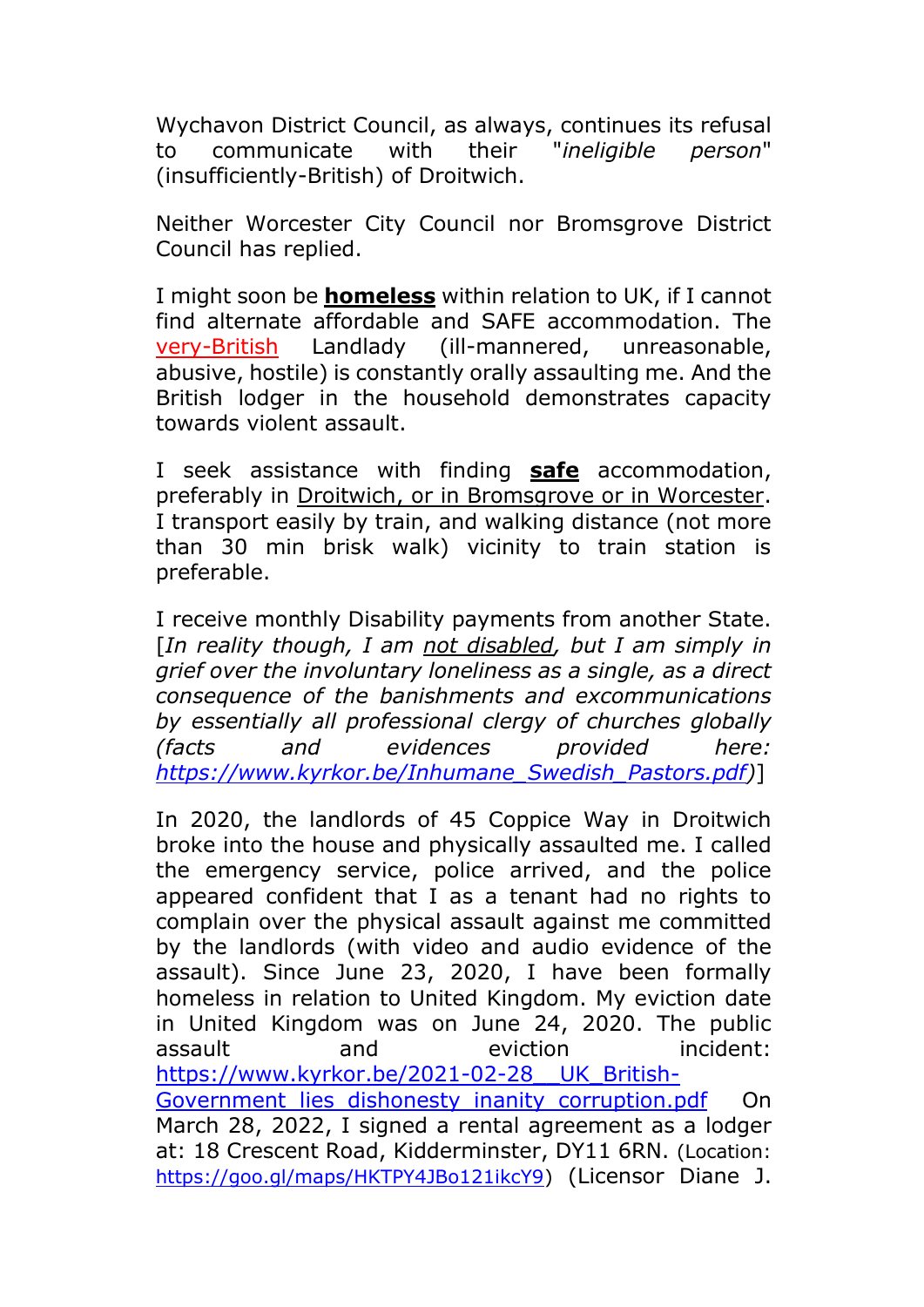Dwyers. Mobile: 07737816216. Email: [diane](mailto:diane-little@live.co.uk)[little@live.co.uk\)](mailto:diane-little@live.co.uk)

Kindly first answer with urgency the questions of my **eligibility** for SAFE temporary/emergency housing assistance. And secondarily, within a reasonable time frame long before May 10, kindly inform me of **availability** of SAFE temporary/emergency accommodation before May 10.

**Question 1:** Am I eligible for temporary housing or emergency housing somewhere, if I cannot obtain for myself an affordable SAFE room to rent anywhere?

**Question 2:** Am I eligible to a 'support worker' to assist with the documentation that I would need towards an application for "supported housing"?

**Question 3:** If all district councils of Worcestershire deem that I am an "*ineligible person*" in relation to UK, then, would Priti Patel's Home Office instead issue an economy/cargo flight to Kigali? [\(https://bit.ly/37jcGPp\)](https://bit.ly/37jcGPp)

Best regards,

Torsten Nenzén

(26 September, 1966)

Email: [torsten@nenzen.net](mailto:torsten@nenzen.net) (or [blimey@blimey.pm\)](mailto:blimey@blimey.pm)

Mobile: 0739 60 99 729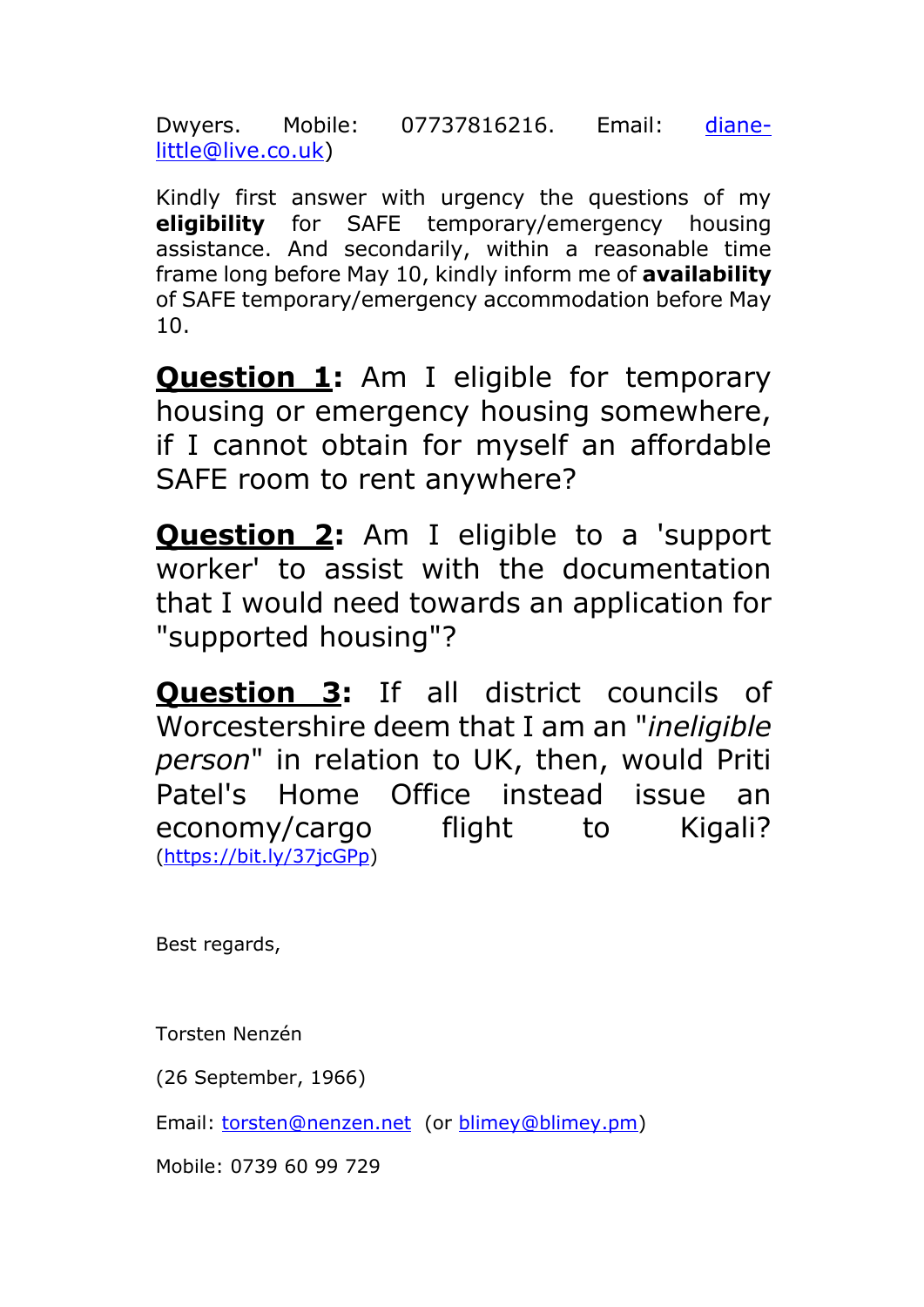| Subject:         | Homelessness possible, and domestic violent assault possible: SAFE<br>affordable accommodation needed. Emergency-accommodation on                                                                                                  |                          |  |
|------------------|------------------------------------------------------------------------------------------------------------------------------------------------------------------------------------------------------------------------------------|--------------------------|--|
| Date:            | same day might be required.<br>Sun, 24 Apr 2022 13:12:52 +0100                                                                                                                                                                     |                          |  |
|                  |                                                                                                                                                                                                                                    |                          |  |
| From:            | torsten@nenzen.net <torsten@nenzen.org></torsten@nenzen.org>                                                                                                                                                                       |                          |  |
| <b>Reply-To:</b> | torsten@nenzen.net                                                                                                                                                                                                                 |                          |  |
| Organisation:    | torsten@nenzen.org                                                                                                                                                                                                                 |                          |  |
| To:              | housing.needs@wychavon.gov.uk,                                                                                                                                                                                                     |                          |  |
|                  | Housing.Triage@wychavon.gov.uk,                                                                                                                                                                                                    |                          |  |
|                  | HousingAdviceTeam@wyreforestdc.gov.uk,                                                                                                                                                                                             |                          |  |
|                  | housing@worcester.gov.uk                                                                                                                                                                                                           |                          |  |
| CC:              | housingstrategyandenabling@wychavon.gov.uk,                                                                                                                                                                                        |                          |  |
|                  | personnel@wychavon.gov.uk,                                                                                                                                                                                                         | service@wychavon.gov.uk, |  |
|                  | legal@wychavon.gov.uk, customerservice@wyreforestdc.gov.uk,                                                                                                                                                                        |                          |  |
|                  | worcestercitylettings@worcester.gov.uk,                                                                                                                                                                                            |                          |  |
|                  | benefits@bromsgrove.gov.uk,                                                                                                                                                                                                        |                          |  |
|                  | strategichousingteam@bromsgroveandredditch.gov.uk,<br>legalservices@bromsgroveandredditch.gov.uk,<br>housingoptions@bromsgroveandredditch.gov.uk,<br>visitworcestershire@worcestershire.gov.uk,<br>press.office@birmingham.gov.uk, |                          |  |
|                  |                                                                                                                                                                                                                                    |                          |  |
|                  |                                                                                                                                                                                                                                    |                          |  |
|                  |                                                                                                                                                                                                                                    |                          |  |
|                  |                                                                                                                                                                                                                                    |                          |  |
|                  |                                                                                                                                                                                                                                    |                          |  |
|                  | register.office@birmingham.gov.uk, contactus@westmercia.police.uk,<br>contactus@westmercia.pnn.police.uk,                                                                                                                          |                          |  |
|                  |                                                                                                                                                                                                                                    |                          |  |
|                  | enquiries.worcester.crowncourt@justice.gov.uk,                                                                                                                                                                                     |                          |  |
|                  | informationteam@homelesslink.org.uk,                                                                                                                                                                                               | info@shelter.org.uk,     |  |
|                  | info@housing-ombudsman.org.uk,                                                                                                                                                                                                     | InfoDesk@ohchr.org,      |  |
|                  | civilsociety@ohchr.org, keir.starmer.mp@parliament.uk                                                                                                                                                                              |                          |  |

## **Wychavon District Council, Worcester City Council, Bromsgrove District Council, and Wyre Forest District Council.**

Hello,

This is my official report of my possible homelessness on any day, and of my possible subjection to domestic violent assault at any moment. Also, this is my official request for SAFE affordable emergency- or temporary accommodation within Wychavon District Council, alternatively within Bromsgrove District Council, Worcester City Council, or Wyre Forest District Council.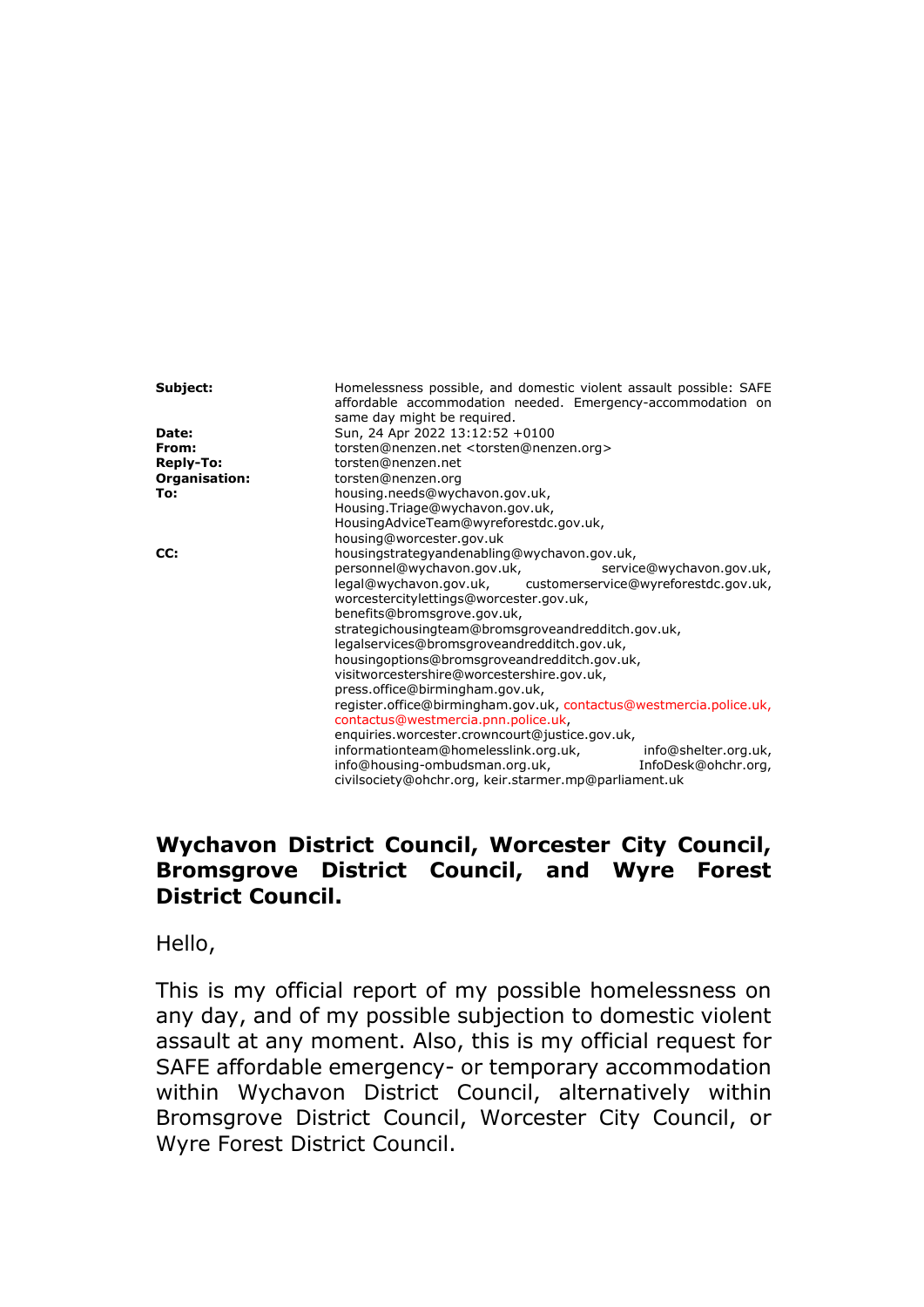Wyre Forest District Council informs via email reply on April 22 that an assessment for temporary/emergency accommodation might require up to **3-4 weeks**, although the notice of eviction by the Landlord is set as latest to May 10, which is less than **3 weeks**.

Wychavon District Council, as always, continues its refusal to communicate with their "*ineligible person*" (insufficiently-British) of Droitwich.

Neither Worcester City Council nor Bromsgrove District Council has replied.

I might soon be **homeless** within relation to UK, if I cannot find alternate affordable and SAFE accommodation. The very-British Landlady (ill-mannered, unreasonable, abusive, hostile) is constantly orally assaulting me. And the British lodger in the household demonstrates capacity towards violent assault.

I seek assistance with finding **safe** accommodation, preferably in Droitwich, or in Bromsgrove or in Worcester. I transport easily by train, and walking distance (not more than 30 min brisk walk) vicinity to train station is preferable.

I receive monthly Disability payments from another State. [*In reality though, I am not disabled, but I am simply in grief over the involuntary loneliness as a single, as a direct consequence of the banishments and excommunications by essentially all professional clergy of churches globally (facts and evidences provided here: [https://www.kyrkor.be/Inhumane\\_Swedish\\_Pastors.pdf\)](https://www.kyrkor.be/Inhumane_Swedish_Pastors.pdf)*]

In 2020, the landlords of 45 Coppice Way in Droitwich broke into the house and physically assaulted me. I called the emergency service, police arrived, and the police appeared confident that I as a tenant had no rights to complain over the physical assault against me committed by the landlords (with video and audio evidence of the assault). Since June 23, 2020, I have been formally homeless in relation to United Kingdom. My eviction date in United Kingdom was on June 24, 2020. The public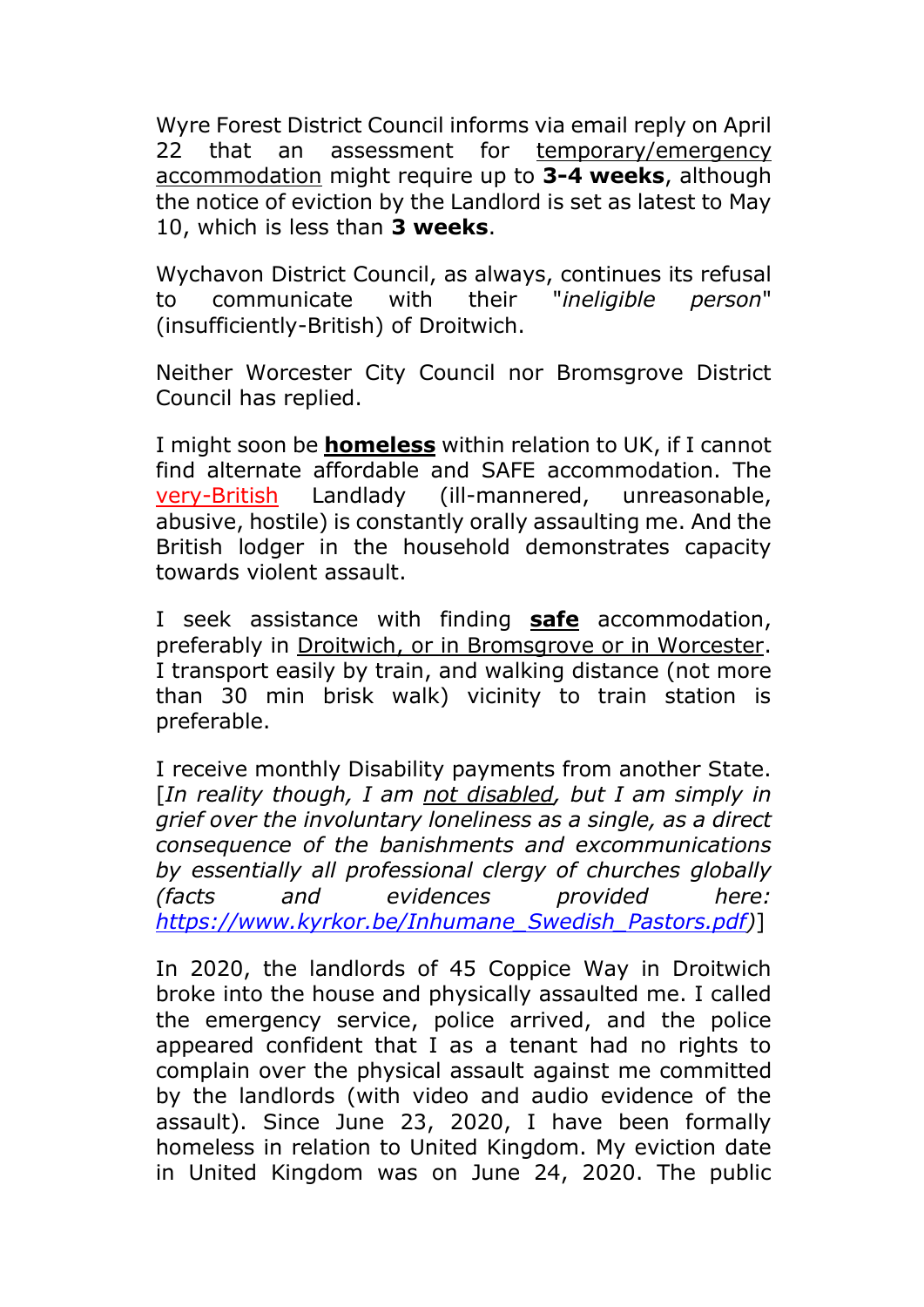assault and eviction incident: [https://www.kyrkor.be/2021-02-28\\_\\_UK\\_British-](https://www.kyrkor.be/2021-02-28__UK_British-Government_lies_dishonesty_inanity_corruption.pdf)Government lies dishonesty inanity corruption.pdf On March 28, 2022, I signed a rental agreement as a lodger at: 18 Crescent Road, Kidderminster, DY11 6RN. (Location: [https://goo.gl/maps/HKTPY4JBo121ikcY9\)](https://goo.gl/maps/HKTPY4JBo121ikcY9) (Licensor Diane J. Dwyers. Mobile: 07737816216. Email: [diane](mailto:diane-little@live.co.uk)[little@live.co.uk\)](mailto:diane-little@live.co.uk)

Kindly first answer with urgency the questions of my **eligibility** for SAFE temporary/emergency housing assistance. And secondarily, within a reasonable time frame long before May 10, kindly inform me of **availability** of SAFE temporary/emergency accommodation before May  $10<sub>1</sub>$ 

**Question 1:** Am I eligible for temporary housing or emergency housing somewhere, if I cannot obtain for myself an affordable SAFE room to rent anywhere?

**Question 2:** Am I eligible to a 'support worker' to assist with the documentation that I would need towards an application for "supported housing"?

**Question 3:** If all district councils of Worcestershire deem that I am an "*ineligible person*" in relation to UK, then, would Priti Patel's Home Office instead issue an economy/cargo flight to Kigali? [\(https://bit.ly/37jcGPp\)](https://bit.ly/37jcGPp)

Best regards,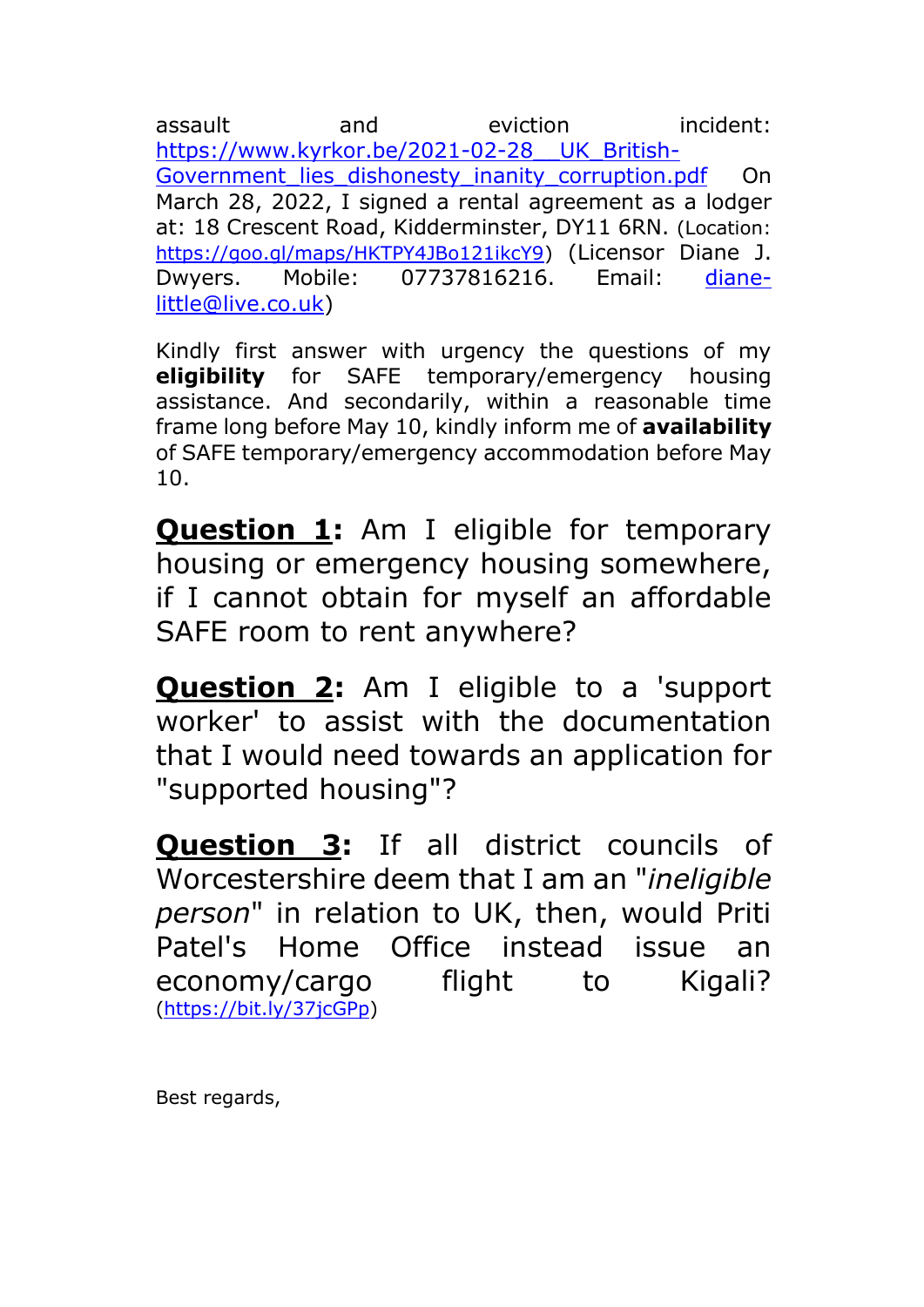Torsten Nenzén

(26 September, 1966)

Email: [torsten@nenzen.net](mailto:torsten@nenzen.net)

Mobile: 0739 60 99 729

| Subject:         | Homelessness possible, and domestic violent assault possible: SAFE<br>affordable accommodation needed. Emergency-accommodation on<br>same day might be required.                                                            |                        |  |
|------------------|-----------------------------------------------------------------------------------------------------------------------------------------------------------------------------------------------------------------------------|------------------------|--|
| Date:            | Sat, 23 Apr 2022 09:09:50 +0100                                                                                                                                                                                             |                        |  |
| From:            | torsten@nenzen.net <torsten@nenzen.org></torsten@nenzen.org>                                                                                                                                                                |                        |  |
| <b>Reply-To:</b> | torsten@nenzen.net                                                                                                                                                                                                          |                        |  |
| Organisation:    | torsten@nenzen.org                                                                                                                                                                                                          |                        |  |
| To:              | housing needs@wychavon.gov.uk, Wyre Forest Housing Advice Team<br><housingadviceteam@wyreforestdc.gov.uk>,<br/>housing@worcester.gov.uk</housingadviceteam@wyreforestdc.gov.uk>                                             |                        |  |
| CC:              | housingstrategyandenabling@wychavon.gov.uk,                                                                                                                                                                                 |                        |  |
|                  | service@wychavon.gov.uk,<br>worcestercitylettings@worcester.gov.uk,<br>benefits@bromsgrove.gov.uk,<br>customerservice@wyreforestdc.gov.uk,<br>visitworcestershire@worcestershire.gov.uk,<br>contactus@westmercia.police.uk, | legal@wychavon.gov.uk, |  |
|                  | contactus@westmercia.pnn.police.uk<br>civilsociety@ohchr.org, keir.starmer.mp@parliament.uk                                                                                                                                 | InfoDesk@ohchr.org,    |  |

## **Wychavon District Council, Worcester City Council, Bromsgrove District Council, and Wyre Forest District Council.**

Hello,

Wyre Forest District Council informs via email reply on April 22 that an assessment for temporary/emergency accommodation might require up to **3-4 weeks**, although the notice of eviction by the Landlord is set as latest to May 10, which is less than **3 weeks**.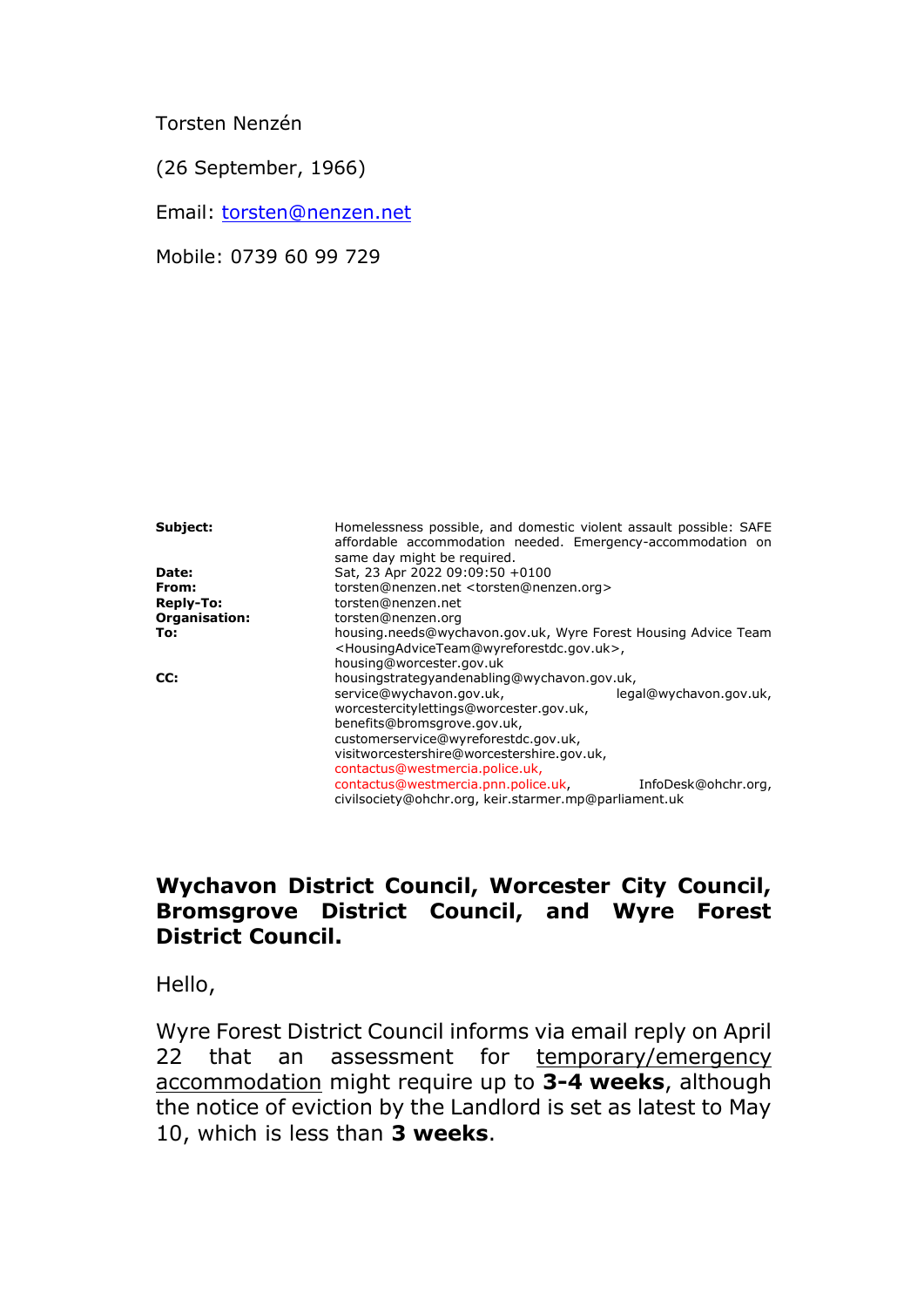I might soon be **homeless** within relation to UK, if I cannot find alternate affordable and SAFE accommodation. The very-British Landlady (ill-mannered, unreasonable, abusive, hostile) is constantly orally assaulting me. And the British lodger in the household demonstrates capacity towards violent assault.

I seek assistance with finding **safe** accommodation, preferably in Droitwich, or in Bromsgrove or in Worcester. I transport easily by train, and walking distance (not more than 30 min brisk walk) vicinity to train station is preferable.

I receive monthly Disability payments from another State. [*In reality though, I am not disabled, but I am simply in grief over the involuntary loneliness as a single, as a direct consequence of the banishments and excommunications by essentially all professional clergy of churches globally (facts and evidences provided here: [https://www.kyrkor.be/Inhumane\\_Swedish\\_Pastors.pdf\)](https://www.kyrkor.be/Inhumane_Swedish_Pastors.pdf)*]

Kindly first answer with urgency the questions of my **eligibility** for SAFE temporary/emergency housing assistance. And secondarily, within a reasonable time frame long before May 10, kindly inform me of **availability** of SAFE temporary/emergency accommodation before May 10.

**Question 1:** Am I eligible for temporary housing or emergency housing somewhere, if I cannot obtain for myself an affordable SAFE room to rent anywhere?

**Question 2:** Am I eligible to a 'support worker' to assist with the documentation that I would need towards an application for "supported housing"?

**Question 3:** If all district councils of Worcestershire deem that I am an "*ineligible*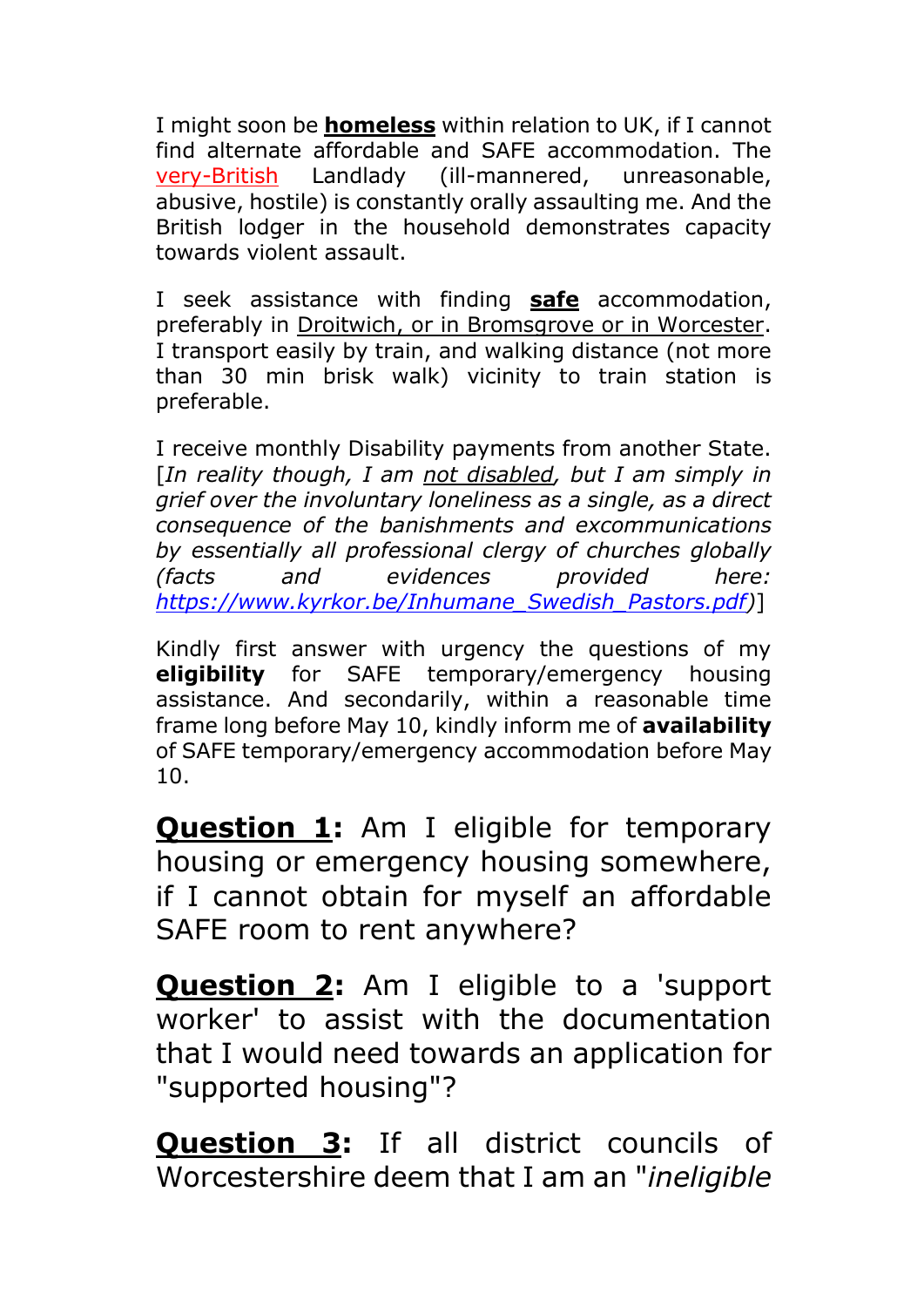*person*" in relation to UK, then, would Priti Patel's Home Office instead issue an economy/cargo flight to Kigali? [\(https://bit.ly/37jcGPp\)](https://bit.ly/37jcGPp)

Best regards,

Torsten Nenzén

(26 September, 1966)

Email: [torsten@nenzen.net](mailto:torsten@nenzen.net)

Mobile: 0739 60 99 729

**Subject: Homelessness possible, and domestic violent assault possible: SAFE** affordable accommodation needed. **Date:** Fri, 22 Apr 2022 09:10:15 +0100 **From:** torsten@nenzen.net <torsten@nenzen.org> **Reply-To:** torsten@nenzen.net **Organisation:** torsten@nenzen.org **To:** housing.needs@wychavon.gov.uk, Wyre Forest Housing Advice Team <HousingAdviceTeam@wyreforestdc.gov.uk>, housing@worcester.gov.uk **CC:** housingstrategyandenabling@wychavon.gov.uk, service@wychavon.gov.uk, legal@wychavon.gov.uk, worcestercitylettings@worcester.gov.uk, benefits@bromsgrove.gov.uk, customerservice@wyreforestdc.gov.uk, visitworcestershire@worcestershire.gov.uk, contactus@westmercia.police.uk, contactus@westmercia.pnn.police.uk, InfoDesk@ohchr.org, civilsociety@ohchr.org, keir.starmer.mp@parliament.uk

**Wychavon District Council, Worcester City Council, Bromsgrove District Council, and Wyre Forest District Council.**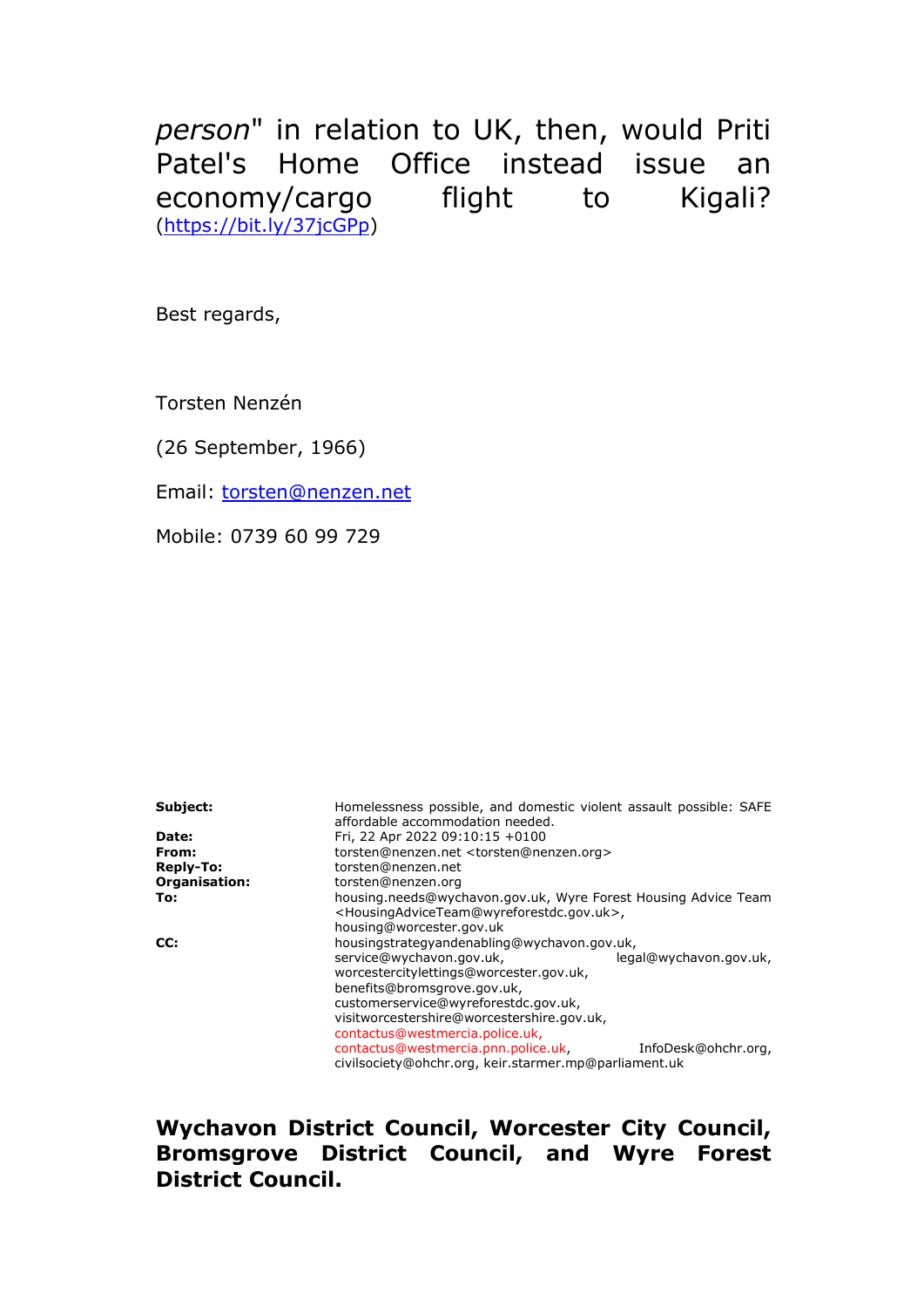Hello,

Wyre Forest District Council informs via email reply on April 19 that an assessment for temporary/emergency accommodation might require up to **3-4 weeks**, although the notice of eviction by the Landlord is set as latest to May 10, which is in **3 weeks**.

I might soon be **homeless** within relation to UK, if I cannot find alternate affordable and SAFE accommodation. The very-British Landlady (ill-mannered, unreasonable, abusive, hostile) is constantly orally assaulting me. And the British lodger in the household demonstrates capacity towards violent assault.

I seek assistance with finding **safe** accommodation, preferably in Droitwich, or in Bromsgrove or in Worcester. I transport easily by train, and walking distance (not more than 30 min brisk walk) vicinity to train station is preferable.

I receive monthly Disability payments from another State. [*In reality though, I am not disabled, but I am simply in grief over the involuntary loneliness as a single, as a direct consequence of the banishments and excommunications by essentially all professional clergy of churches globally (facts and evidences provided here: [https://www.kyrkor.be/Inhumane\\_Swedish\\_Pastors.pdf\)](https://www.kyrkor.be/Inhumane_Swedish_Pastors.pdf)*]

Kindly first answer with urgency the questions of my **eligibility** for SAFE temporary/emergency housing assistance. And secondarily, within a reasonable time frame long before May 10, kindly inform me of **availability** of SAFE temporary/emergency accommodation before May 10.

**Question 1:** Am I eligible for temporary housing or emergency housing somewhere, if I cannot obtain for myself an affordable SAFE room to rent anywhere?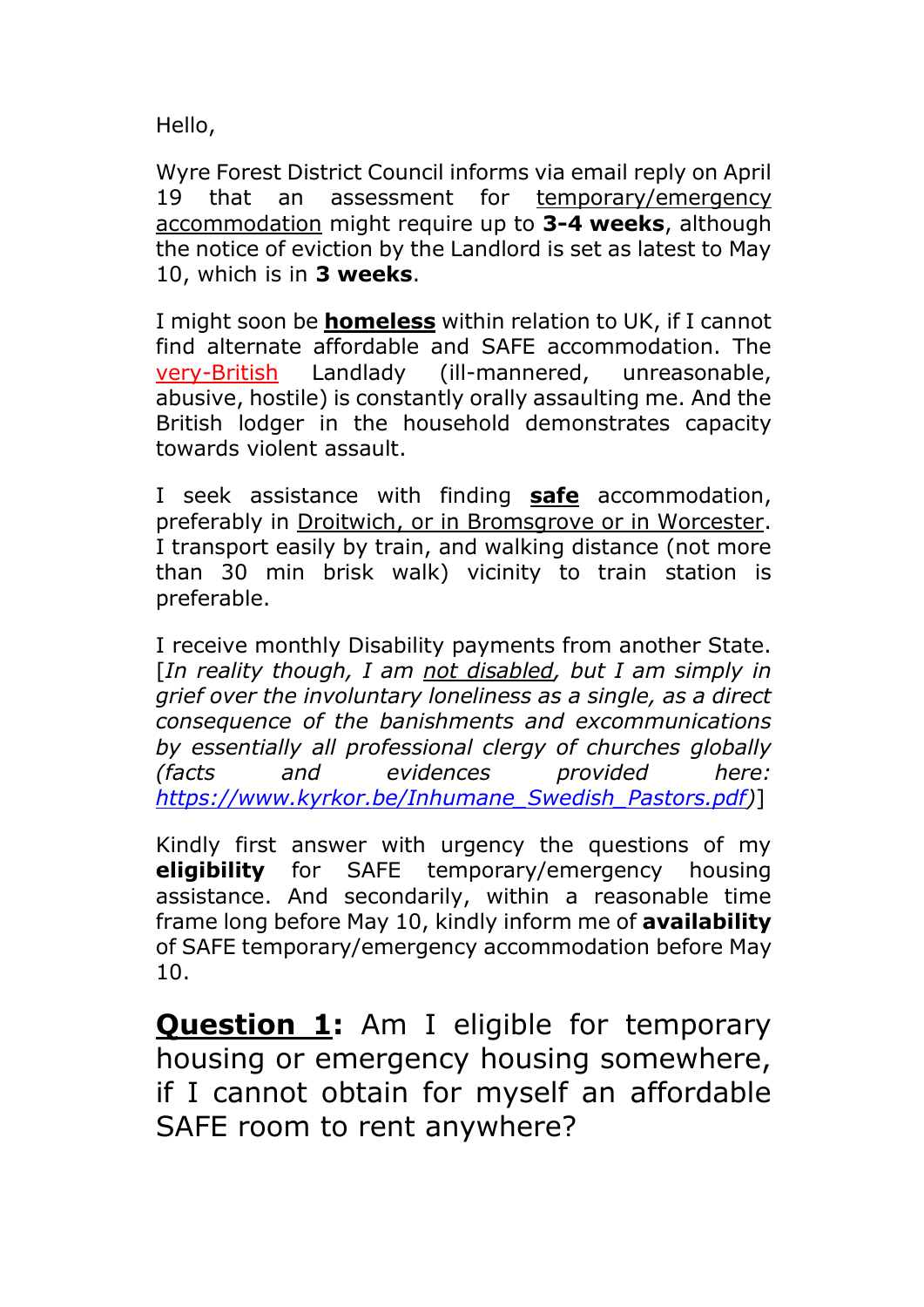**Question 2:** Am I eligible to a 'support worker' to assist with the documentation that I would need towards an application for "supported housing"?

**Question 3:** If all district councils of Worcestershire deem that I am an "*ineligible person*" in relation to UK, then, would Priti Patel's Home Office instead issue an economy/cargo flight to Kigali? [\(https://bit.ly/37jcGPp\)](https://bit.ly/37jcGPp)

Best regards,

Torsten Nenzén

(26 September, 1966)

Email: [torsten@nenzen.net](mailto:torsten@nenzen.net)

Mobile: 0739 60 99 729

**Subject: Homelessness possible, and domestic violent assault possible: SAFE** affordable accommodation needed. **Date:** Thu, 21 Apr 2022 07:53:54 +0100<br> **From:** torsten@nenzen.net <torsten@nen **From:** torsten@nenzen.net <torsten@nenzen.org> **Reply-To:** torsten@nenzen.net **Organisation:** torsten@nenzen.org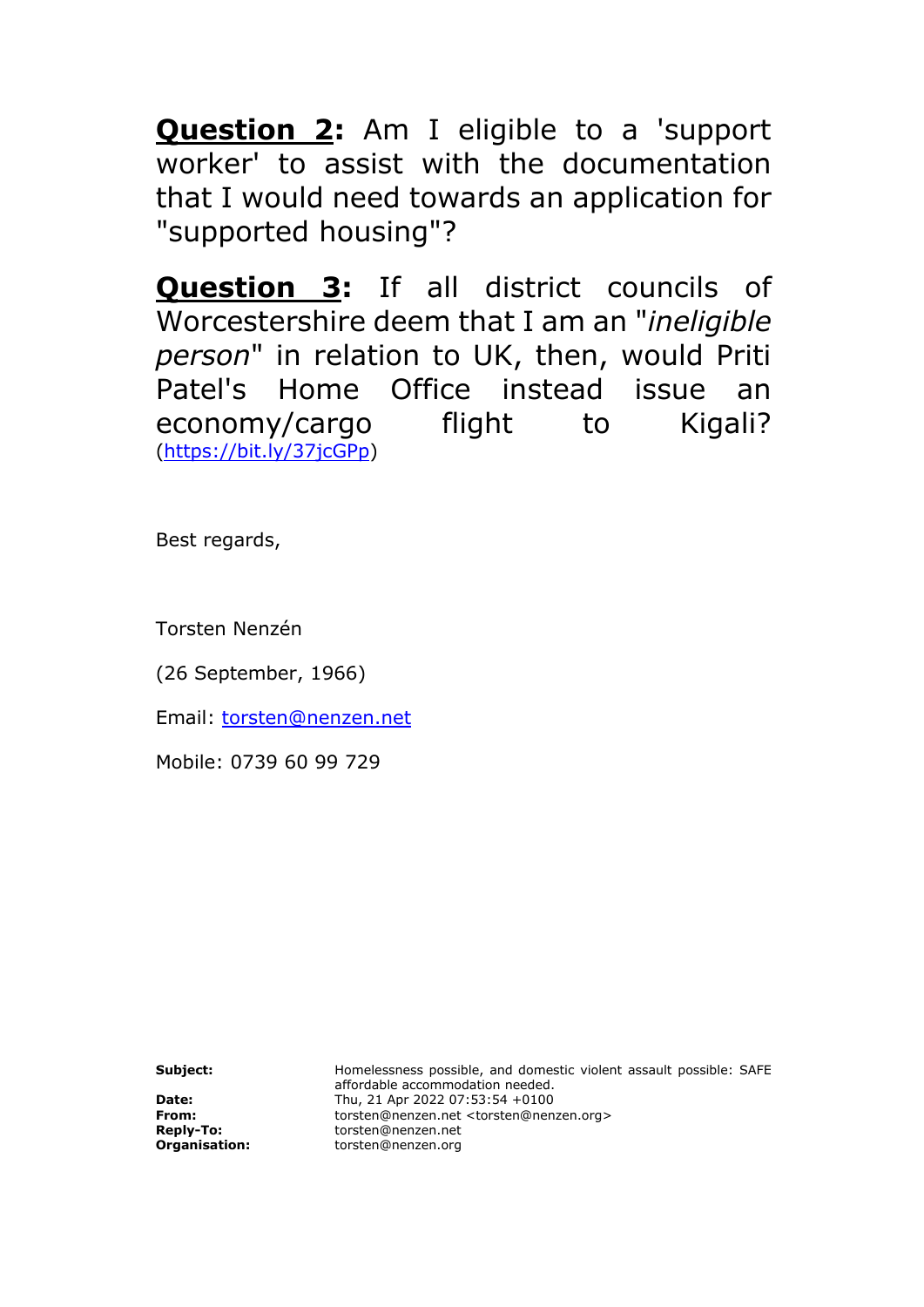**To:** housing.needs@wychavon.gov.uk, Wyre Forest Housing Advice Team <HousingAdviceTeam@wyreforestdc.gov.uk>, housing@worcester.gov.uk **CC:** housingstrategyandenabling@wychavon.gov.uk, service@wychavon.gov.uk, legal@wychavon.gov.uk, worcestercitylettings@worcester.gov.uk, benefits@bromsgrove.gov.uk, customerservice@wyreforestdc.gov.uk, visitworcestershire@worcestershire.gov.uk, contactus@westmercia.police.uk, contactus@westmercia.pnn.police.uk, InfoDesk@ohchr.org, civilsociety@ohchr.org, keir.starmer.mp@parliament.uk

## **Wychavon District Council, Worcester City Council, Bromsgrove District Council, and Wyre Forest District Council.**

Hello,

Wyre Forest District Council informs via email reply on April 19 that an assessment for temporary/emergency accommodation might require up to **3-4 weeks**, although the notice of eviction by the Landlord is set as latest to May 10, which is in **3 weeks**.

I might soon be **homeless** within relation to UK, if I cannot find alternate affordable and SAFE accommodation. The very-British Landlady (ill-mannered, unreasonable, abusive, hostile) is constantly orally assaulting me. And the British lodger in the household demonstrates capacity towards violent assault.

I seek assistance with finding **safe** accommodation, preferably in Droitwich, or in Bromsgrove or in Worcester. I transport easily by train, and walking distance (not more than 30 min brisk walk) vicinity to train station is preferable.

I receive monthly Disability payments from another State. [*In reality though, I am not disabled, but I am simply in grief over the involuntary loneliness as a single, as a direct consequence of the banishments and excommunications by essentially all professional clergy of churches globally (facts and evidences provided here: [https://www.kyrkor.be/Inhumane\\_Swedish\\_Pastors.pdf\)](https://www.kyrkor.be/Inhumane_Swedish_Pastors.pdf)*]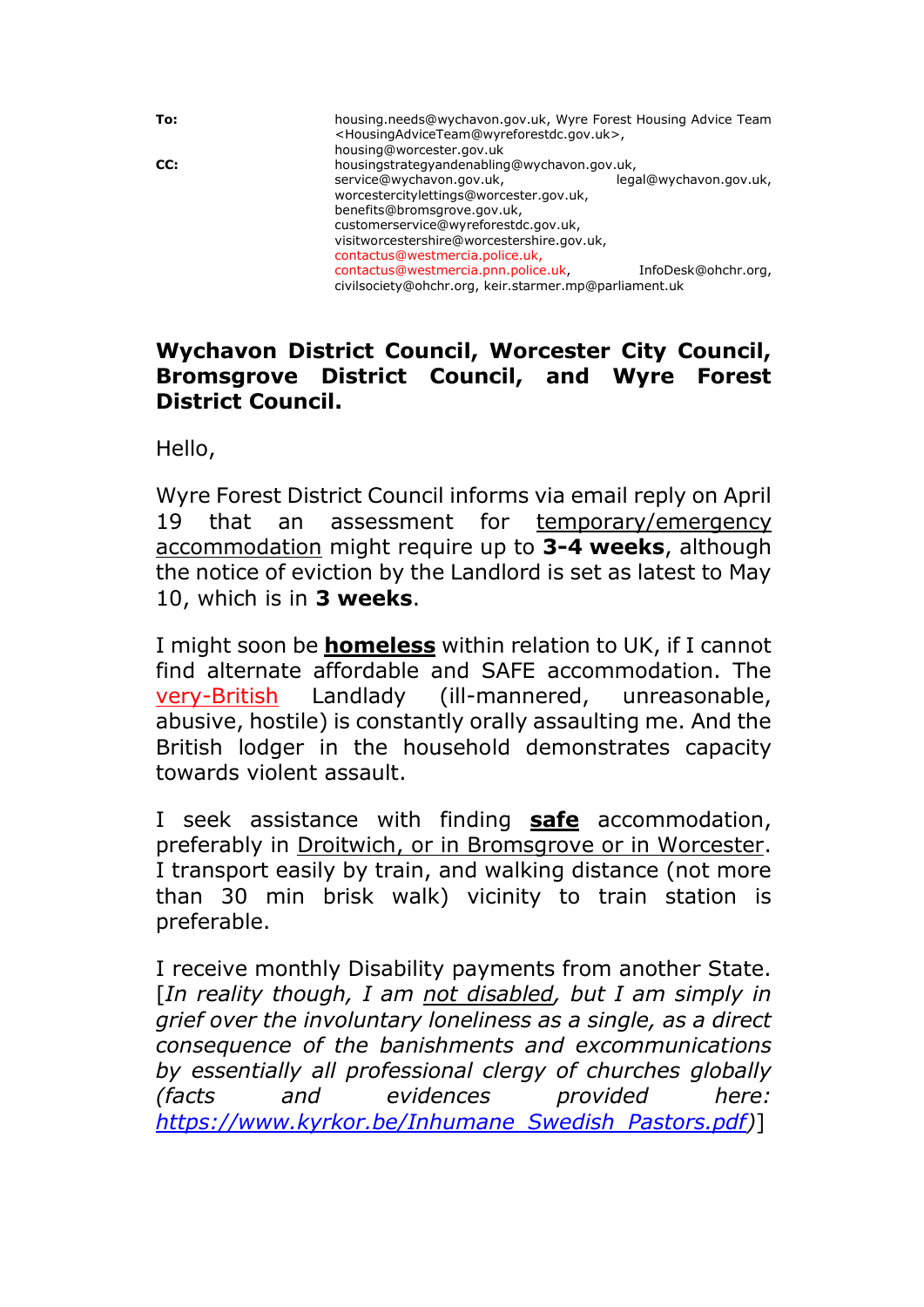Kindly first answer with urgency the questions of my **eligibility** for SAFE temporary/emergency housing assistance. And secondarily, within a reasonable time frame long before May 10, kindly inform me of **availability** of SAFE temporary/emergency accommodation before May 10.

**Question 1:** Am I eligible for temporary housing or emergency housing somewhere, if I cannot obtain for myself an affordable SAFE room to rent anywhere?

**Question 2:** Am I eligible to a 'support worker' to assist with the documentation that I would need towards an application for "supported housing"?

**Question 3:** If all district councils of Worcestershire deem that I am an "*ineligible person*" in relation to UK, then, would Priti Patel's Home Office instead issue an economy/cargo flight to Kigali? [\(https://bit.ly/37jcGPp\)](https://bit.ly/37jcGPp)

Best regards,

Torsten Nenzén

(26 September, 1966)

Email: [torsten@nenzen.net](mailto:torsten@nenzen.net)

Mobile: 0739 60 99 729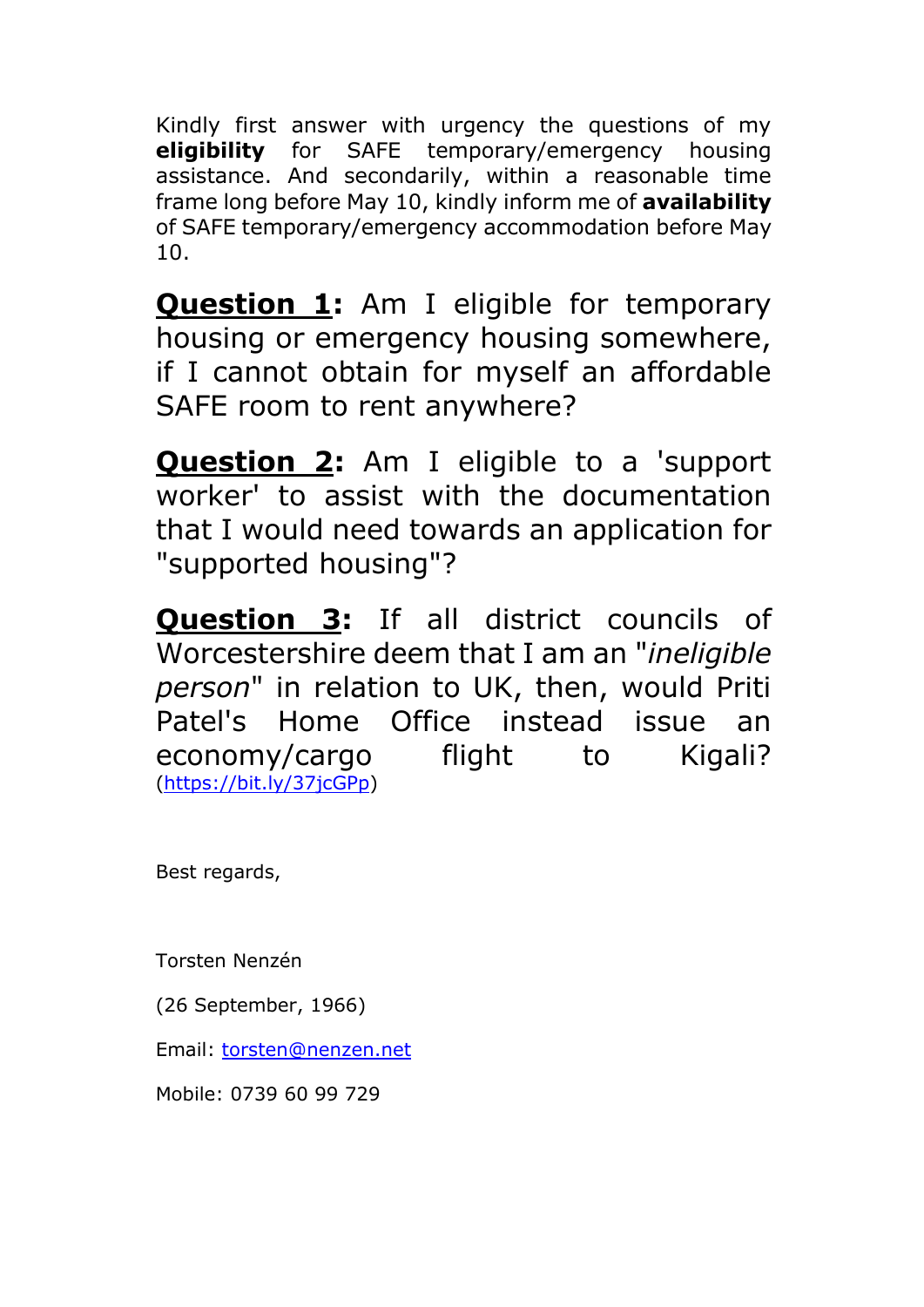| Subject:         | Homelessness possible, and domestic violent assault possible: SAFE<br>affordable accommodation needed.                                                                                                                                                |  |  |
|------------------|-------------------------------------------------------------------------------------------------------------------------------------------------------------------------------------------------------------------------------------------------------|--|--|
| Date:            | Wed, 20 Apr 2022 07:54:13 +0100                                                                                                                                                                                                                       |  |  |
| From:            | torsten@nenzen.net <torsten@nenzen.org></torsten@nenzen.org>                                                                                                                                                                                          |  |  |
| <b>Reply-To:</b> | torsten@nenzen.net                                                                                                                                                                                                                                    |  |  |
| Organisation:    | torsten@nenzen.org                                                                                                                                                                                                                                    |  |  |
| To:              | housing.needs@wychavon.gov.uk, Wyre Forest Housing Advice Team<br><housingadviceteam@wyreforestdc.gov.uk>,<br/>housing@worcester.gov.uk</housingadviceteam@wyreforestdc.gov.uk>                                                                       |  |  |
| CC:              | housingstrategyandenabling@wychavon.gov.uk,                                                                                                                                                                                                           |  |  |
|                  | service@wychavon.gov.uk,<br>legal@wychavon.gov.uk,<br>worcestercitylettings@worcester.gov.uk,<br>benefits@bromsgrove.gov.uk,<br>customerservice@wyreforestdc.gov.uk,<br>visitworcestershire@worcestershire.gov.uk,<br>contactus@westmercia.police.uk, |  |  |
|                  | contactus@westmercia.pnn.police.uk,<br>InfoDesk@ohchr.org,<br>civilsociety@ohchr.org, keir.starmer.mp@parliament.uk                                                                                                                                   |  |  |

# **Wychavon District Council, Worcester City Council, Bromsgrove District Council, and Wyre Forest District Council.**

Hello,

Wyre Forest District Council informs via email reply on April 19 that an assessment for temporary/emergency accommodation might require up to **6-8 weeks**, although the notice of eviction by the Landlord is set as latest to May 10, which is in **3 weeks**.

I might soon be **homeless** within relation to UK, if I cannot find alternate affordable and SAFE accommodation. The very-British Landlady (ill-mannered, unreasonable, abusive, hostile) is constantly orally assaulting me. And the British lodger in the household demonstrates capacity towards violent assault.

I seek assistance with finding **safe** accommodation, preferably in Droitwich, or in Bromsgrove or in Worcester.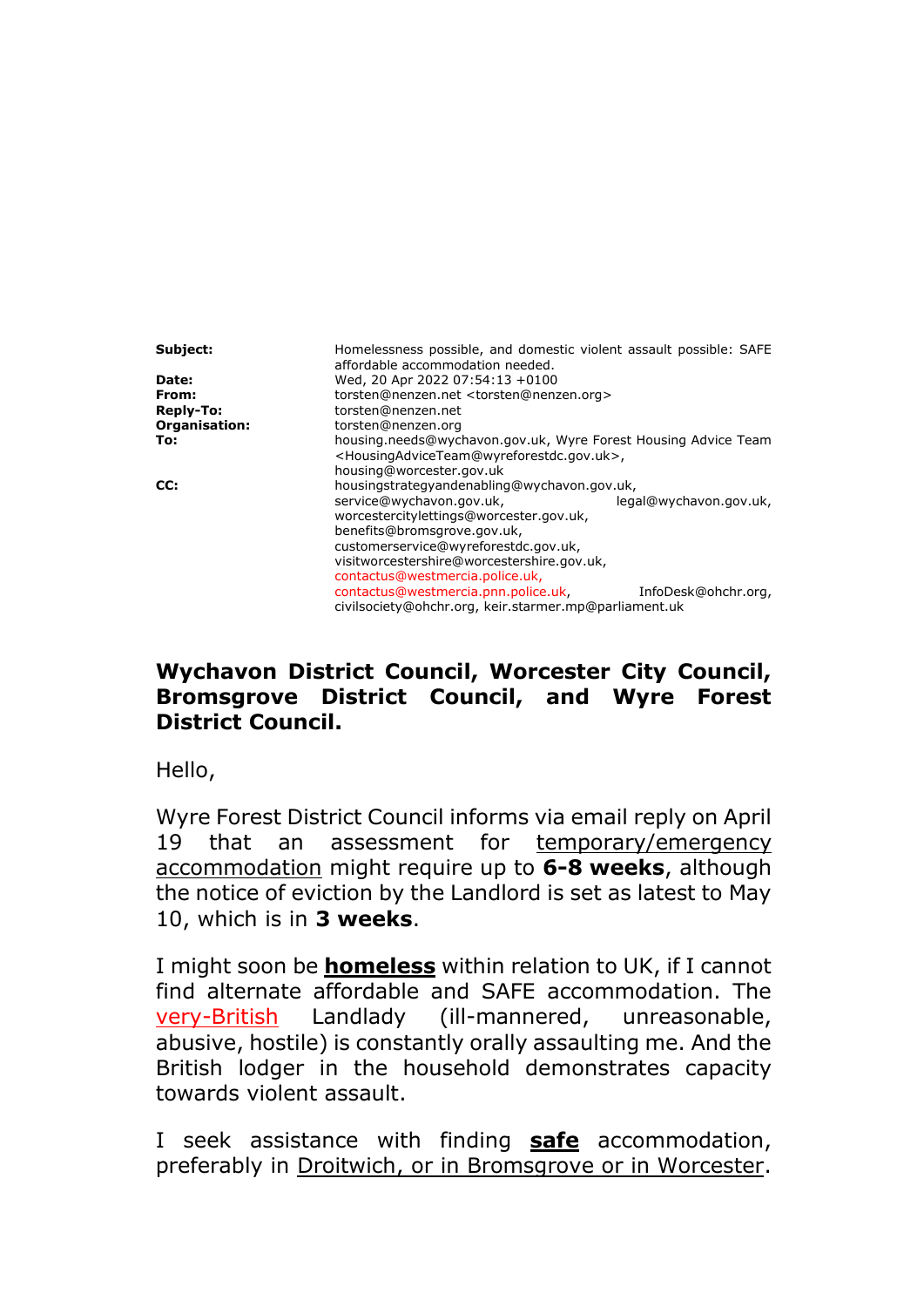I transport easily by train, and walking distance (not more than 30 min brisk walk) vicinity to train station is preferable.

I receive monthly Disability payments from another State. [*In reality though, I am not disabled, but I am simply in grief over the involuntary loneliness as a single, as a direct consequence of the banishments and excommunications by essentially all professional clergy of churches globally (facts and evidences provided here: [https://www.kyrkor.be/Inhumane\\_Swedish\\_Pastors.pdf\)](https://www.kyrkor.be/Inhumane_Swedish_Pastors.pdf)*]

Kindly first answer with urgency the questions of my **eligibility** for SAFE temporary/emergency housing assistance. And secondarily, within a reasonable time frame, kindly inform me of **availability** before May 10 of SAFE temporary/emergency accommodation.

**Question 1:** Am I eligible for temporary housing or emergency housing somewhere, if I cannot obtain for myself an affordable SAFE room to rent anywhere?

**Question 2:** Am I eligible to a 'support worker' to assist with the documentation that I would need towards an application for "supported housing"?

**Question 3:** If all district councils of Worcestershire deem that I am an "*ineligible person*" in relation to UK, then, would Priti Patel's Home Office instead issue an economy/cargo flight to Kigali? [\(https://bit.ly/37jcGPp\)](https://bit.ly/37jcGPp)

Best regards,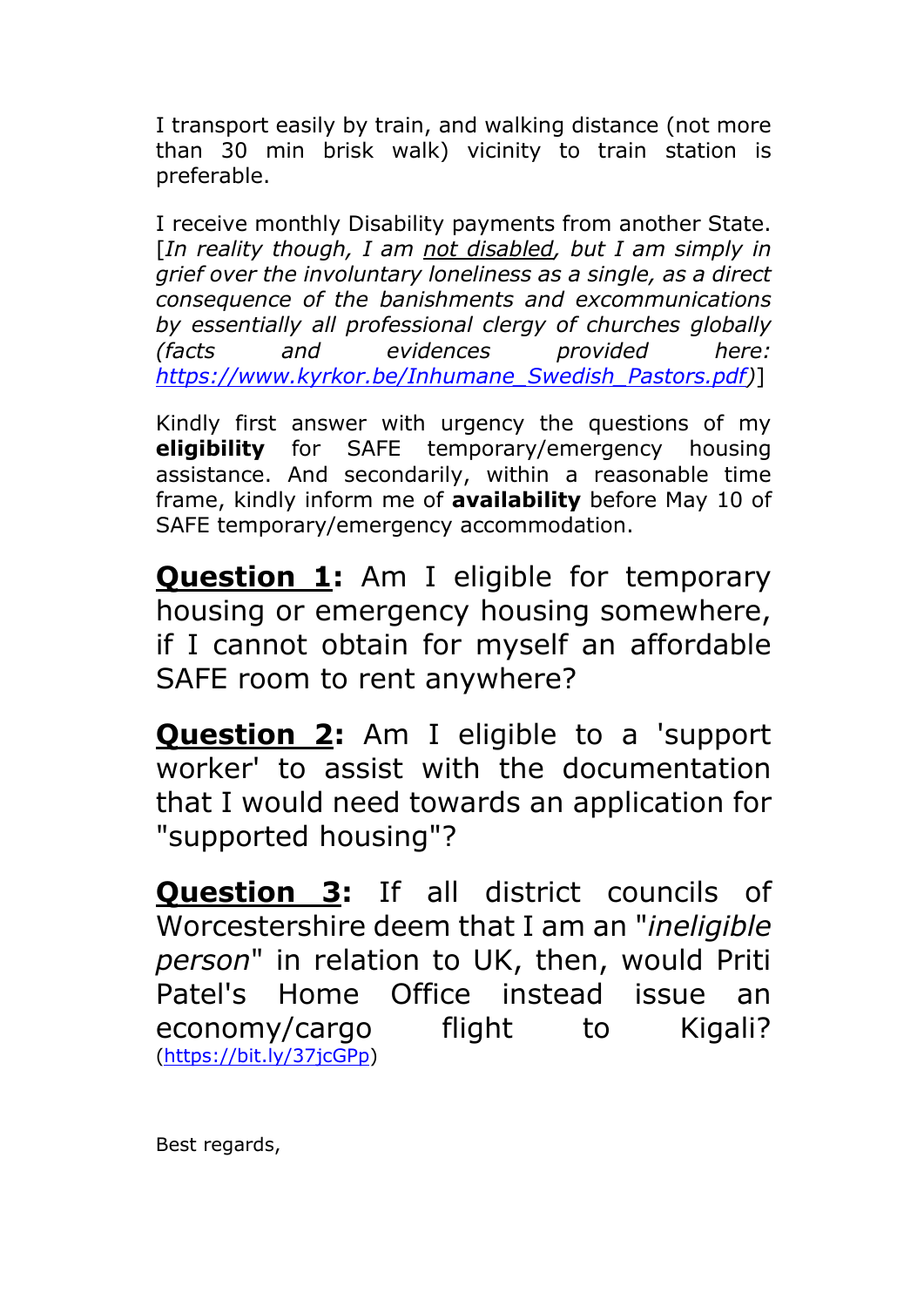Torsten Nenzén

(26 September, 1966)

Email: [torsten@nenzen.net](mailto:torsten@nenzen.net)

Mobile: 0739 60 99 729

**Subject:** Fwd: Homelessness possible: SAFE affordable accommodation needed. **Date:** Tue, 19 Apr 2022 16:00:43 +0100 **From: http://e**torsten@nenzen.net <torsten@nenzen.org><br>**Reply-To: torsten@nenzen.net Reply-To:** torsten@nenzen.net **Organisation:** torsten@nenzen.org **To: Wyre Forest Housing Advice Team** <HousingAdviceTeam@wyreforestdc.gov.uk>, MP, Salters (SALTERS MEDICAL PRACTICE) <salters.mp@nhs.net><br>housing@worcester.gov.uk, housing.r **CC:** housing@worcester.gov.uk, housing.needs@wychavon.gov.uk, housingstrategyandenabling@wychavon.gov.uk,<br>service@wychavon.gov.uk, legal@wychavon.gov.uk, service@wychavon.gov.uk, worcestercitylettings@worcester.gov.uk, benefits@bromsgrove.gov.uk, customerservice@wyreforestdc.gov.uk, visitworcestershire@worcestershire.gov.uk, contactus@westmercia.police.uk, contactus@westmercia.pnn.police.uk, InfoDesk@ohchr.org, keir.starmer.mp@parliament.uk, newstips@gbnews.uk, info@nfarage.com, Supreme-Governor-ofsatanic-Church-of-England@royal.uk, utrikesdepartementet.registrator@regeringskansliet.se

## **Wyre Forest District Council.**

Hello,

In this very-British household, the abusive Landlords and their abusive lodger daily orally assault and harass me.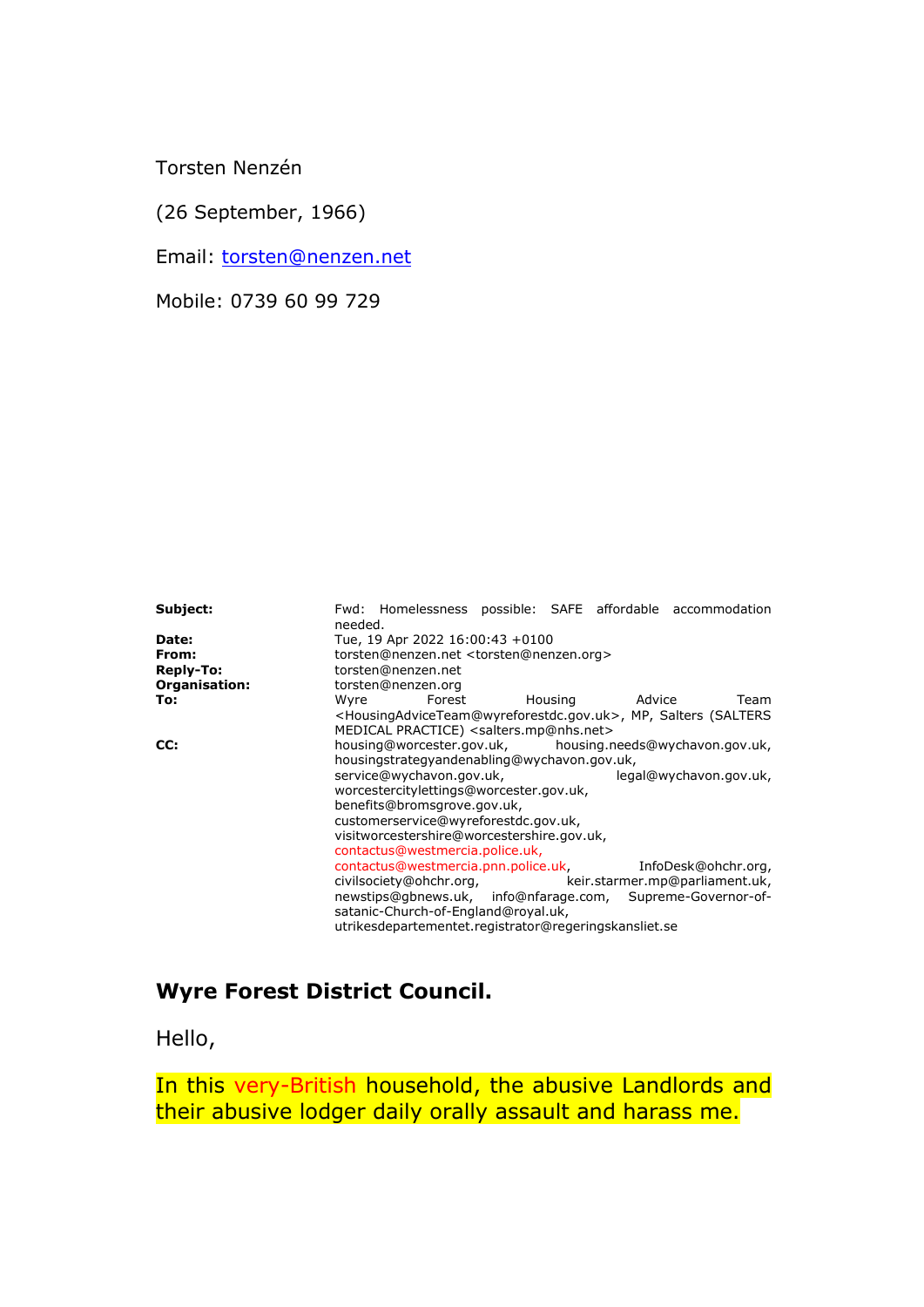In the morning of April 19, as I was exiting the kitchen from breakfast, the British Lodger (Kevin Wood) of the British Landlady (Diane Dwyers) entered the kitchen, and the British Lodger then falsely accused me of publishing pornography on my website nenzen.net, and harassed me with accusations of insanity "*crackers you are!*". (Attached audio file: 220419\_\_Kevin-Wood-enters-kitchen-accusingabout-published-porn-on-nenzen.net.mp3)

In the afternoon of April 19, the very-British Landlady Diane Dwyers knocked on the door of my rented room, upon which I replied loudly to "*wait a minute*", upon which I immediately initiated an audio recording, and within 10 seconds the British Landlady had opened the door and stepped inside my rented room. The apparent purpose of the Landlady's intrusion into the 'safety' of the rented room, was to orally harass me, and to demonstrate her omnipotent power to do anything she wants. Attached is the audio recording of the breach of privacy of my rented room, and the oral harassment against me. (Attached audio file: 220419\_\_Diane-Dwyers-enters-private-roomuninvited-to-orally-harass.mp3)

During British Landlady's oral harassment as uninvited inside my rented room on April 19, the British Landlady demanded that I not use the side table small lamp in daytime. For the sake of conversation, I therefore switched it off. However, I do need to use the side table small lamp next to my laptop, because otherwise I strain my eyes to see my laptop keyboard. I have regular consultations with ophthalmologists, and for the commencing cataract in both of my eyes, I actually need that extra light.

In the morning of April 18, the very-British Landlady had ordered me to not switch on the stairway light when I ascend/descend the stairway. The dark staircase is steep with shallow steps, and I need to be allowed to switch on the stairway light when I use the stairs.

For my personal health and safety, it appears that I might need assistance to quickly obtain access to **SAFE** temporary/emergency accommodation, until another housing solution is available.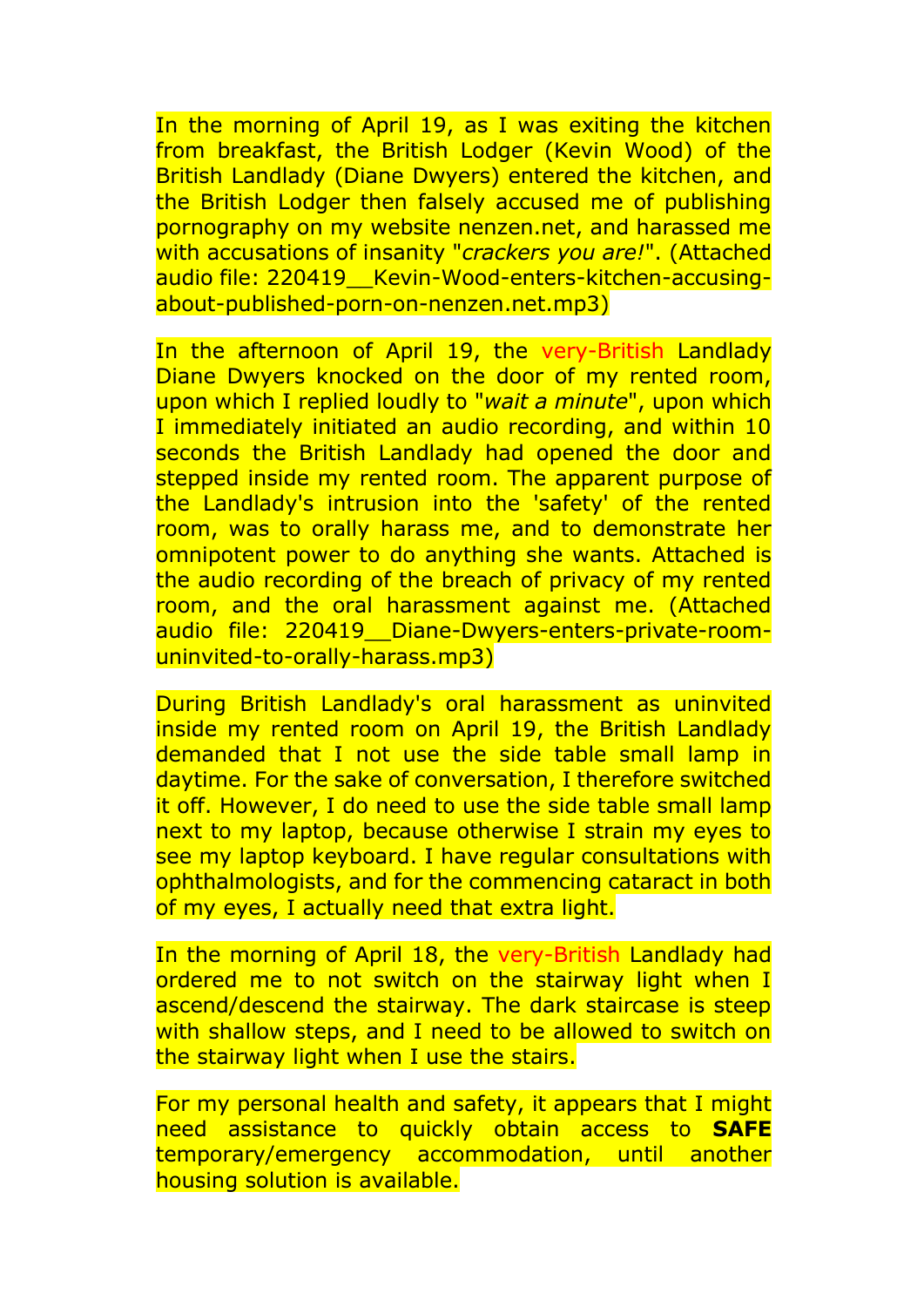The very-British Landlady (Diane Dwyers) repeatedly enters in my absence the room that I rent, and rearranges my personal belongings inside the drawers and the closet. I have never granted the Landlady permission (to snoop) or to rearrange my personal belongings inside the drawers and closet of my rented room.

**Question 1:** Am I eligible for temporary housing or emergency housing somewhere, if I cannot obtain for myself another affordable room to rent anywhere?

**Question 2:** Am I eligible to a 'support worker' to assist with the documentation that I would need towards an application for "supported housing"?

**Question 3:** If all district councils of Worcestershire deem that I am an "*ineligible person*" in relation to UK, then, would Priti Patel's Home Office instead issue an economy/cargo flight to Kigali? [\(https://bit.ly/37jcGPp\)](https://bit.ly/37jcGPp)

Best regards,

Torsten Nenzén

(26 September, 1966)

Email: [torsten@nenzen.net](mailto:torsten@nenzen.net)

Mobile: 0739 60 99 729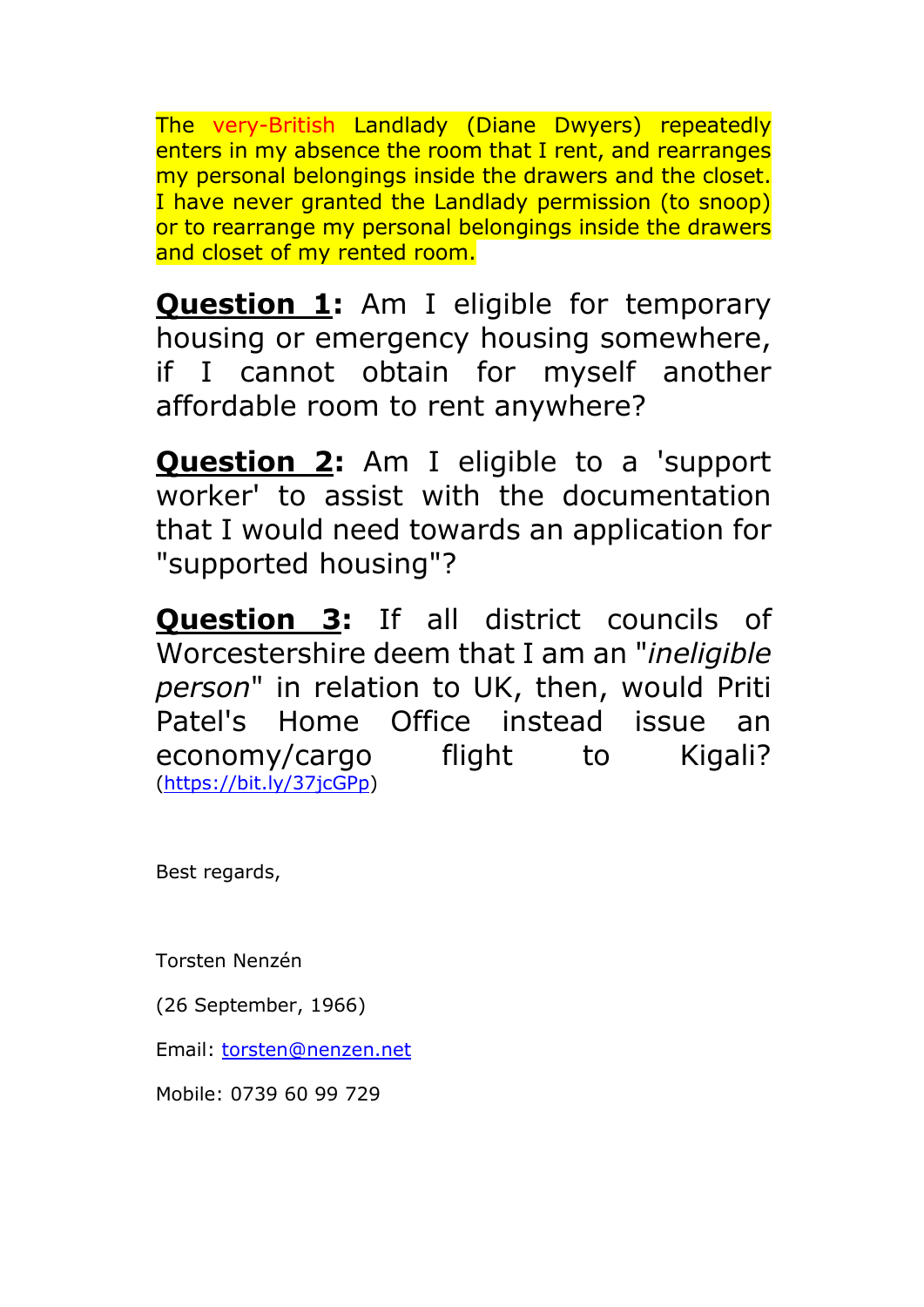| Subject:<br><b>Date:</b><br>From:<br>Reply-To:<br>Organisation: | Homelessness possible: SAFE affordable accommodation needed.<br>Tue, 19 Apr 2022 00:54:29 +0100<br>torsten@nenzen.net <torsten@nenzen.org><br/>torsten@nenzen.net<br/>torsten@nenzen.org</torsten@nenzen.org> |  |
|-----------------------------------------------------------------|---------------------------------------------------------------------------------------------------------------------------------------------------------------------------------------------------------------|--|
| To:                                                             | housing@worcester.gov.uk,<br>housing.needs@wychavon.gov.uk,<br>housingstrategyandenabling@wychavon.gov.uk,<br>service@wychavon.gov.uk,<br>legal@wychavon.gov.uk,<br>worcestercitylettings@worcester.gov.uk,   |  |
|                                                                 | benefits@bromsgrove.gov.uk,<br>customerservice@wyreforestdc.gov.uk,<br>visitworcestershire@worcestershire.gov.uk,<br>contactus@westmercia.police.uk,                                                          |  |
|                                                                 | contactus@westmercia.pnn.police.uk.<br>InfoDesk@ohchr.org,<br>civilsociety@ohchr.org, keir.starmer.mp@parliament.uk                                                                                           |  |
| CC:                                                             | newstips@qbnews.uk, info@nfarage.com,<br>Supreme-Governor-of-<br>satanic-Church-of-England@royal.uk,<br>utrikesdepartementet.registrator@regeringskansliet.se                                                 |  |

## **Worcester City Council, Wychavon District Council, Bromsgrove District Council, and Wyre Forest District Council.**

Hello,

I have previously lived in Tibberton for many years. The past years I lived in Droitwich. Then, almost two years ago, the landlord at 45 Coppice Way in Droitwich physically assaulted me and evicted me. Since March 28, 2022, I commenced to rent a room in Kidderminster.

On April 12, 2022, the very-British Licensor/Landlady handed notice of my eviction. The Landlady has been excessively rude, angrily shouting at me, stalking and invading the privacy into my room, and angrily criticizing against any deviation from her extremist perfectionism (akin to Obsessive-Compulsive Cleaning Disorder). My current housing under this very-British Licensor (sick tyrant) is an unhealthy and destructive environment. On April 12, 2022, if it were not for my regular skill to deescalate and back away from unnecessary hostile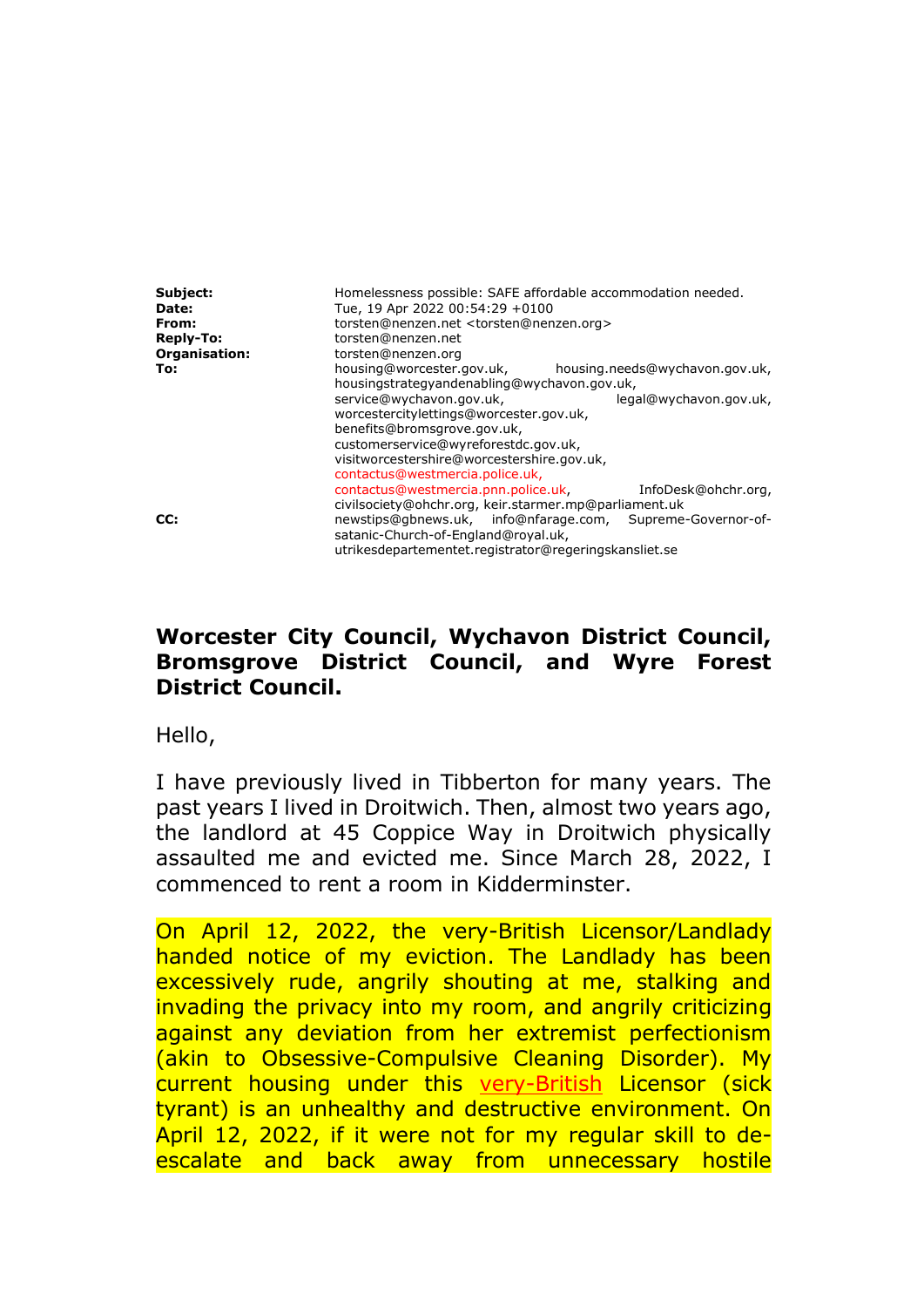situations, I would have been physically assaulted domestically again.

I will soon be **homeless** within relation to UK, if I cannot find alternate affordable accommodation. The very-British Landlady (ill-mannered, unreasonable, abusive, hostile) is constantly orally assaulting me.

I seek assistance with finding **safe** accommodation, preferably in Droitwich, or in Bromsgrove or in Worcester. I transport easily by train, and walking distance (not more than 30 min brisk walk) vicinity to train station is preferable.

I receive monthly Disability payments from another State. [*In reality though, I am not disabled, but I am simply in grief over the involuntary loneliness as a single, as a direct consequence of the banishments and excommunications by essentially all professional clergy of churches globally (facts and evidences provided here: [https://www.kyrkor.be/Inhumane\\_Swedish\\_Pastors.pdf\)](https://www.kyrkor.be/Inhumane_Swedish_Pastors.pdf)*]

In advertisements of immediately available housing, I read the following text examples:

Supported Housing/Accommodation

CLIENTS WILL NEED TO BE IN RECIEPT OF EITHER JSA, ESA, OR UNIVERSAL CREDIT AND IN NEED OF SUPPORT VIA A SUPPORT WORKER.

\*\*must be receiving benefits - UNIVERSAL CREDIT / ESA / JSA / INCOME SUPPORT /PIP\*\*

**Question 1:** Am I eligible for temporary housing or emergency housing somewhere, if I cannot obtain for myself another affordable room to rent anywhere?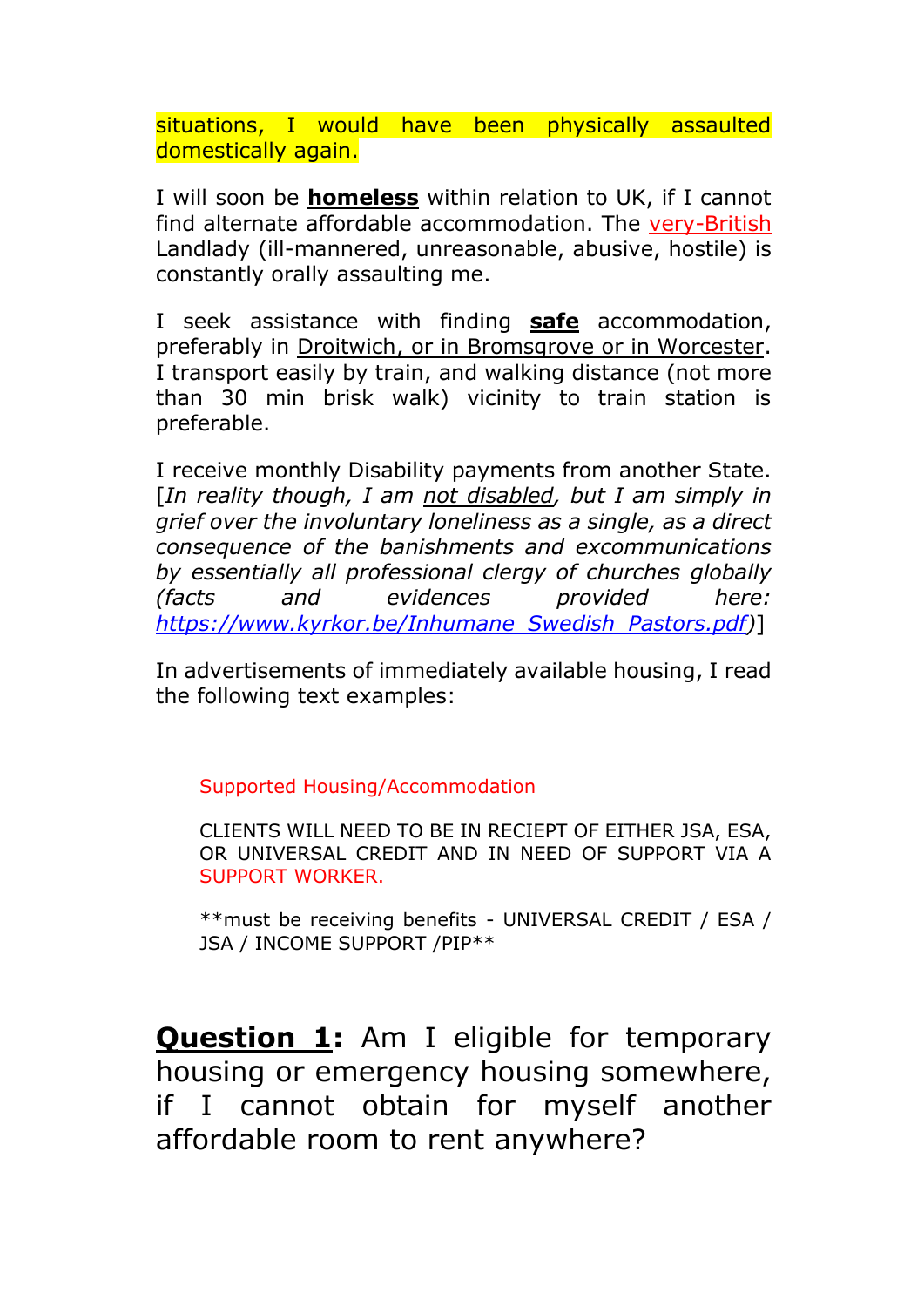**Question 2:** Am I eligible to a 'support worker' to assist with the documentation that I would need towards an application for "supported housing"?

**Question 3:** If all district councils of Worcestershire deem that I am an "*ineligible person*" in relation to UK, then, would Priti Patel's Home Office instead issue an economy/cargo flight to Kigali? [\(https://bit.ly/37jcGPp\)](https://bit.ly/37jcGPp)

#### **Unabated abusively sick tyranny:**

Attached are five audio recordings; serving to illustrate the hostile tones of voices used, the hostile attitudes, and the hostile vocabulary.

"220418\_\_British-Landlady-(abusive-sick-tyrant)-tirade-demanding-universal-apology.mp3" "220412\_\_Kevin-Wood-angry-rage-and-physical-intimidation.mp3"

 $^{\circ}$ 220411 $^{\circ}$ Diane-Dwyers-swearing-harassing-Torsten-for-eating-Indian-food.mp3"

"220404\_\_Diane-Dwyers-rage-over-few-water-droplets-on-counter-next-to-kitchen-sinkmp3" "220418\_\_Kevin-Wood-oral-assault-and-physically-prventing-exit.mp3"

By advice of one of the persons within this household on April 17, I accepted to voluntarily perform gestures of good will towards these British Landlords (Diane Dwyers and Lloyd Dwyers) to possibly sway their angry hostility towards peace. Therefore, in the evening of April 17, I voluntarily worked very hard for some hours with sweeping-brushing-scrubbing-washing their entire backyard patio clean. Compare the imagery of the backyard patio before my voluntary cleaning [\(https://blimey.pm/2022-04-01\\_garden\\_18-Crescent-Road-in-Kidderminster.jpg\)](https://blimey.pm/2022-04-01_garden_18-Crescent-Road-in-Kidderminster.jpg) and after my work [\(https://blimey.pm/2022-04-17\\_garden\\_18-Crescent-Road-in-Kidderminster.jpg\)](https://blimey.pm/2022-04-17_garden_18-Crescent-Road-in-Kidderminster.jpg). Instead of gratitude and offering peace, the British Landlords escalated their hostility by demanding an unspecified and general apology. (Attached recording: "220418\_\_British-Landlady-(abusivesick-tyrant)-tirade-demanding-universal-apology.mp3")

**Degradation of communication. Physical violence against me imminent.**

Before midnight on April 18, the British Lodger of the very-British Landlords (Diane Dwyers and Lloyd Dwyers) orally harassed me, and when I exited the bathroom for brushing my teeth, the British man again orally assaulted me, while physically preventing me to exit the kitchen to return to "safety" of my private room. ("220418\_\_Kevin-Wood-oral-assault-and-physically-prventingexit.mp3")